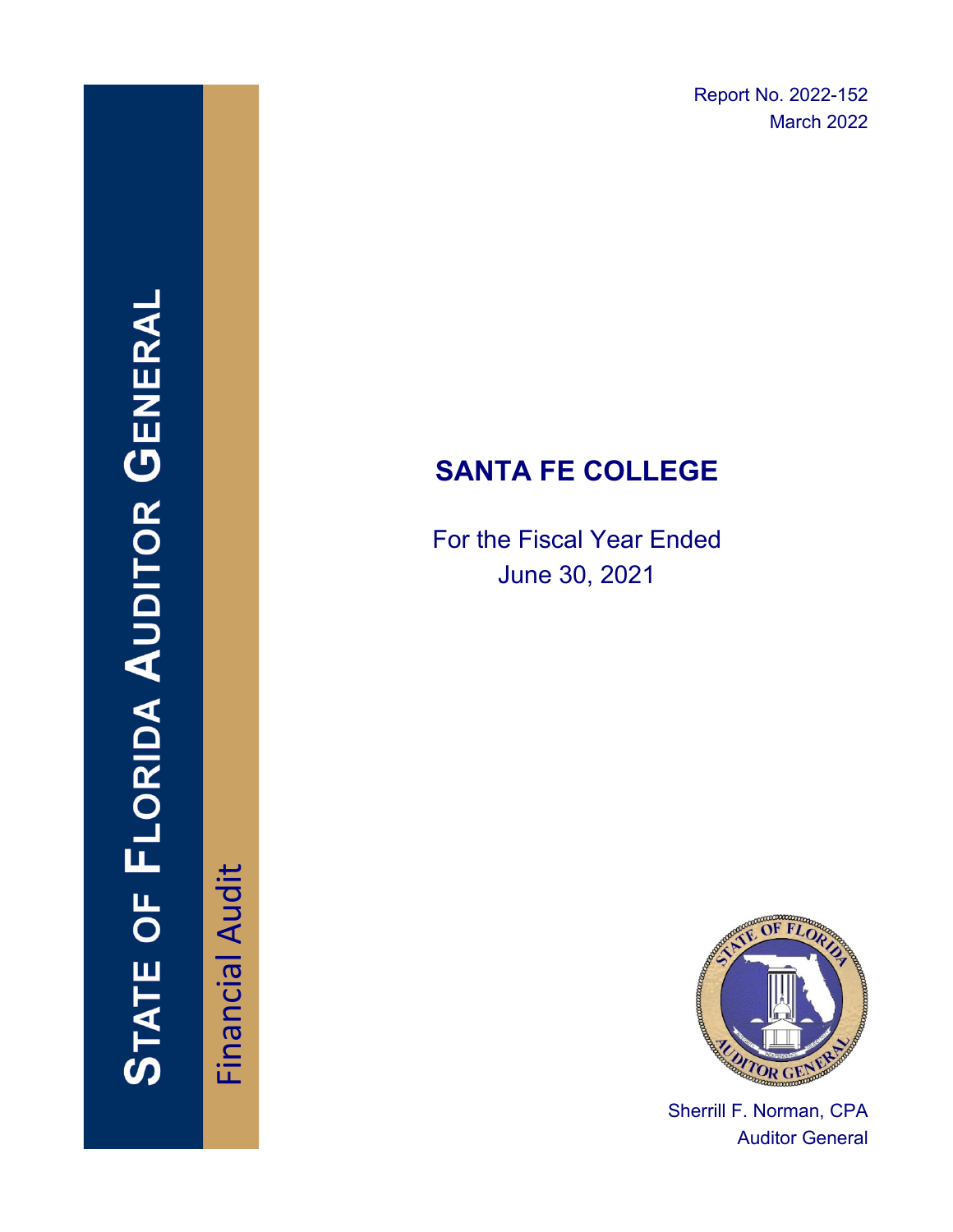#### **Board of Trustees and President**

During the 2020-21 fiscal year, Dr. Paul Broadie II served as President of Santa Fe College and the following individuals served as Members of the Board of Trustees:

|                                                | County          |
|------------------------------------------------|-----------------|
| G.W. "Blake" Fletcher, Chair                   | Alachua         |
| Michael M. Goldwire, Vice Chair                | <b>Bradford</b> |
| Robert C. Hudson through 11-17-20 <sup>a</sup> | Alachua         |
| Caridad E. Lee                                 | Alachua         |
| G. Thomas Mallini through 1-19-21 <sup>b</sup> | Alachua         |
| Jeffrey L. Oody                                | <b>Bradford</b> |
| Lisa M. Prevatt                                | <b>Bradford</b> |
| Robert L. Woody                                | Alachua         |
| Trustee position vacant through 6-30-21.<br>a  |                 |

 $b$  Trustee position vacant through 6-30-21.

The Auditor General conducts audits of governmental entities to provide the Legislature, Florida's citizens, public entity management, and other stakeholders unbiased, timely, and relevant information for use in promoting government accountability and stewardship and improving government operations.

The team leader was Michelle Williams, and the audit was supervised by Denita K. Tyre, CPA.

Please address inquiries regarding this report to Jaime N. Hoelscher, CPA, Audit Manager, by e-mail at jaimehoelscher@aud.state.fl.us or by telephone at (850) 412-2868.

This report and other reports prepared by the Auditor General are available at:

[FLAuditor.gov](http://flauditor.gov/) 

Printed copies of our reports may be requested by contacting us at:

**State of Florida Auditor General** 

**Claude Pepper Building, Suite G74 · 111 West Madison Street · Tallahassee, FL 32399-1450 · (850) 412-2722**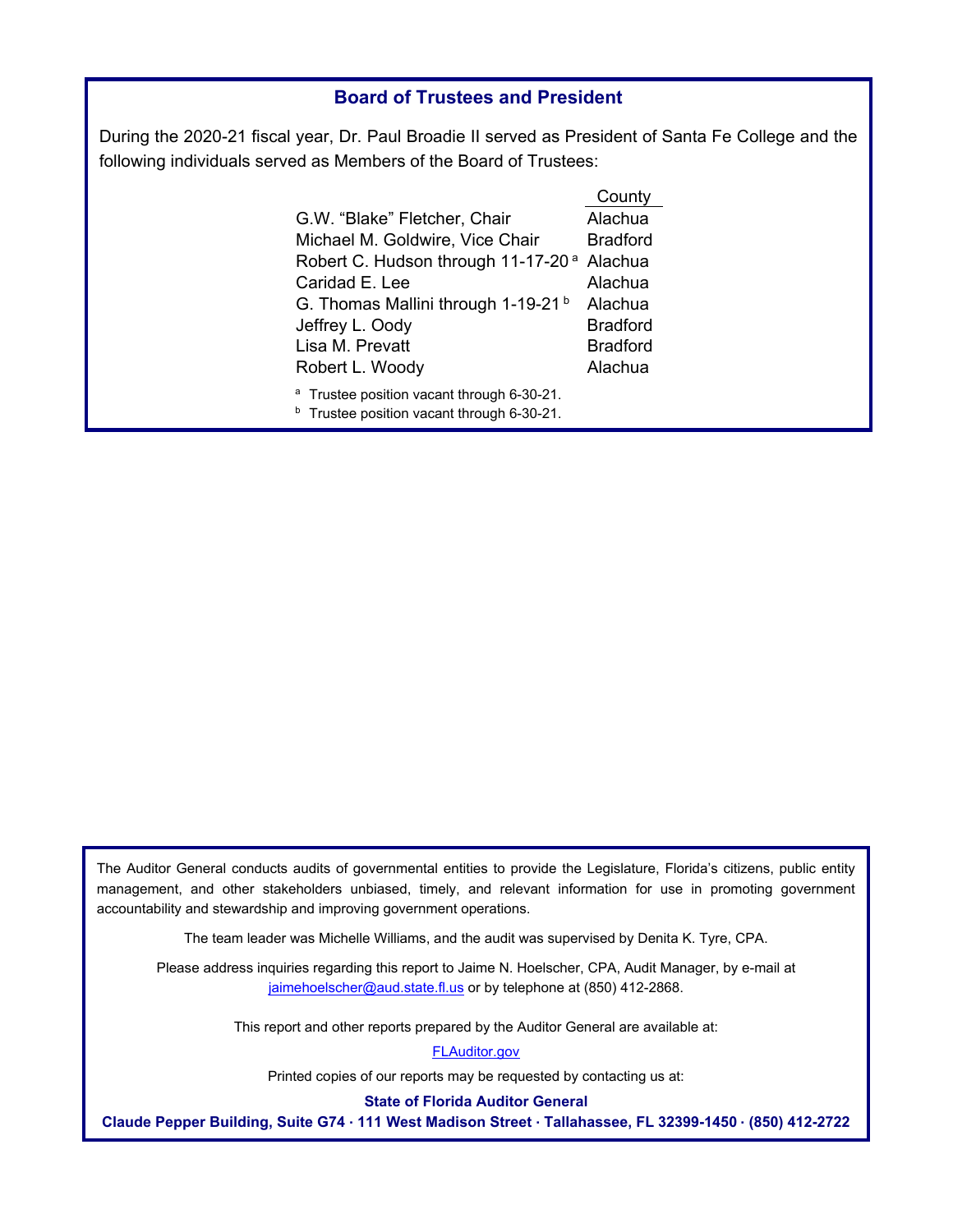## **SANTA FE COLLEGE TABLE OF CONTENTS**

|                                                                                                                                                                         | Page<br>No. |
|-------------------------------------------------------------------------------------------------------------------------------------------------------------------------|-------------|
|                                                                                                                                                                         |             |
|                                                                                                                                                                         |             |
|                                                                                                                                                                         |             |
|                                                                                                                                                                         |             |
|                                                                                                                                                                         |             |
| <b>BASIC FINANCIAL STATEMENTS</b>                                                                                                                                       |             |
|                                                                                                                                                                         |             |
|                                                                                                                                                                         |             |
|                                                                                                                                                                         |             |
|                                                                                                                                                                         |             |
| OTHER REQUIRED SUPPLEMENTARY INFORMATION                                                                                                                                |             |
| Schedule of Changes in the College's Total Other Postemployment Benefits Liability                                                                                      |             |
| Schedule of the College's Proportionate Share of the Net Pension Liability - Florida                                                                                    |             |
| Schedule of College Contributions - Florida Retirement System Pension Plan  56                                                                                          |             |
| Schedule of the College's Proportionate Share of the Net Pension Liability - Health                                                                                     |             |
|                                                                                                                                                                         |             |
|                                                                                                                                                                         |             |
| INDEPENDENT AUDITOR'S REPORT ON INTERNAL CONTROL OVER<br>FINANCIAL REPORTING AND ON COMPLIANCE AND OTHER MATTERS<br>BASED ON AN AUDIT OF FINANCIAL STATEMENTS PERFORMED |             |
|                                                                                                                                                                         |             |
|                                                                                                                                                                         |             |
|                                                                                                                                                                         |             |
|                                                                                                                                                                         |             |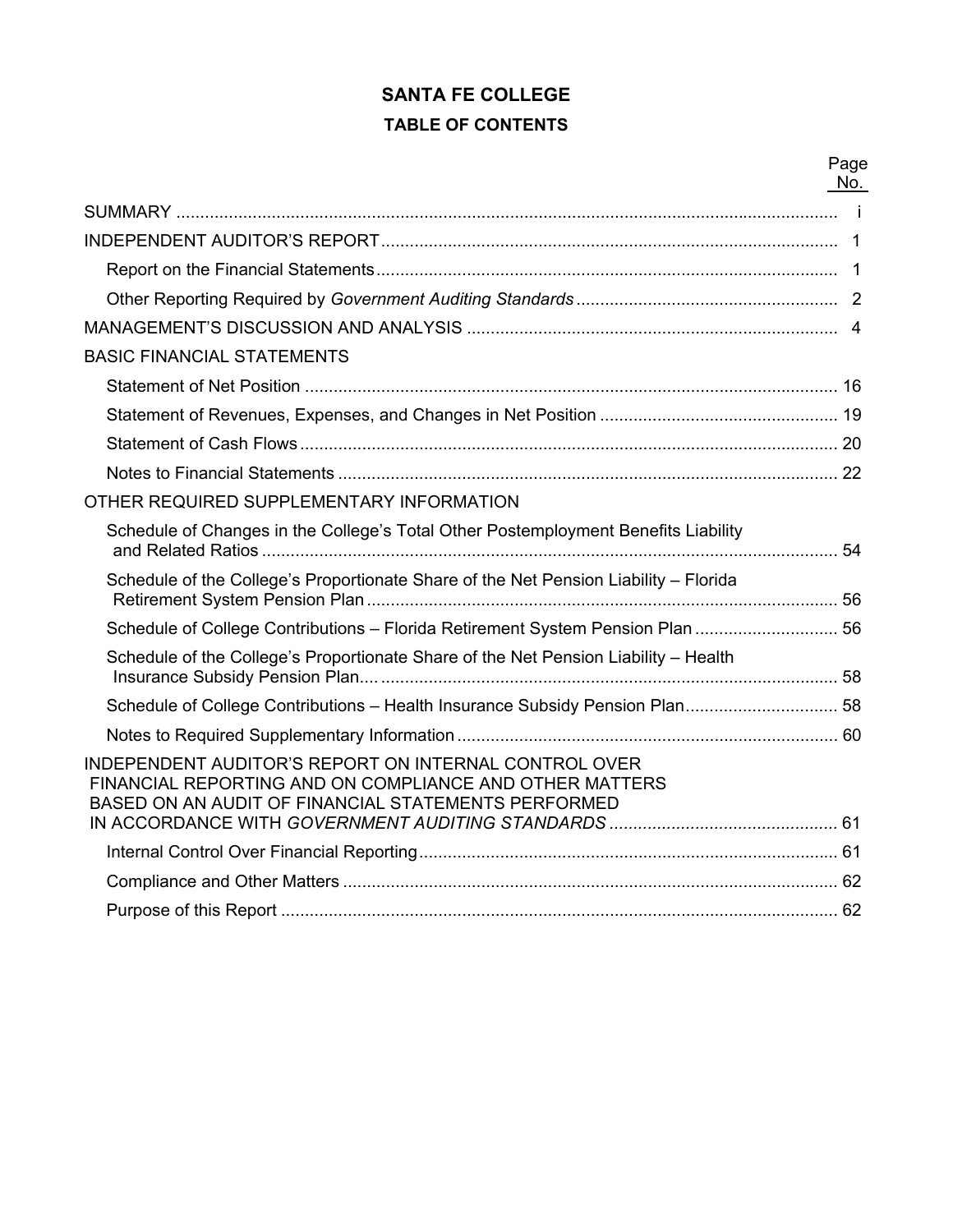#### SUMMARY OF REPORT ON FINANCIAL STATEMENTS

<span id="page-3-0"></span>Our audit disclosed that the basic financial statements of Santa Fe College (a component unit of the State of Florida) were presented fairly, in all material respects, in accordance with prescribed financial reporting standards.

SUMMARY OF REPORT ON INTERNAL CONTROL AND COMPLIANCE

Our audit did not identify any deficiencies in internal control over financial reporting that we consider to be material weaknesses.

The results of our tests disclosed no instances of noncompliance or other matters that are required to be reported under *Government Auditing Standards*, issued by the Comptroller General of the United States.

#### AUDIT OBJECTIVES AND SCOPE

Our audit objectives were to determine whether Santa Fe College and its officers with administrative and stewardship responsibilities for College operations had:

- Presented the College's basic financial statements in accordance with generally accepted accounting principles;
- Established and implemented internal control over financial reporting and compliance with requirements that could have a direct and material effect on the financial statements; and
- Complied with the various provisions of laws, rules, regulations, contracts, and grant agreements that are material to the financial statements.

The scope of this audit included an examination of the College's basic financial statements as of and for the fiscal year ended June 30, 2021. We obtained an understanding of the College's environment, including its internal control, and assessed the risk of material misstatement necessary to plan the audit of the basic financial statements. We also examined various transactions to determine whether they were executed, in both manner and substance, in accordance with governing provisions of laws, rules, regulations, contracts, and grant agreements.

An examination of Federal awards administered by the College is included within the scope of our Statewide audit of Federal awards administered by the State of Florida.

## AUDIT METHODOLOGY

We conducted our audit in accordance with auditing standards generally accepted in the United States of America and applicable standards contained in *Government Auditing Standards*, issued by the Comptroller General of the United States.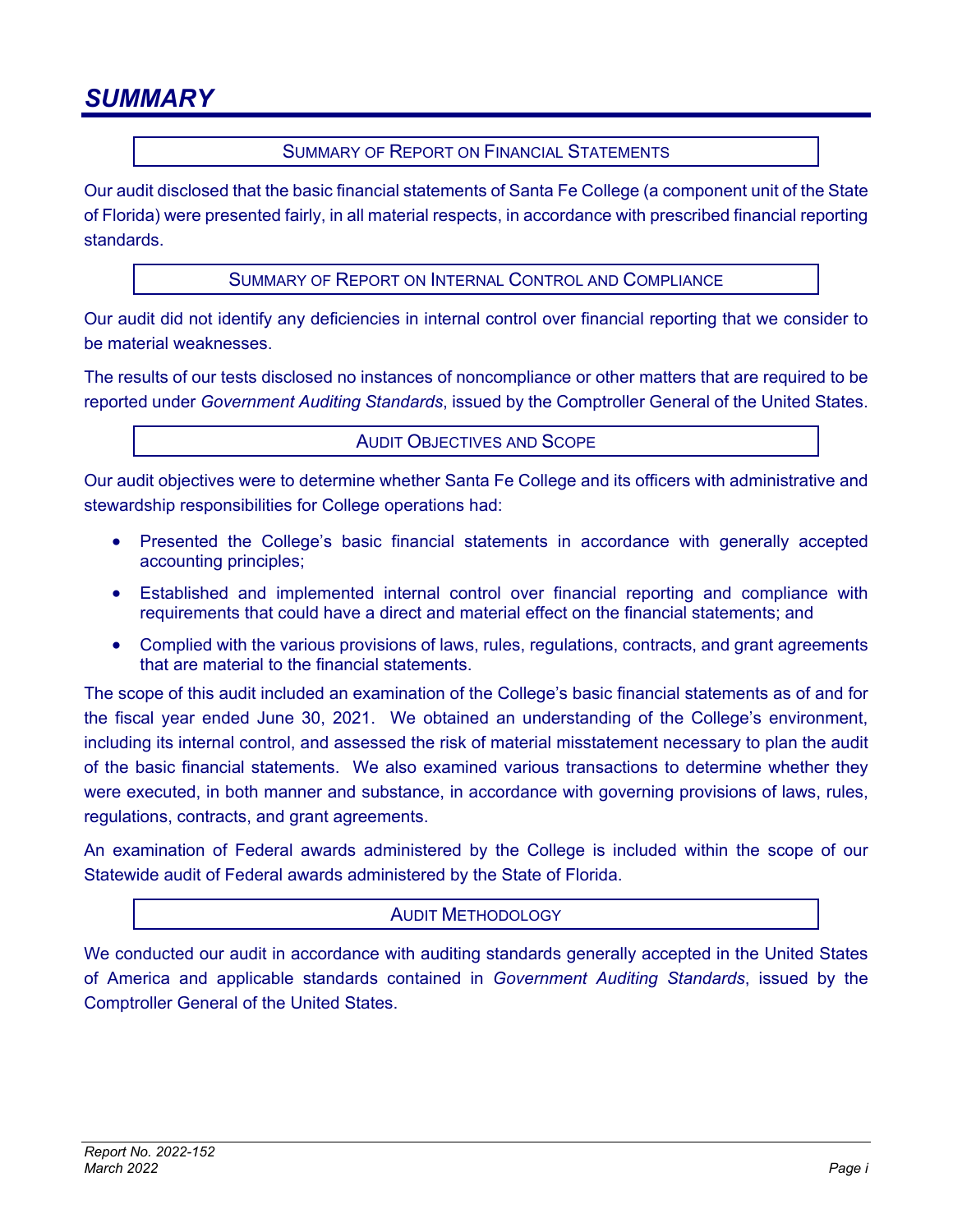<span id="page-4-0"></span>

Sherrill F. Norman, CPA Auditor General

# **AUDITOR GENERAL STATE OF FLORIDA**

Claude Denson Pepper Building, Suite G74 111 West Madison Street Tallahassee, Florida 32399-1450



Phone: (850) 412-2722 Fax: (850) 488-6975

The President of the Senate, the Speaker of the House of Representatives, and the Legislative Auditing Committee

## **INDEPENDENT AUDITOR'S REPORT**

## **Report on the Financial Statements**

We have audited the accompanying financial statements of Santa Fe College, a component unit of the State of Florida, and its discretely presented component unit as of and for the fiscal year ended June 30, 2021, and the related notes to the financial statements, which collectively comprise the College's basic financial statements as listed in the table of contents.

## *Management's Responsibility for the Financial Statements*

Management is responsible for the preparation and fair presentation of these financial statements in accordance with accounting principles generally accepted in the United States of America; this includes the design, implementation, and maintenance of internal control relevant to the preparation and fair presentation of financial statements that are free from material misstatement, whether due to fraud or error.

## *Auditor's Responsibility*

Our responsibility is to express opinions on these financial statements based on our audit. We did not audit the financial statements of the discretely presented component unit, which represent 100 percent of the transactions and account balances of the discretely presented component unit columns. Those statements were audited by other auditors whose report has been furnished to us, and our opinion, insofar as it relates to the amounts included for the discretely presented component unit, is based solely on the report of the other auditors. We conducted our audit in accordance with auditing standards generally accepted in the United States of America and the standards applicable to financial audits contained in *Government Auditing Standards*, issued by the Comptroller General of the United States. Those standards require that we plan and perform the audit to obtain reasonable assurance about whether the financial statements are free from material misstatement.

An audit involves performing procedures to obtain audit evidence about the amounts and disclosures in the financial statements. The procedures selected depend on the auditor's judgment, including the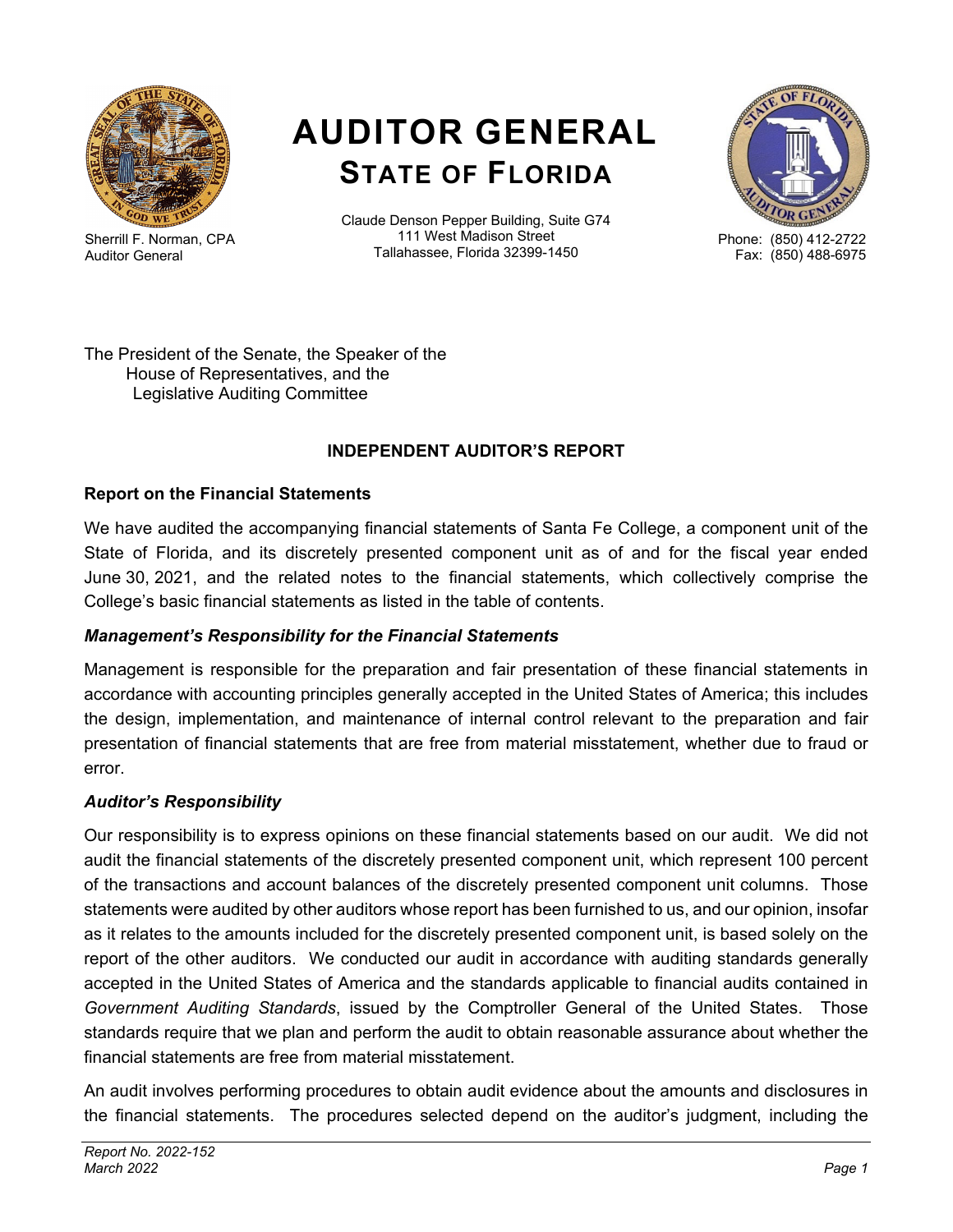<span id="page-5-0"></span>assessment of the risks of material misstatement of the financial statements, whether due to fraud or error. In making those risk assessments, the auditor considers internal control relevant to the entity's preparation and fair presentation of the financial statements in order to design audit procedures that are appropriate in the circumstances, but not for the purpose of expressing an opinion on the effectiveness of the entity's internal control. Accordingly, we express no such opinion. An audit also includes evaluating the appropriateness of accounting policies used and the reasonableness of significant accounting estimates made by management, as well as evaluating the overall presentation of the financial statements.

We believe that the audit evidence we have obtained is sufficient and appropriate to provide a basis for our audit opinions.

## *Opinions*

In our opinion, based on our audit and the report of other auditors, the financial statements referred to above present fairly, in all material respects, the respective financial position of Santa Fe College and of its discretely presented component unit as of June 30, 2021, and the respective changes in financial position and, where applicable, cash flows thereof for the fiscal year then ended in accordance with accounting principles generally accepted in the United States of America.

## *Other Matter*

## *Required Supplementary Information*

Accounting principles generally accepted in the United States of America require that **MANAGEMENT'S DISCUSSION AND ANALYSIS**, the **Schedule of Changes in the College's Total Other Postemployment Benefits Liability and Related Ratios**, **Schedule of the College's Proportionate Share of the Net Pension Liability – Florida Retirement System Pension Plan**, **Schedule of College Contributions – Florida Retirement System Pension Plan**, **Schedule of the College's Proportionate Share of the Net Pension Liability – Health Insurance Subsidy Pension Plan**, **Schedule of College Contributions – Health Insurance Subsidy Pension Plan**, and **Notes to Required Supplementary Information**, as listed in the table of contents, be presented to supplement the basic financial statements. Such information, although not a part of the basic financial statements, is required by the Governmental Accounting Standards Board who considers it to be an essential part of financial reporting for placing the basic financial statements in an appropriate operational, economic, or historical context. We and other auditors have applied certain limited procedures to the required supplementary information in accordance with auditing standards generally accepted in the United States of America, which consisted of inquiries of management about the methods of preparing the information and comparing the information for consistency with management's responses to our inquiries, the basic financial statements, and other knowledge we obtained during our audit of the basic financial statements. We do not express an opinion or provide any assurance on the information because the limited procedures do not provide us with sufficient evidence to express an opinion or provide any assurance.

## **Other Reporting Required by** *Government Auditing Standards*

In accordance with *Government Auditing Standards*, we have also issued our report dated March 15, 2022, on our consideration of the Santa Fe College's internal control over financial reporting and on our tests of its compliance with certain provisions of laws, rules, regulations, contracts, and grant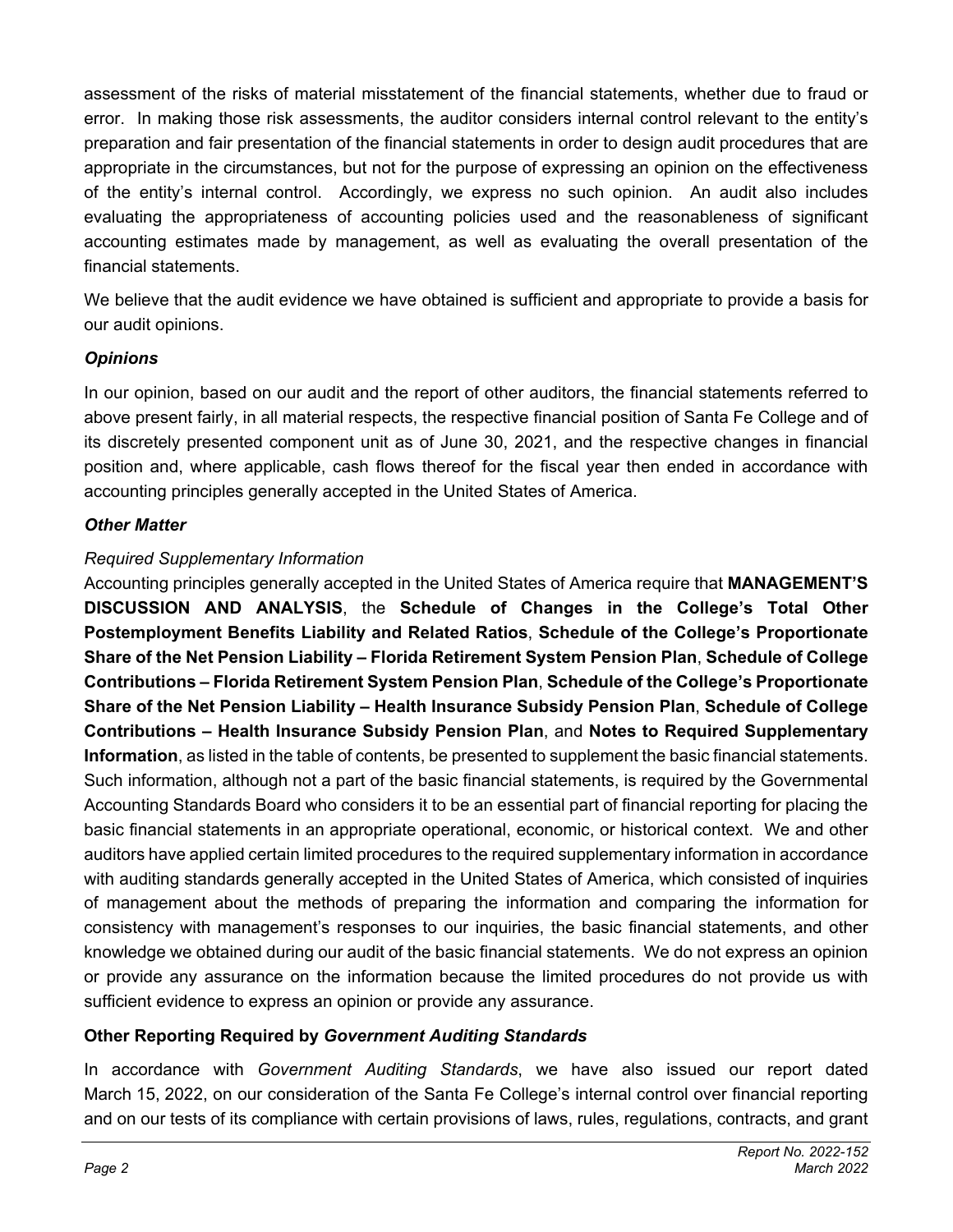agreements and other matters included under the heading **INDEPENDENT AUDITOR'S REPORT ON INTERNAL CONTROL OVER FINANCIAL REPORTING AND ON COMPLIANCE AND OTHER MATTERS BASED ON AN AUDIT OF FINANCIAL STATEMENTS PERFORMED IN ACCORDANCE WITH** *GOVERNMENT AUDITING STANDARDS*. The purpose of that report is solely to describe the scope of our testing of internal control over financial reporting and compliance and the results of that testing, and not to provide an opinion on the effectiveness of the internal control over financial reporting or on compliance. That report is an integral part of an audit performed in accordance with *Government Auditing Standards* in considering the Santa Fe College's internal control over financial reporting and compliance.

Respectfully submitted,

Sherrill F. Norman, CPA Tallahassee, Florida March 15, 2022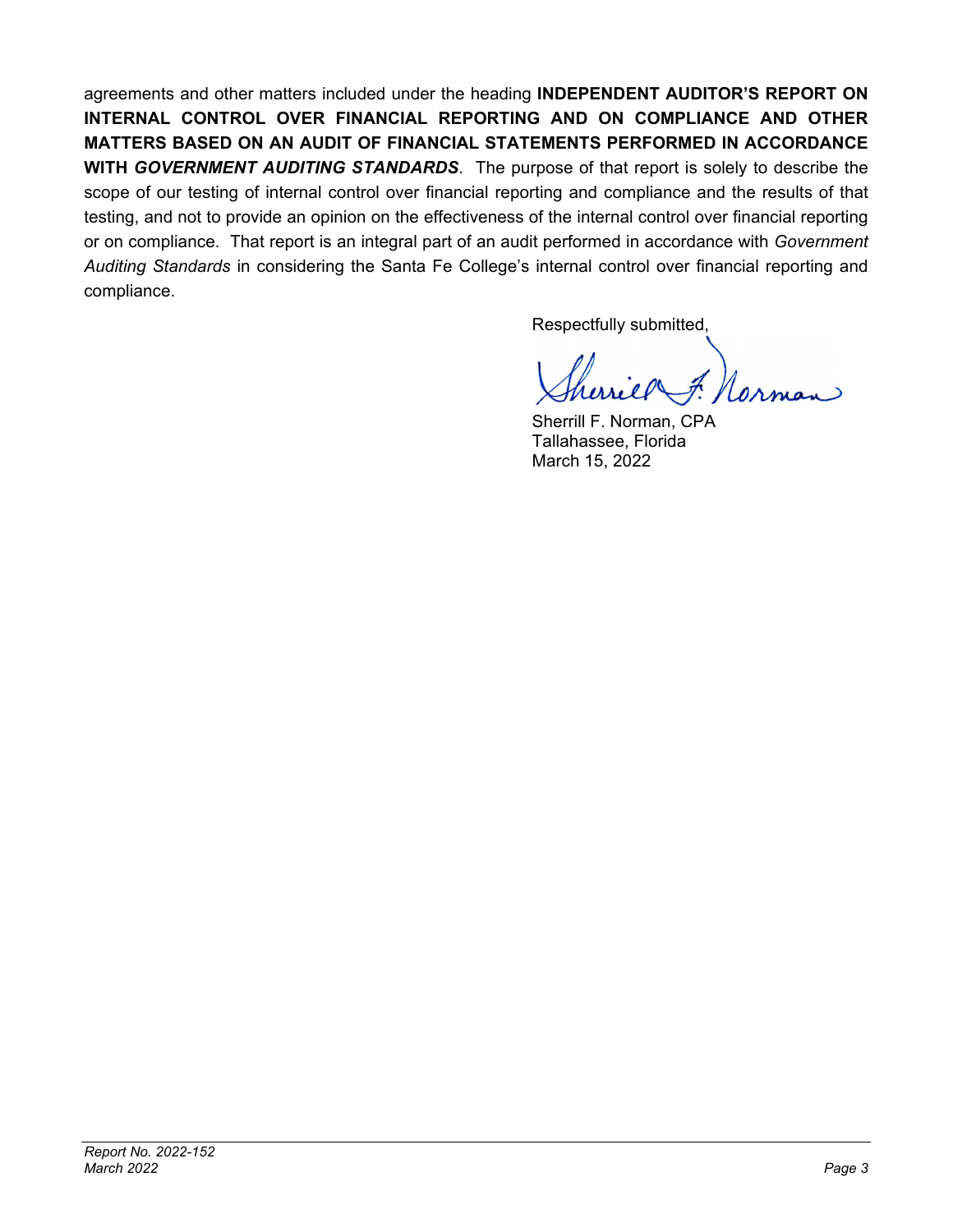## *MANAGEMENT'S DISCUSSION AND ANALYSIS*

Management's discussion and analysis (MD&A) provides an overview of the financial position and activities of the College for the fiscal year ended June 30, 2021, and should be read in conjunction with the financial statements and notes thereto. The MD&A, and financial statements and notes thereto, are the responsibility of College management. The MD&A contains financial activity of the College and the Florida College System Risk Management Consortium (Consortium) for the fiscal years ended June 30, 2021, and June 30, 2020, and the College's component unit, the Santa Fe College Foundation, Inc., for the fiscal years ended December 31, 2020, and December 31, 2019. To better distinguish the activities of the College and Consortium within the primary government, the financial information relating to the Consortium is separately identified.

#### FINANCIAL HIGHLIGHTS

The College's assets totaled \$169.3 million at June 30, 2021. This balance reflects a \$595 thousand, or 0.4 percent, increase as compared to the 2019-20 fiscal year, resulting primarily from a decrease in accounts receivable (\$251 thousand); a decrease in the amount due from other governmental agencies (\$4.7 million); an increase in capital assets (\$16.9 million); a decrease in cash and cash equivalents (\$11.6 million); and an increase in investments (\$40 thousand). Deferred outflows of resources at June 30, 2021, totaled \$17.5 million, an increase of \$1.2 million, or a 7.6 percent increase over the prior fiscal year. While assets increased, liabilities also increased by \$9.7 million, or 13.6 percent, totaling \$80.4 million at June 30, 2021, primarily from increased net pension liabilities (\$6.3 million); increased compensated absences payable (\$527 thousand); decreased other postemployment benefits payable (\$22 thousand); and decreased bonds payable (\$730 thousand). Deferred inflows of resources at June 30, 2021, totaled \$3.2 million, a decrease of \$800 thousand, or a 20 percent decrease over the prior fiscal year. As a result, the College's net position decreased by \$7 million, resulting in a year-end balance of \$103.2 million.

The College's operating revenues totaled \$31.1 million for the 2020-21 fiscal year, representing a 5.3 percent decrease compared to the 2019-20 fiscal year due mainly to a decrease in net student tuition and fees (\$1 million), a decrease in sales and services of educational departments (\$234 thousand), and a decrease in auxiliary enterprises (\$300 thousand). Operating expenses totaled \$121.7 million for the 2020-21 fiscal year, representing an increase of 0.8 percent as compared to the 2019-20 fiscal year due mainly to an increase in personnel services (\$903 thousand), and contractual services (\$6.4 million), and offset with a decrease in scholarship and waivers (\$1.4 million), materials and supplies (\$4.3 million), depreciation expense (\$57 thousand), other services and expenses (\$416 thousand), and utilities and communications (\$99 thousand).

Net position represents the residual interest in the College's assets and deferred outflows of resources after deducting liabilities and deferred inflows of resources. The College's comparative total net position by category for the fiscal years ended June 30, 2021, and June 30, 2020, is shown in the following graph: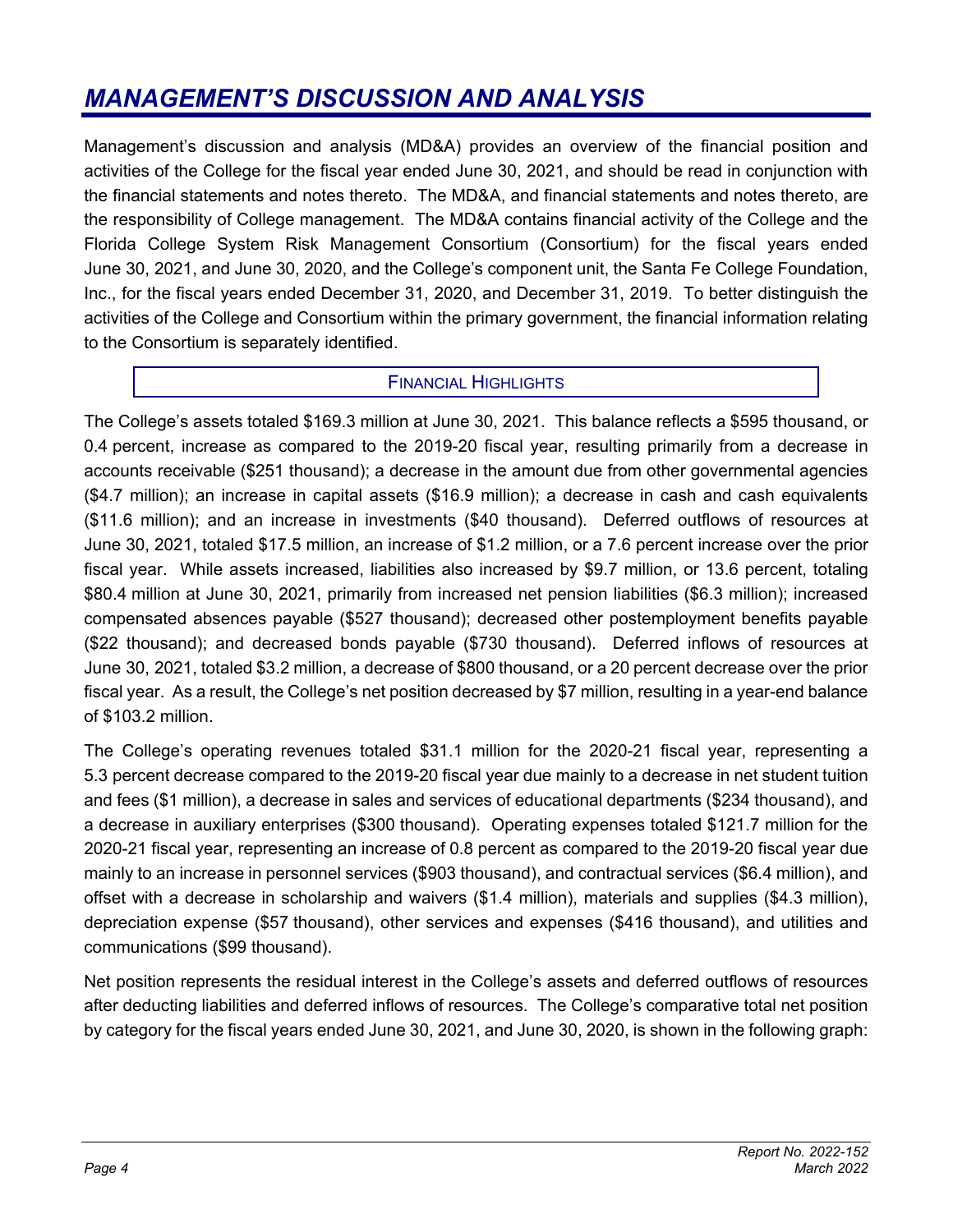## **Net Position (In Thousands)**



The College's net investment in capital assets represents capital assets, net of accumulated depreciation and outstanding debt principal attributable to the acquisition, construction, or improvement of those assets. The \$17.6 million, or 23.6 percent, increase in net investment in capital assets compared to the prior fiscal year was primarily due to the construction of the Blount Center Expansion Project during the 2020-21 fiscal year.

Restricted net position is subject to externally imposed restriction governing their use. The decrease in restricted net position of \$20.2 million, or 38.9 percent, was primarily due to the decrease in restricted expendable capital funding for the construction of new facilities as well as the renovation and remodeling of existing structures. Variances from year to year for capital funding are expected based on the methods the State Legislature uses to allocate capital appropriations. Therefore, this portion of the restricted net position will continue to fluctuate each year.

Unrestricted net position is not subject to externally imposed restrictions. The College reports liabilities for accrued leave, postemployment healthcare and life insurance benefits, and the College's proportionate share of the net pension liability for the Florida Retirement System (FRS) and Health Insurance Subsidy (HIS) pension plans, totaling \$62.3 million; however, State appropriations fund only the portion of accrued leave and postemployment benefits that are paid in the current fiscal year (see the notes to the financial statements for further details).

As more fully described in the Operating Expenses and the Revenues sections which follow, College revenues and other support exceeded expenses in the fiscal year ended June 30, 2021. The following chart provides a graphical presentation of College revenues by category for the 2020-21 fiscal year: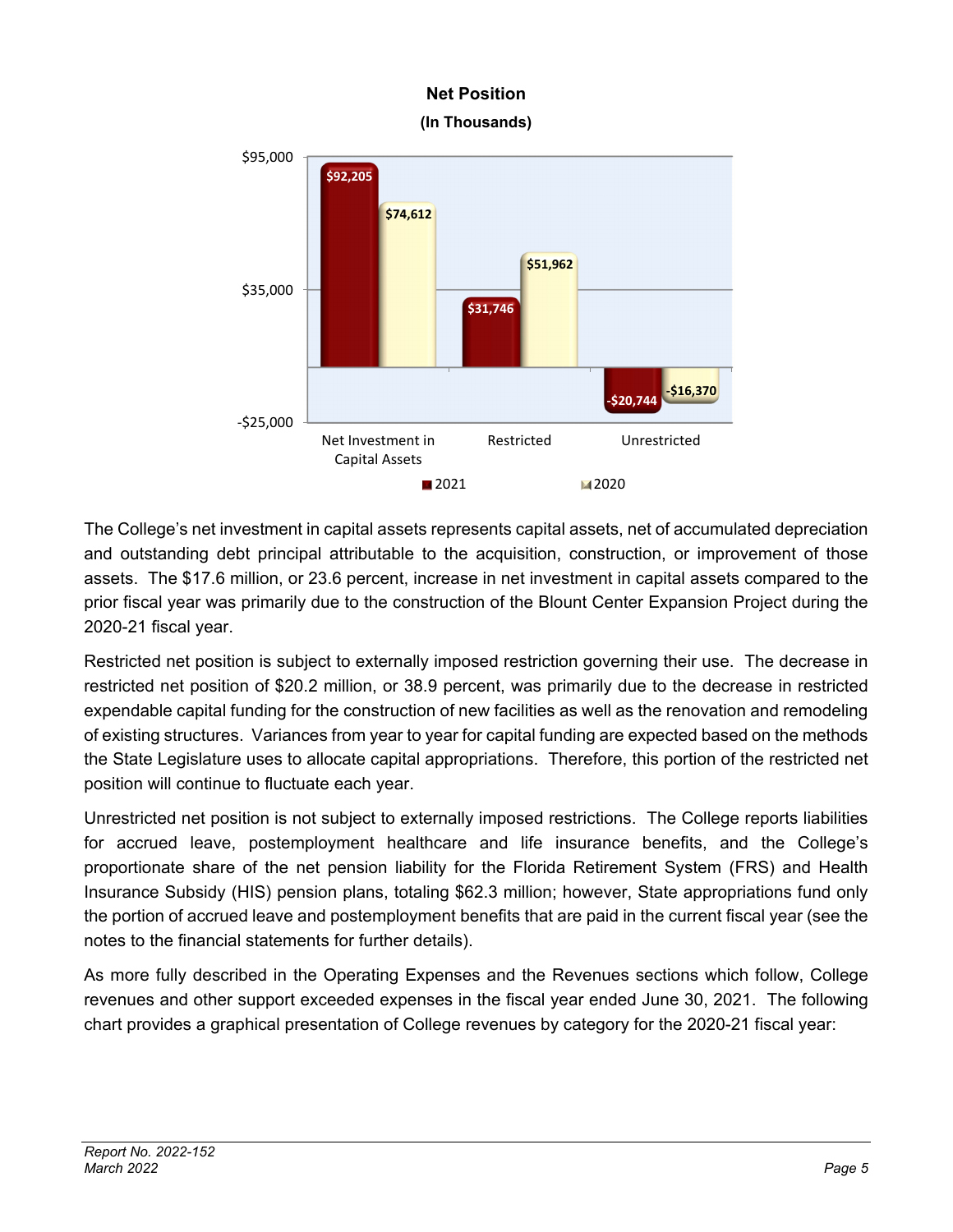

Annual State appropriations are classified as nonoperating revenues according to generally accepted accounting principles, although State-appropriated funds are used to support the operations of the College. Net nonoperating revenues included State noncapital appropriations, Federal Pell Grant revenue, State scholarship revenue, revenues received from agreements between local school boards and the College for high school programs, and investment income all of which supported the operating expenses of the College. Operating revenues, comprising 27 percent of total revenues, consisted primarily of student tuition and fees, grants and contracts, sales and services of educational departments, and auxiliary enterprises. Other revenues, comprising of 3 percent of total revenues, consist of State capital appropriations and capital grants, contracts, gifts, and fees designated for capital projects.

The component unit revenues exceeded expenses during the 2020 calendar year, resulting in an increase in net position of \$41.8 million, compared to a \$9.2 million increase in the prior year. The net position increase during the 2020 calendar year was primarily due to additions to nongovernmental grants and contracts (\$40.5 million), and net investment income and gains (\$2.3 million).

## OVERVIEW OF FINANCIAL STATEMENTS

Pursuant to the Governmental Accounting Standards Board (GASB) Statement No. 35, the College's financial report consists of three basic financial statements: the statement of net position; the statement of revenues, expenses, and changes in net position; and the statement of cash flows. The financial statements, and notes thereto, provide information on the College as a whole, present a long-term view of the College's finances, and include the activities of the following entities:

## *Primary Government*

- Santa Fe College (College) Most of the programs and services generally associated with a college fall into this category, including instruction, public service, and support services.
- Florida College System Risk Management Consortium (Consortium), a Statewide college system risk management program – Although legally separate, the College is the fiscal administrator for the program and is required to report certain financial activities to the State of Florida. The required financial information reported includes the assets of cash and cash equivalents and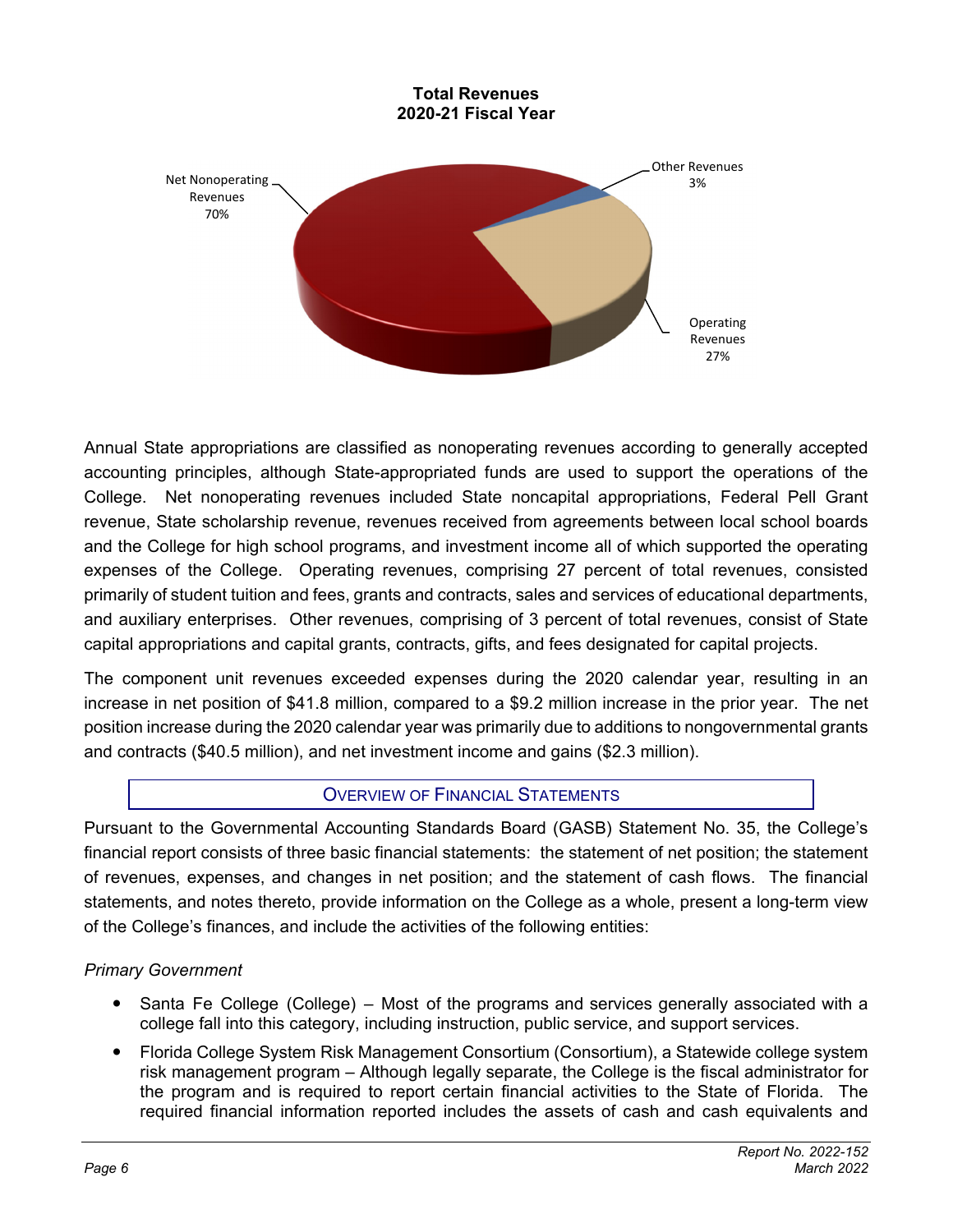investments, with a corresponding liability representing that the assets are held in custody by the College for the Consortium.

## *Component Unit*

 Santa Fe College Foundation, Inc. (Component Unit) – Although legally separate, this component unit is important because the College is financially accountable for it, as the College reports its financial activities to the State of Florida.

## **The Statement of Net Position and the Statement of Revenues, Expenses, and Changes in Net Position**

One of the most important questions asked about the College's finances is, "Is Santa Fe College, as a whole, better off or worse off as a result of the year's activities?" The statement of net position and the statement of revenues, expenses, and changes in net position report information on the College as a whole and on its activities in a way that helps answer this question. When revenues and other support exceed expenses, the result is an increase in net position. When the reverse occurs, the result is a decrease in net position. The relationship between revenues and expenses may be thought of as Santa Fe College's operating results.

These two statements report Santa Fe College's net position and changes in them. You can think of the College's net position (assets, plus deferred outflows of resources, less liabilities, less deferred inflows of resources) as one way to measure the College's current financial health, or financial position. Over time, increases or decreases in the College's net position are one indication of whether its financial health is improving or deteriorating. You need to consider many other nonfinancial factors, such as certain trends, student retention, condition of the buildings, and safety of the campus, to assess the College's overall financial health.

These statements include all assets, deferred outflows, liabilities, and deferred inflows using the accrual basis of accounting, which is similar to the accounting used by most private-sector institutions. All of the current year's revenues and expenses are taken into account when earned or incurred, regardless of when cash is received or paid.

A condensed statement of assets, deferred outflows of resources, liabilities, deferred inflows of resources, and net position of the College, Consortium, and its component unit for the respective fiscal years are shown in the following table: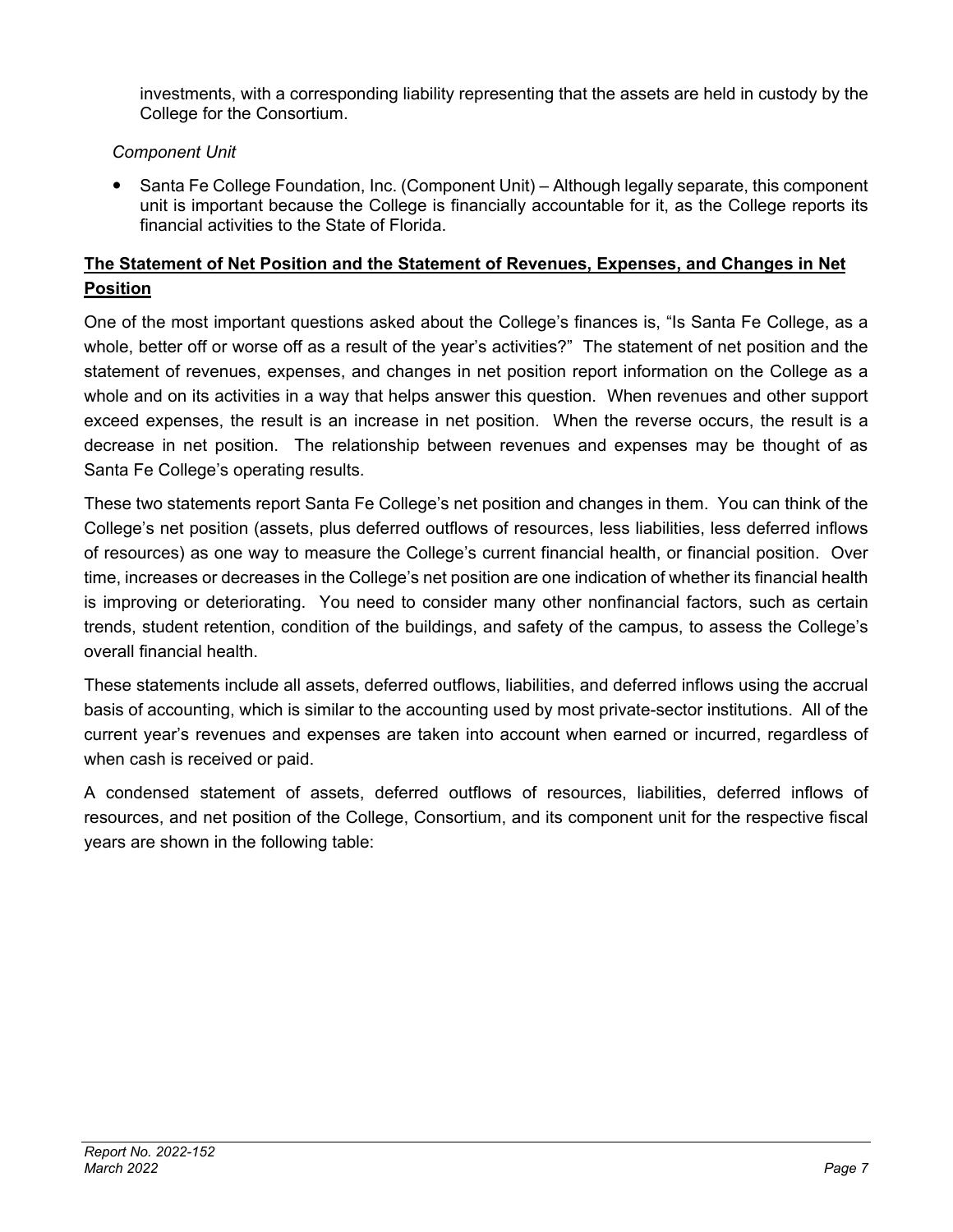#### **Condensed Statement of Net Position at June 30**

| (In Thousands)                        |               |               |                           |                |                       |                |  |
|---------------------------------------|---------------|---------------|---------------------------|----------------|-----------------------|----------------|--|
|                                       |               |               | <b>Primary Government</b> |                | <b>Component Unit</b> |                |  |
|                                       |               | College       |                           | Consortium (1) |                       |                |  |
|                                       | 6-30-21       | $6 - 30 - 20$ | 6-30-21                   | $6 - 30 - 20$  | 12-31-20              | $12 - 31 - 19$ |  |
| <b>Assets</b>                         |               |               |                           |                |                       |                |  |
| <b>Current Assets</b>                 | \$<br>41,563  | \$41,934      | \$82,562                  | 78,743<br>\$   | 63,833<br>\$          | 22,218<br>\$   |  |
| Capital Assets, Net                   | 97.425        | 80.562        |                           |                | 8.329                 | 8,478          |  |
| <b>Other Noncurrent Assets</b>        | 30,270        | 46,167        | 18,420                    | 20,229         | 27,958                | 27,884         |  |
| <b>Total Assets</b>                   | 169,258       | 168,663       | 100,982                   | 98,972         | 100,120               | 58,580         |  |
| <b>Deferred Outflows of Resources</b> | 17,500        | 16,258        |                           |                |                       |                |  |
| <b>Liabilities</b>                    |               |               |                           |                |                       |                |  |
| <b>Current Liabilities</b>            | 14,711        | 11,158        | 82,562                    | 78,743         | 96                    | 76             |  |
| <b>Noncurrent Liabilities</b>         | 65.646        | 59,565        | 18,420                    | 20,229         | 304                   | 342            |  |
| <b>Total Liabilities</b>              | 80,357        | 70,723        | 100,982                   | 98,972         | 400                   | 418            |  |
| <b>Deferred Inflows of Resources</b>  | 3,194         | 3,994         |                           |                | 436                   | 686            |  |
| <b>Net Position</b>                   |               |               |                           |                |                       |                |  |
| Net Investment in Capital Assets      | 92,205        | 74,612        |                           |                | 8,316                 | 8,478          |  |
| Restricted                            | 31,746        | 51,962        |                           |                | 49.525                | 47,447         |  |
| Unrestricted                          | (20,744)      | (16, 370)     |                           |                | 41,443                | 1,551          |  |
| <b>Total Net Position</b>             | \$103,207     | \$110,204     | \$                        | \$             | 99,284<br>\$          | 57,476<br>\$.  |  |
| Increase (Decrease) in Net Position   | (6,997)<br>\$ | $-6.3%$       | \$                        |                | 41,808<br>\$          | 72.7%          |  |

(1) The financial information reported for the Consortium includes the assets of restricted cash and cash equivalents and investments with a corresponding liability representing that the assets are held in custody by the College for the Consortium.

Revenue and expenses of the College and its component unit (the College does not include operating results of the Consortium in its statements) for the respective fiscal years ended are shown in the following table: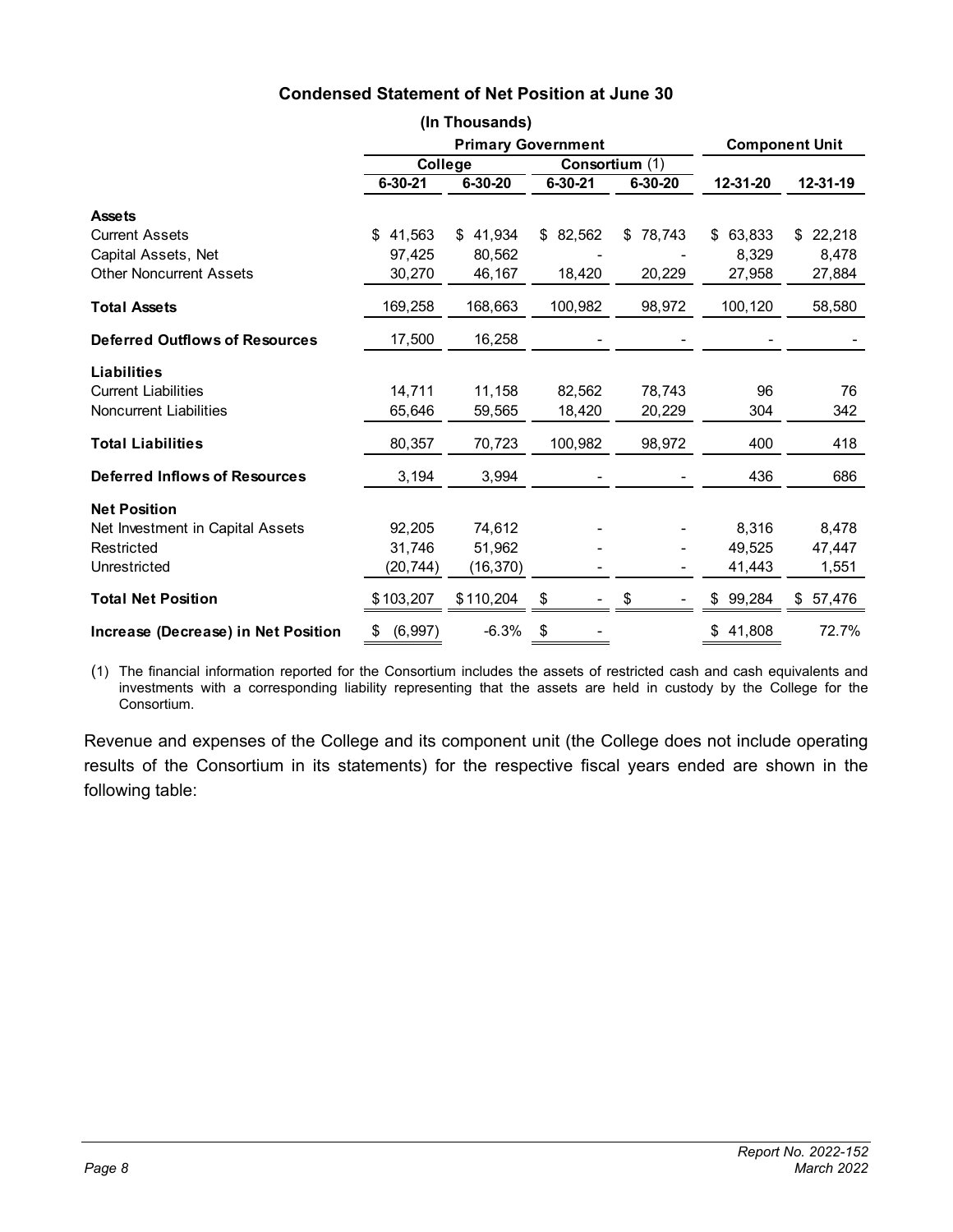#### **Condensed Statement of Revenues, Expenses, and Changes in Net Position For the Fiscal Years Ended**

**(In Thousands)** 

|                                               | College      |           |                | <b>Component Unit</b> |
|-----------------------------------------------|--------------|-----------|----------------|-----------------------|
|                                               | 6-30-21      | 6-30-20   | $12 - 31 - 20$ | 12-31-19              |
| <b>Operating Revenues</b>                     |              |           |                |                       |
| Student Tuition and Fees, Net of Scholarship  |              |           |                |                       |
| Allowances                                    | 25,327<br>\$ | \$26,368  | \$             | \$                    |
| <b>Federal Grants and Contracts</b>           | 3,632        | 3,727     |                |                       |
| State and Local Grants and Contracts          | 594          | 572       |                |                       |
| Nongovernmental Grants and Contracts          | 314          | 296       | 40,522         | 616                   |
| Sales and Services of Educational Departments | 502          | 735       |                |                       |
| <b>Auxiliary Enterprises</b>                  | 563          | 863       |                |                       |
| <b>Other Operating Revenues</b>               | 189          | 294       | 560            | 749                   |
| <b>Total Operating Revenues</b>               | 31,121       | 32,855    | 41,082         | 1,365                 |
| Less, Operating Expenses                      | 121,706      | 120,721   | 1,867          | 2,331                 |
| <b>Operating Income (Loss)</b>                | (90, 585)    | (87, 866) | 39,215         | (966)                 |
| <b>Nonoperating Revenues (Expenses)</b>       |              |           |                |                       |
| <b>State Noncapital Appropriations</b>        | 45,027       | 44,883    |                |                       |
| <b>Federal and State Grants</b>               | 29,214       | 25,857    |                |                       |
| Gifts, Grants, and Contracts                  | 7,820        | 1,900     |                |                       |
| Other Nonoperating Revenues (Expenses), Net   | (2,067)      | 3,210     | 2,257          | 6,407                 |
| <b>Net Nonoperating Revenues</b>              | 79,994       | 75,850    | 2,257          | 6,407                 |
| Income (Loss) Before Other Revenues,          |              |           |                |                       |
| <b>Expenses, Gains, or Losses</b>             | (10, 591)    | (12,016)  | 41,472         | 5,441                 |
| <b>State Capital Appropriations</b>           | 366          | 409       |                |                       |
| <b>Endowment Principal Additions</b>          |              |           | 763            | 3,756                 |
| Capital Grants, Contracts, Gifts, and Fees    | 3,228        | 3,070     |                |                       |
| Other Revenues (Expenses)                     |              |           | (427)          | 20                    |
| Net Increase (Decrease) In Net Position       | (6,997)      | (8, 537)  | 41,808         | 9,217                 |
| Net Position, Beginning of Year               | 110,204      | 118,741   | 57,476         | 48,259                |
| Net Position, End of Year                     | \$103,207    | \$110,204 | \$99,284       | 57,476<br>\$          |

#### **Revenues**

GASB Statement No. 35 categorizes revenues as either operating or nonoperating. Operating revenues generally result from exchange transactions where each of the parties to the transaction either gives or receives something of equal or similar value. Certain revenue sources that the College relies on to provide funding for operations, including State appropriations, certain grants, and investment income, are defined by GASB as nonoperating. College net revenues increased by \$2.5 million, or 2.3 percent, as compared to the prior fiscal year as a result of the following factors:

#### *Operating Revenues*:

 Net student tuition and fee revenue decreased by \$1 million, or 3.9 percent, as a result of a decrease in enrollment offset by a decrease in the scholarship allowance.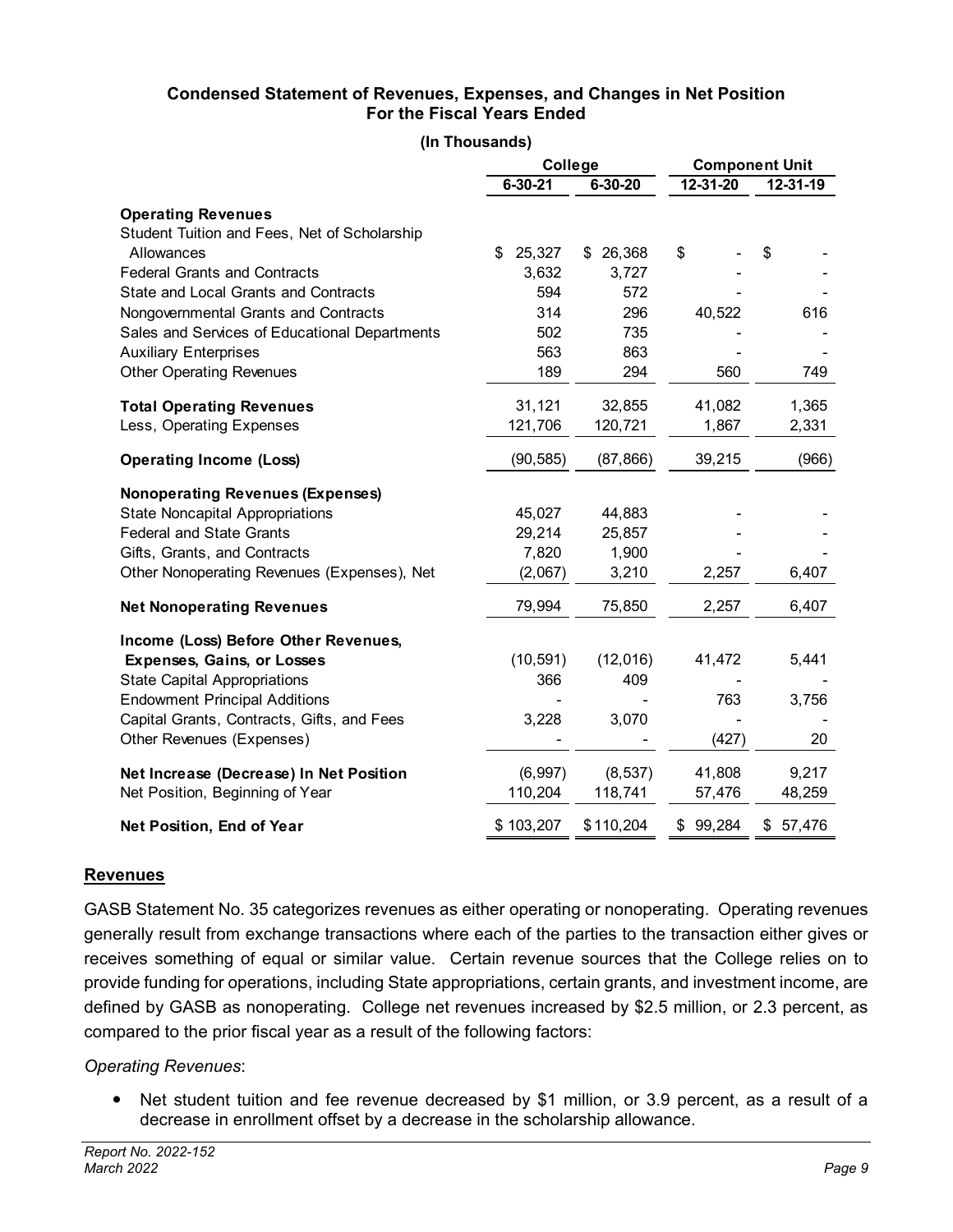Auxiliary enterprise revenue decreased by \$300 thousand, or 34.7 percent, as a result of the College's shutdown of on-campus operations due to the COVID-19 pandemic.

*Nonoperating and Other Revenues and Grants*:

- State noncapital appropriations increased by \$144 thousand, or 0.3 percent, primarily due to increased funding in the Florida College System Program Fund.
- Federal and State student financial aid increased by \$3.4 million, or 13 percent, due primarily to increases in HEERF and State program scholarship funds.
- Other gifts, grants, and contracts increased by \$5.9 million, or 312 percent, as a result of an increase in HEERF funds and other gifts.
- Investment income decreased by \$5 million, or 142 percent, principally due to a decrease in investment activity and the realization of losses on investments.
- State capital appropriations decreased by \$43 thousand, or 10.5 percent. This was due to decreased Public Education Capital Outlay funding from the prior fiscal year.
- Capital grants, contracts, gifts, and fees increased by \$158 thousand, or 5.1 percent, primarily due to an increase in the donation of noncash items.

Component unit net revenues increased by \$32.1 million, or 278 percent, as compared to the prior fiscal year as a result of the following factors:

- Operating revenues increased \$39.7 million, or 291 percent, primarily from increased cash contributions from one donor.
- Other nonoperating revenues decreased by \$4.2 million, or 64.8 percent, mainly from unrealized gains on securities and real estate investments.
- Endowment principal additions decreased \$3 million, or 79.7 percent, as a result of a decrease in amounts designated by donors to be placed in permanent endowments.

## **Expenses**

Expenses are categorized as operating or nonoperating. The majority of the College's expenses are operating expenses as defined by GASB Statement No. 35. GASB gives financial reporting entities the choice of reporting operating expenses in the functional or natural classifications. The College has chosen to report the expenses in their natural classification on the statement of revenues, expenses, and changes in net position and has displayed the functional classification in the notes to financial statements.

The following summarizes operating expenses by natural classification for the College (none are reported for the Consortium) and its component unit for the respective fiscal years ended: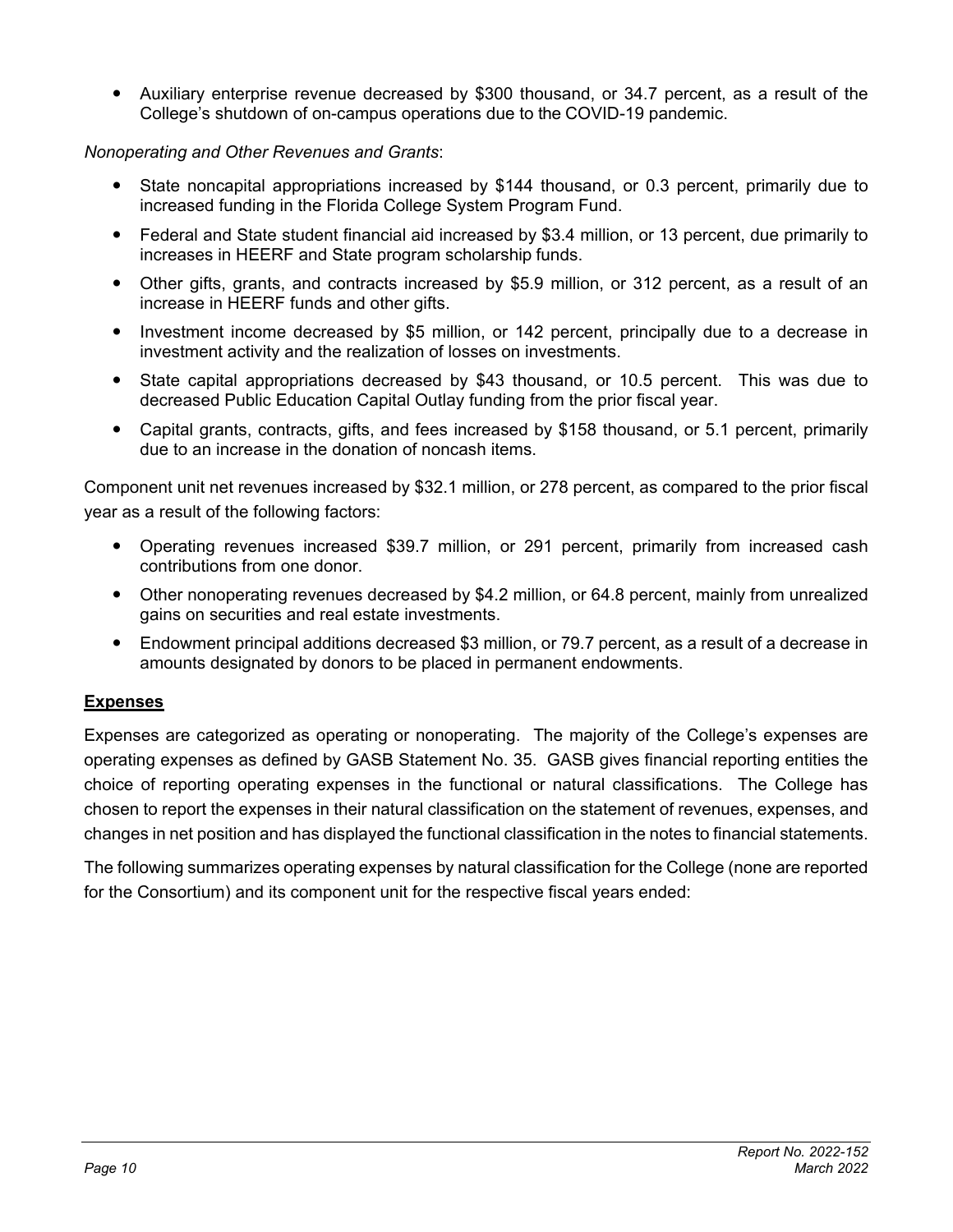|                                    |             | College       | <b>Component Unit</b> |          |    |          |
|------------------------------------|-------------|---------------|-----------------------|----------|----|----------|
|                                    | 6-30-21     | $6 - 30 - 20$ |                       | 12-31-20 |    | 12-31-19 |
| <b>Personnel Services</b>          | 72.456<br>S | 71,553<br>SS. | \$                    |          | \$ |          |
| Scholarships and Waivers           | 16,283      | 17,665        |                       | 846      |    | 983      |
| Utilities and Communications       | 2,227       | 2,326         |                       |          |    |          |
| <b>Contractual Services</b>        | 12,178      | 5,817         |                       |          |    |          |
| <b>Other Services and Expenses</b> | 5,119       | 5,535         |                       | 748      |    | 983      |
| <b>Materials and Supplies</b>      | 8,565       | 12,890        |                       |          |    |          |
| Depreciation                       | 4,878       | 4,935         |                       | 273      |    | 365      |
| <b>Total Operating Expenses</b>    | \$121,706   | \$120,721     | \$                    | 1.867    | S  | 2.331    |

## **Operating Expenses For the Fiscal Years Ended**

**(In Thousands)** 

College total operating expenses increased by \$1 million, or 0.8 percent, as compared to the prior fiscal year as a result of the following factors:

- The College implemented part of the salary equity study that was performed for full-time and part-time personnel, as well as provided a one-time payment of \$500. These increases were in addition to the recording of a net increase of pension and accrued leave liabilities. As a result, personnel services only increased by \$903 thousand, or 1.3 percent, from the prior fiscal year.
- Scholarships and waivers provided to students decreased by \$1.4 million, or 7.8 percent, primarily due to a decrease in enrollment. Scholarship expenses, similar to tuition and fee revenue, are also shown net of scholarship allowances (amounts received from other than students and third-party payers).
- Utilities and communications decreased by \$99 thousand, or 4.3 percent, primarily due to the closure of campus due to the COVID-19 pandemic, which resulted in a decrease in electricity and gas expenses.
- Contractual services increased by \$6.4 million, or 109 percent, primarily due to an increase in contractual services in response to the COVID-19 pandemic.
- Other services and expenses decreased by \$416 thousand, or 7.5 percent, primarily due to a decrease in the use of services related to the COVID-19 pandemic.
- Materials and supplies decreased by \$4.3 million, or 33.6 percent, which is attributable primarily to the reduction of on-campus operations due to the COVID-19 pandemic.
- Depreciation expense decreased by \$57 thousand, or 1.2 percent, as a result of several buildings and equipment reaching full amortization.

Total operating expenses for the component unit decreased \$464 thousand, or 19.9 percent, primarily due to the decrease in academic program support expenses and decreases in scholarships and waivers.

## **The Statement of Cash Flows**

The statement of cash flows provides information about the College's financial results by reporting the major sources and uses of cash and cash equivalents. This statement will assist in evaluating the College's ability to generate net cash flows, its ability to meet its financial obligations as they come due, and its need for external financing. Cash flows from operating activities show the net cash used by the operating activities of the College. Cash flows from capital financing activities include all plant funds and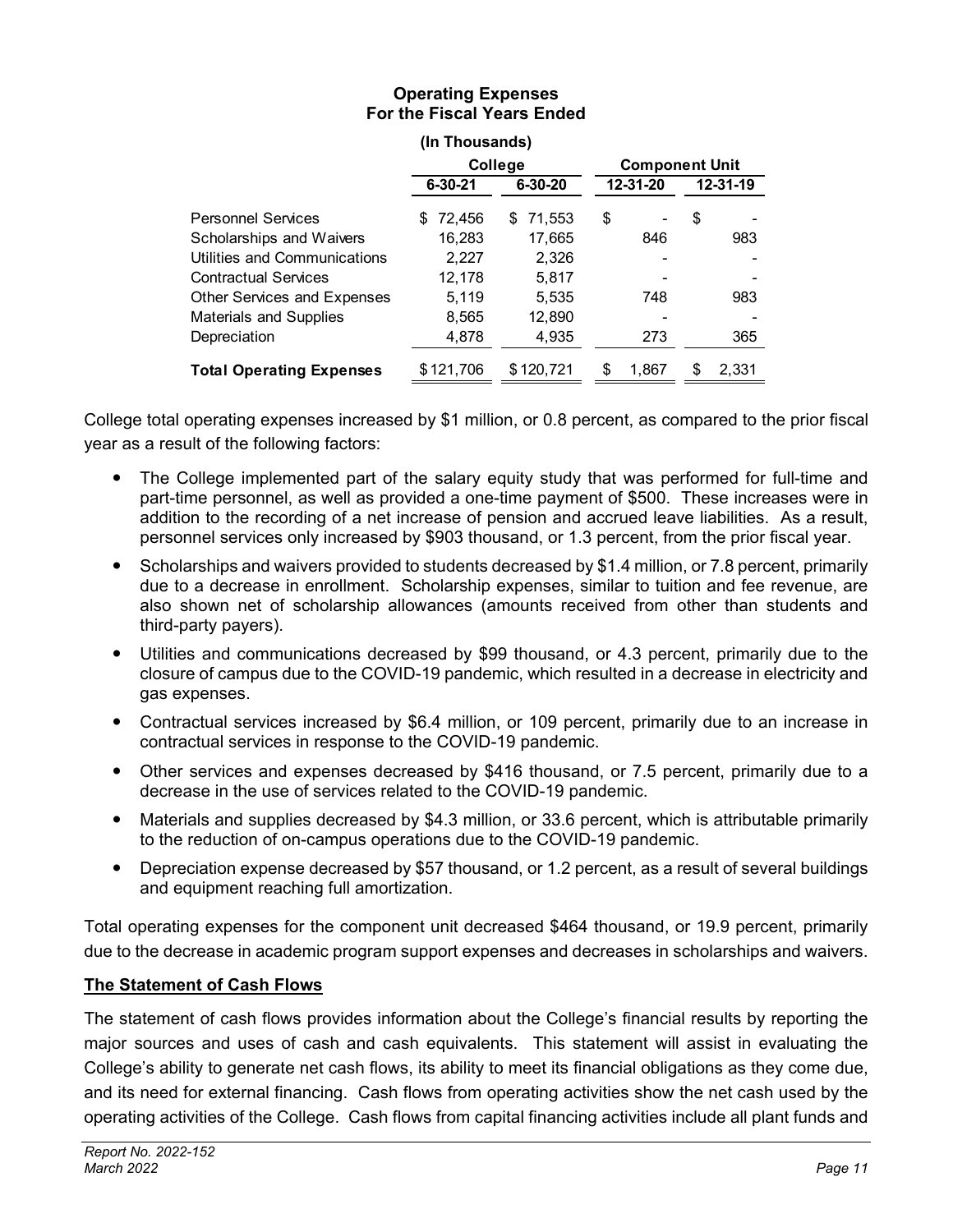related long-term debt activities. Cash flows from investing activities show the net source and use of cash related to purchasing or selling investments, and earning income on those investments. Cash flows from noncapital financing activities include those activities not covered in other sections.

The following summarizes the College's and Consortium's cash flows for the 2020-21 and 2019-20 fiscal years:

## **Condensed Statement of Cash Flows For the Fiscal Years**

#### **(In Thousands)**

|                                                      | College |           | Consortium |           |    |         |    |         |
|------------------------------------------------------|---------|-----------|------------|-----------|----|---------|----|---------|
|                                                      |         | 2020-21   |            | 2019-20   |    | 2020-21 |    | 2019-20 |
| Cash Provided (Used) by:                             |         |           |            |           |    |         |    |         |
| <b>Operating Activities</b>                          | \$      | (79.911)  | S          | (77, 104) | \$ | 2.009   | \$ | 15,785  |
| <b>Noncapital Financing Activities</b>               |         | 82.087    |            | 72,646    |    |         |    |         |
| Capital and Related Financing Activities             |         | (12, 280) |            | 1,867     |    |         |    |         |
| <b>Investing Activities</b>                          |         | (1, 447)  |            | 3,215     |    | (126)   |    | (950)   |
| Net Increase (Decrease) in Cash and Cash Equivalents |         | (11, 551) |            | 624       |    | 1,883   |    | 14,835  |
| Cash and Cash Equivalents, Beginning of Year         |         | 64,484    |            | 63,860    |    | 78.233  |    | 63,398  |
| Cash and Cash Equivalents, End of Year               | \$      | 52,933    | \$.        | 64.484    | S  | 80.116  |    | 78,233  |

The College's cash and cash equivalents increased during the 2020-21 fiscal year. The following discussion amplifies the overview of cash flows:

- Cash outflows for operating activities increased \$2.8 million as compared to the prior fiscal year. The primary components of this change were decreases in cash inflows from student tuition and fees (\$1.1 million) and auxiliary enterprises (\$268 thousand), decreases in payments for scholarships (\$1.4 million) and utilities and communications (\$99 thousand), as well as increases in cash outflows for salaries and benefits payments (\$1.6 million) and payments to suppliers (\$1.5 million); offset by an increase in other receipts (\$1.9 million).
- The primary sources of cash inflows in noncapital financing activities are State noncapital appropriations (\$45 million) and Federal and State student financial aid (\$29.2 million). Cash inflows from noncapital financing increased \$9.4 million as compared to the prior fiscal year, predominately due to increases in State noncapital appropriations (\$144 thousand); in Federal and State student financial aid (\$3.4 million); and gifts, grants, and contracts (\$5.9 million).
- The primary sources of cash inflows of capital and related financing activities are State capital appropriations (\$6.9 million) and capital grants and gifts (\$3.2 million). Net cash used for capital and related financing activities increased \$14.1 million as compared to the prior fiscal year, primarily due to an increase in purchases of capital assets (\$18.6 million).
- Cash inflows for investing activities of the College decreased by \$4.7 million primarily due to a decrease in investment activity.

## CAPITAL ASSETS AND DEBT ADMINISTRATION

## **Capital Assets**

At June 30, 2021, the College had \$227.5 million in capital assets, less accumulated depreciation of \$130.1 million, for net capital assets of \$97.4 million. Depreciation charges for the current fiscal year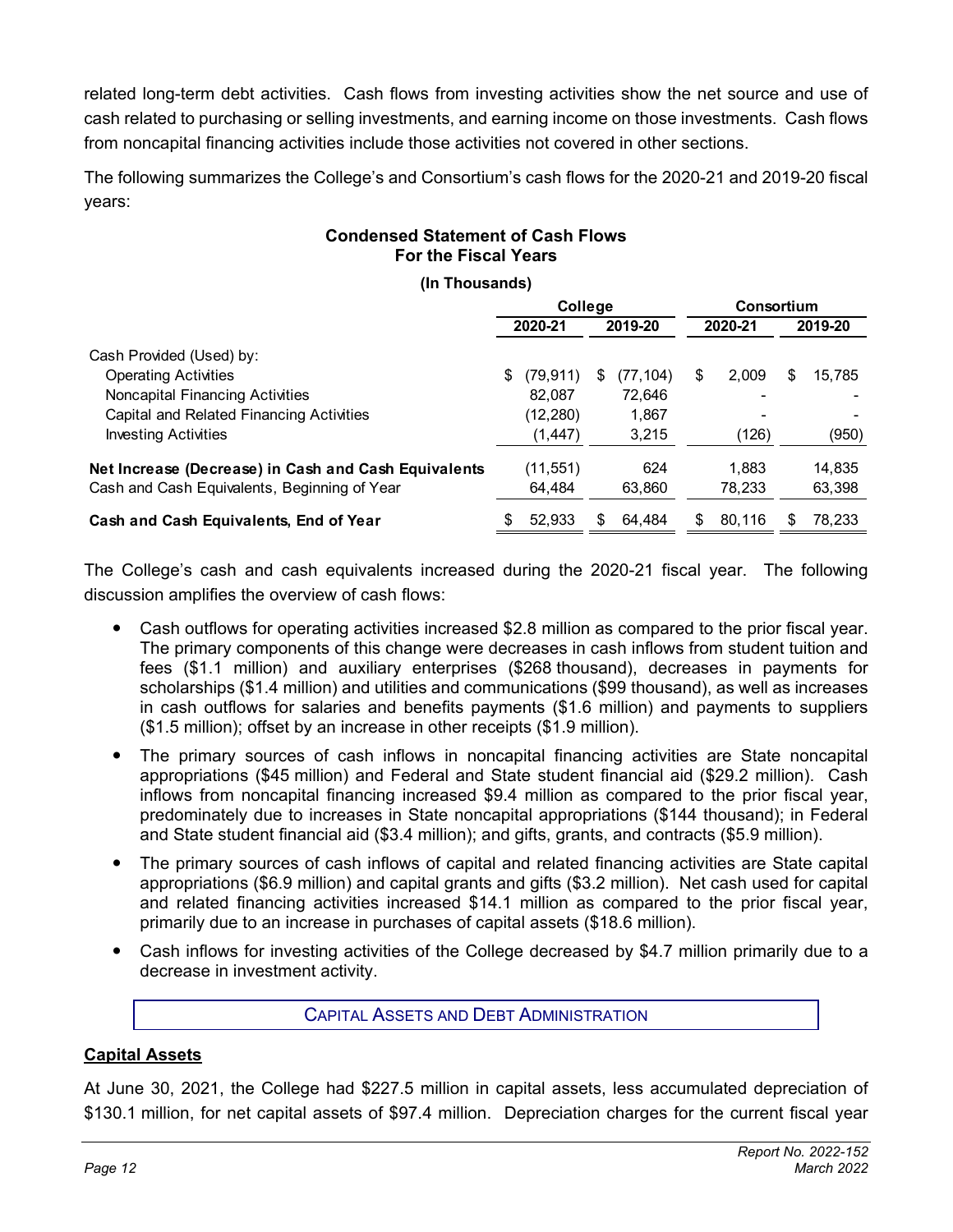totaled \$4.9 million. The following table summarizes the College's capital assets, net of accumulated depreciation, at June 30, 2021:

| (In Thousands)                        |    |                                    |    |                  |    |                   |    |                                 |
|---------------------------------------|----|------------------------------------|----|------------------|----|-------------------|----|---------------------------------|
|                                       |    | <b>Beginning</b><br><b>Balance</b> |    | <b>Additions</b> |    | <b>Reductions</b> |    | <b>Ending</b><br><b>Balance</b> |
| Land                                  | \$ | 7,104                              | \$ |                  | \$ |                   | \$ | 7,104                           |
| <b>Artwork and Artifacts</b>          |    | 18                                 |    |                  |    |                   |    | 18                              |
| <b>Buildings</b>                      |    | 149,183                            |    |                  |    | 297               |    | 148,886                         |
| Other Structures and Improvements     |    | 36,365                             |    | 1,129            |    |                   |    | 37,494                          |
| Furniture, Machinery, and Equipment   |    | 11,027                             |    | 834              |    | 212               |    | 11,649                          |
| <b>Construction in Progress</b>       |    | 2,259                              |    | 21,202           |    | 1,129             |    | 22,332                          |
| Total                                 |    | 205,956                            |    | 23,165           |    | 1,638             |    | 227,483                         |
| Less, Accumulated Depreciation:       |    |                                    |    |                  |    |                   |    |                                 |
| <b>Buildings</b>                      |    | 83,414                             |    | 3,248            |    | 14                |    | 86,648                          |
| Other Structures and Improvements     |    | 32,552                             |    | 786              |    |                   |    | 33,338                          |
| Furniture, Machinery, and Equipment   |    | 9,428                              |    | 844              |    | 200               |    | 10,072                          |
| <b>Total Accumulated Depreciation</b> |    | 125,394                            |    | 4,878            |    | 214               |    | 130,058                         |
| <b>Capital Assets, Net</b>            | \$ | 80,562                             | \$ | 18,287           | \$ | 1,424             | \$ | 97,425                          |

#### **Capital Assets, Net at June 30: College**

The component unit had \$15 million in capital assets, less accumulated depreciation of \$6.7 million, for net capital assets of \$8.3 million. Depreciation charges for the current fiscal year totaled \$273 thousand. Details of the component unit's capital assets activity for the fiscal year ended December 31, 2020, are shown in the following table:

#### **Capital Assets, Net at December 31: Component Unit**

| (In Thousands)                    |    |                                    |    |                  |    |                   |    |                          |
|-----------------------------------|----|------------------------------------|----|------------------|----|-------------------|----|--------------------------|
|                                   |    | <b>Beginning</b><br><b>Balance</b> |    | <b>Additions</b> |    | <b>Reductions</b> |    | Ending<br><b>Balance</b> |
| Land                              | \$ | 2,606                              | \$ |                  | \$ | $\blacksquare$    | \$ | 2,606                    |
| <b>Art Collection</b>             |    | 675                                |    | 16               |    |                   |    | 691                      |
| Equipment                         |    | 4                                  |    |                  |    |                   |    | 4                        |
| <b>Buildings and Improvements</b> |    | 10,647                             |    | 108              |    |                   |    | 10,755                   |
| Film Costs (Depreciable)          |    | 1,005                              |    |                  |    |                   |    | 1,005                    |
| Total                             |    | 14,937                             |    | 124              |    |                   |    | 15,061                   |
| Less, Accumulated Depreciation    |    | 6,459                              |    | 273              |    |                   |    | 6,732                    |
| <b>Capital Assets, Net</b>        |    | 8,478                              | \$ | (149)            | \$ |                   | \$ | 8,329                    |

Additional information about the College's and its component unit's capital assets is presented in the notes to financial statements.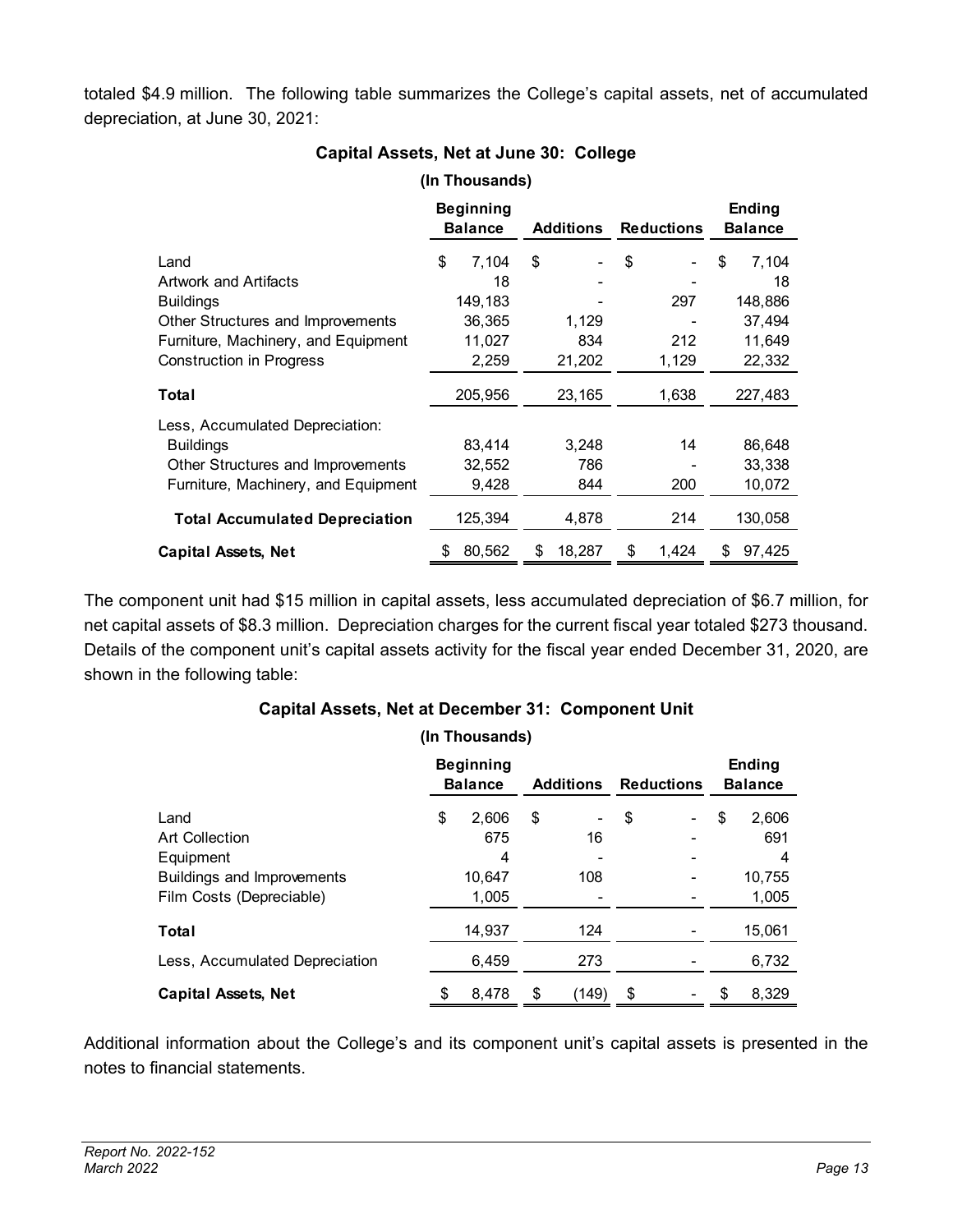## **Debt Administration**

As of June 30, 2021, the College had \$5.2 million in outstanding capital improvement bonds payable versus \$5.9 million at the end of the prior fiscal year, representing a decrease of \$730 thousand, or 12.3 percent, from the prior fiscal year. Proceeds from bonds were used to construct and renovate College facilities.

Additional information about the College's long-term debt is presented in the notes to financial statements.

## ECONOMIC FACTORS THAT WILL AFFECT THE FUTURE

The College's economic condition is closely tied to that of the State of Florida. Because of negative enrollment growth linked to the COVID-19 pandemic and increased demand for State resources, the prospect of increased State funding is unknown in the 2021-22 fiscal year. The College's current financial and capital plans indicate that there are adequate financial resources to maintain its present level of services in the short term. The College expects to revise its budgets based upon student tuition and State resources available to fund operations in the next fiscal year.

On-going efforts to develop new revenue sources and contain costs continue to serve the College well in its commitment to the growth of educational programs, improved student access, and overall excellence in service to its students and communities. The conservative budgetary stance taken by the College provides a framework for a focused response in support of our educational mission and provides financial stability in the face of limited economic growth and increased demand for State resources.

The component unit's reliance on charitable giving is also affected by the general state of the economy as well as by the health of the stock market and prospective donors' perception of the benefiting organization. Toward this latter factor, the College has historically enjoyed a very positive reputation in the communities it serves. While economic factors do affect charitable giving in general, the Foundation has a history of very steady growth regardless of changes in these factors.

#### REQUESTS FOR INFORMATION

Questions concerning information provided in the MD&A or other required supplementary information, and financial statements and notes thereto, or requests for additional financial information should be addressed to the Vice President for Administrative Affairs/CFO, Santa Fe College, 3000 Northwest 83rd Street, Gainesville, Florida 32606.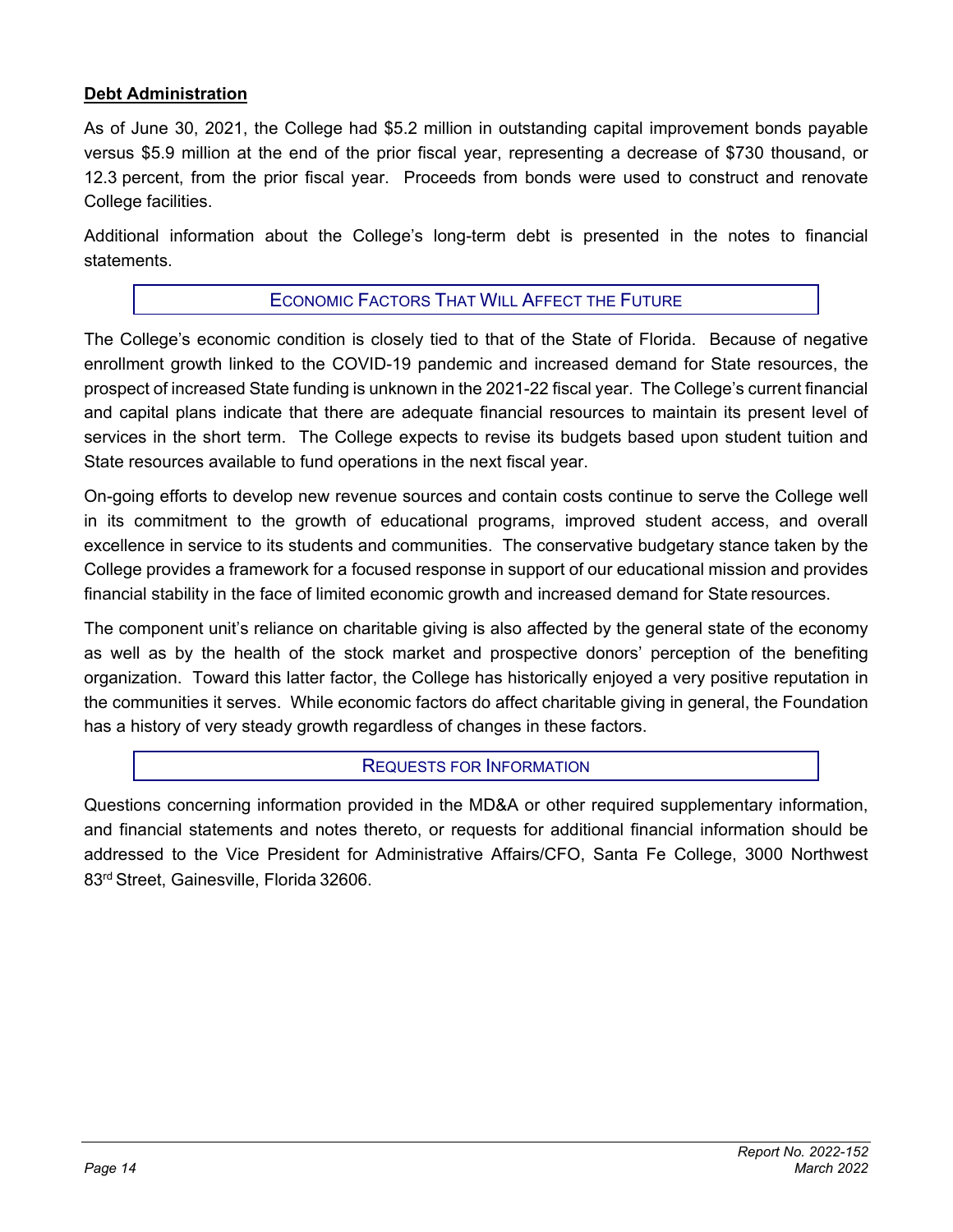THIS PAGE INTENTIONALLY LEFT BLANK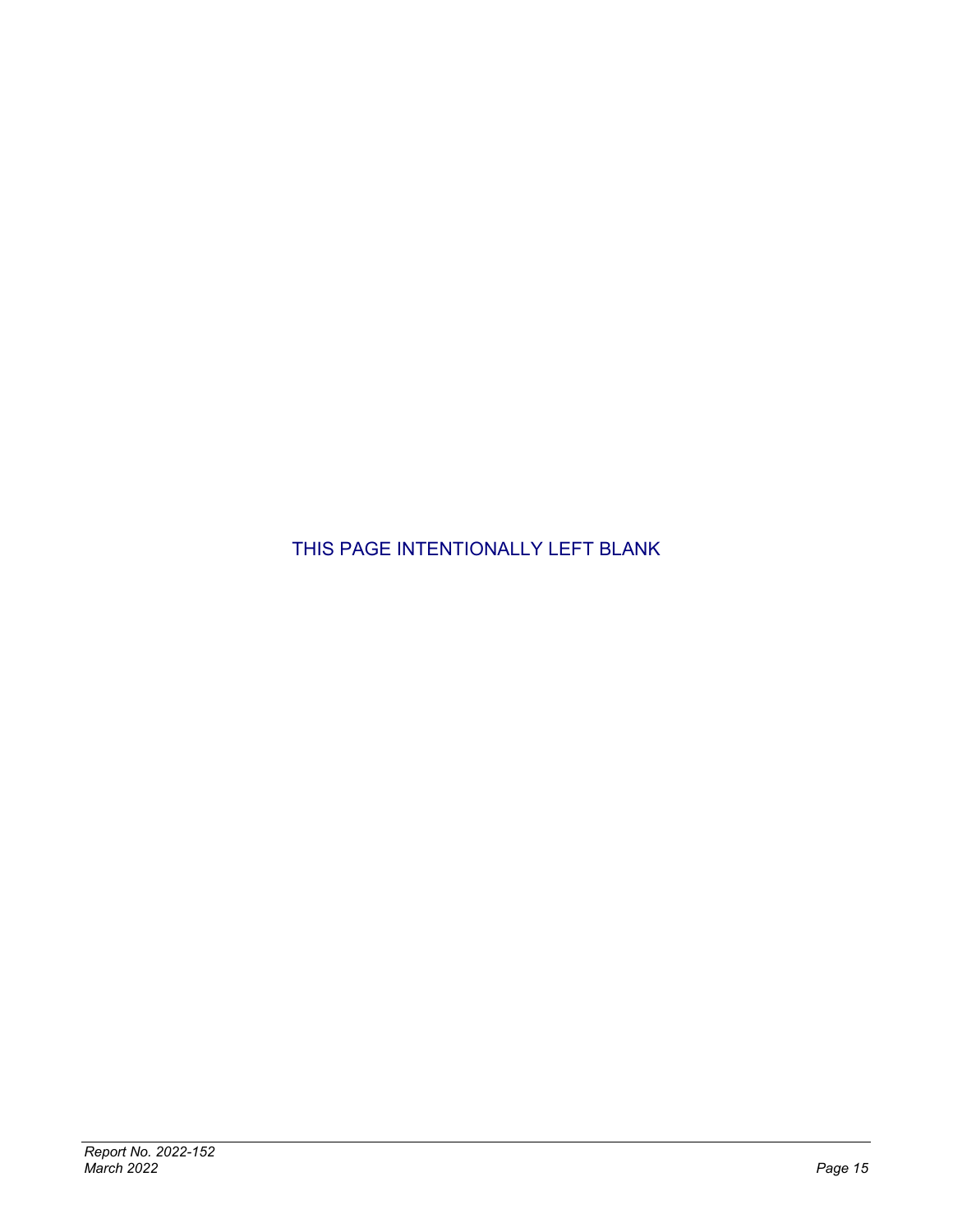## <span id="page-19-0"></span>*BASIC FINANCIAL STATEMENTS*

#### **SANTA FE COLLEGE A Component Unit of the State of Florida Statement of Net Position**

#### **June 30, 2021**

|                                          |              | Component     |
|------------------------------------------|--------------|---------------|
|                                          | College      | Unit          |
| <b>ASSETS</b>                            |              |               |
| <b>Current Assets:</b>                   |              |               |
| Cash and Cash Equivalents                | \$23,339,913 | \$<br>53,491  |
| Restricted Cash and Cash Equivalents     | 5,779,599    | 1,607,925     |
| Investments                              | 2,695,538    | 29,751,765    |
| Restricted Investments                   |              | 32,316,546    |
| Accounts Receivable, Net                 | 741,698      | 102,945       |
| Due from Other Governmental Agencies     | 8,478,282    |               |
| Due from Component Unit                  | 41,156       |               |
| Inventories                              | 87,819       |               |
| <b>Prepaid Expenses</b>                  | 399,003      |               |
| Risk Management Consortium:              |              |               |
| Restricted Cash and Cash Equivalents     | 80,115,341   |               |
| <b>Restricted Investments</b>            | 2,446,817    |               |
| <b>Total Current Assets</b>              | 124,125,166  | 63,832,672    |
| Noncurrent Assets:                       |              |               |
| Restricted Cash and Cash Equivalents     | 23,814,280   |               |
| Investments                              | 6,456,035    | 11,583,772    |
| <b>Restricted Investments</b>            |              | 4,548,010     |
| <b>Endowment Investments</b>             |              | 11,826,195    |
| Depreciable Capital Assets, Net          | 67,970,175   | 5,028,312     |
| Nondepreciable Capital Assets            | 29,455,186   | 3,301,134     |
| Risk Management Consortium:              |              |               |
| <b>Restricted Deposit</b>                | 2,680,283    |               |
| <b>Restricted Investments</b>            | 15,739,240   |               |
| <b>Total Noncurrent Assets</b>           | 146,115,199  | 36,287,423    |
| <b>TOTAL ASSETS</b>                      | 270,240,365  | 100, 120, 095 |
|                                          |              |               |
| DEFERRED OUTFLOWS OF RESOURCES           |              |               |
| <b>Other Postemployment Benefits</b>     | 413,128      |               |
| Pensions                                 | 17,086,428   |               |
| TOTAL DEFERRED OUTFLOWS OF RESOURCES     | 17,499,556   |               |
| <b>LIABILITIES</b>                       |              |               |
| <b>Current Liabilities:</b>              |              |               |
| <b>Accounts Payable</b>                  | 4,800,216    | 43,451        |
| Salary and Payroll Taxes Payable         | 4,813,808    |               |
| Retainage Payable                        | 732,551      |               |
| Due to Other Governmental Agencies       | 175,135      |               |
| Unearned Revenue                         | 1,192,560    |               |
| <b>Annuity Trust Obligations</b>         |              | 52,709        |
| Deposits Held for Others                 | 1,117,092    |               |
| Long-Term Liabilities - Current Portion: |              |               |
| <b>Bonds Payable</b>                     | 770,000      |               |
| <b>Compensated Absences Payable</b>      | 871,217      |               |
| Other Postemployment Benefits Payable    | 101,820      |               |
| Net Pension Liability                    | 136,778      |               |
| Risk Management Consortium:              |              |               |
| Deposits Held for Others                 | 82,562,158   |               |
| <b>Total Current Liabilities</b>         | 97,273,335   | 96,160        |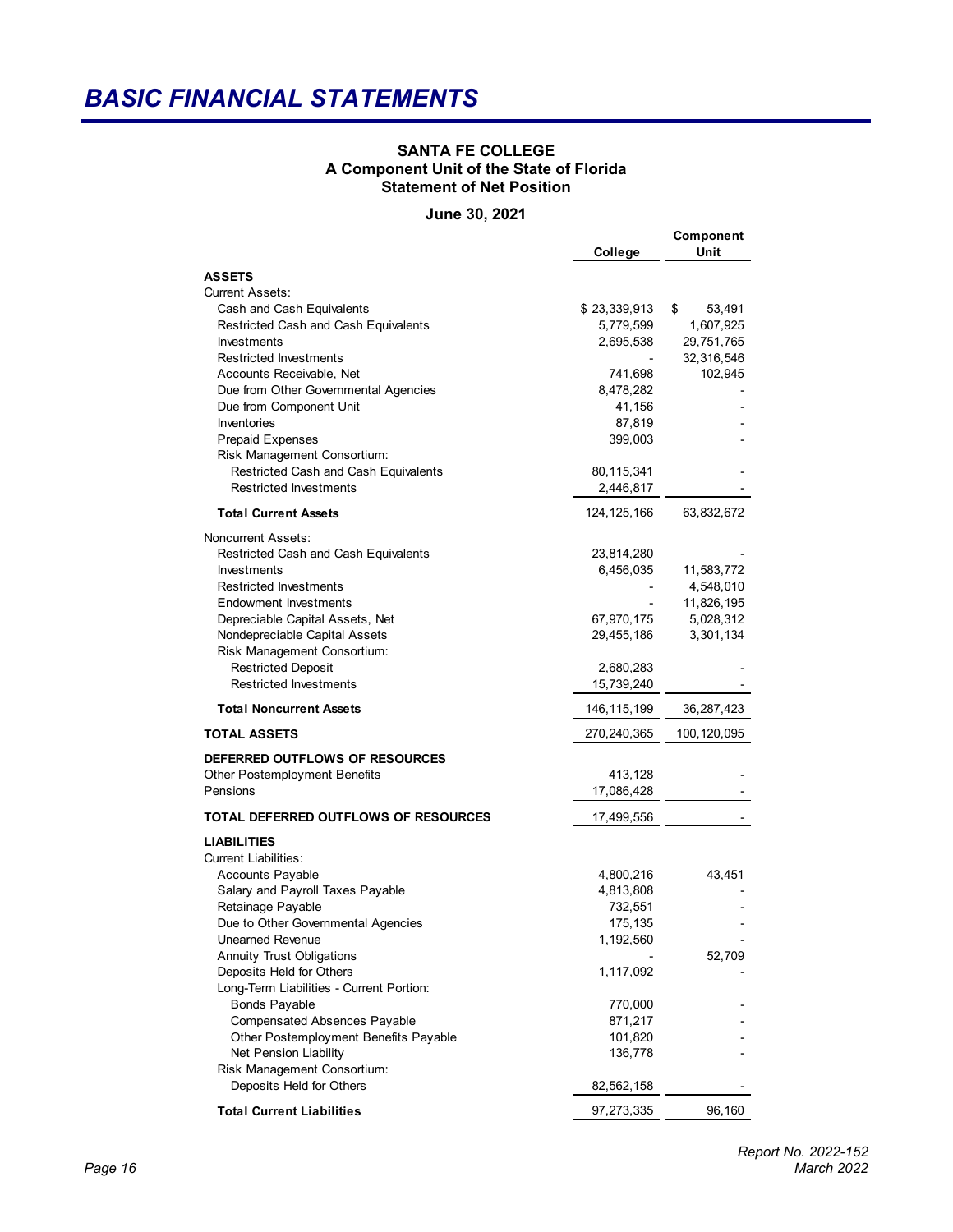|                                                                                                                              | College             | Component<br>Unit |
|------------------------------------------------------------------------------------------------------------------------------|---------------------|-------------------|
| <b>LIABILITIES (Continued)</b><br>Noncurrent Liabilities:                                                                    |                     |                   |
| <b>Bonds Payable</b>                                                                                                         | 4,450,000           |                   |
| <b>Compensated Absences Payable</b>                                                                                          | 9,635,628           |                   |
| Other Postemployment Benefits Payable                                                                                        | 1,618,753           |                   |
| Net Pension Liability                                                                                                        | 49,941,722          |                   |
| Other Noncurrent Liability<br>Risk Management Consortium:                                                                    |                     | 303,748           |
| Deposits Held for Others                                                                                                     | 18,419,523          |                   |
| <b>Total Noncurrent Liabilities</b>                                                                                          | 84,065,626          | 303,748           |
| <b>TOTAL LIABILITIES</b>                                                                                                     | 181,338,961         | 399,908           |
| DEFERRED INFLOWS OF RESOURCES<br><b>Other Postemployment Benefits</b><br>Pensions<br>Deferred Amounts Related to Irrevocable | 98,712<br>3,094,925 |                   |
| <b>Split-Interest Agreements</b>                                                                                             |                     | 435,866           |
| <b>TOTAL DEFERRED INFLOWS OF RESOURCES</b>                                                                                   | 3,193,637           | 435,866           |
| <b>NET POSITION</b><br>Net Investment in Capital Assets<br>Restricted:<br>Nonexpendable:                                     | 92,205,362          | 8,316,047         |
| Endowment                                                                                                                    |                     | 35,295,245        |
| Expendable:                                                                                                                  |                     |                   |
| Grants                                                                                                                       | 1,822,618           |                   |
| Loans<br>Scholarships                                                                                                        | 568,023<br>161,099  | 4,107,515         |
| <b>Capital Projects</b>                                                                                                      | 29, 193, 754        |                   |
| Other                                                                                                                        |                     | 10,121,976        |
| Unrestricted                                                                                                                 | (20, 743, 533)      | 41,443,538        |
| <b>TOTAL NET POSITION</b>                                                                                                    | \$103,207,323       | 99,284,321<br>\$  |

The accompanying notes to financial statements are an integral part of this statement.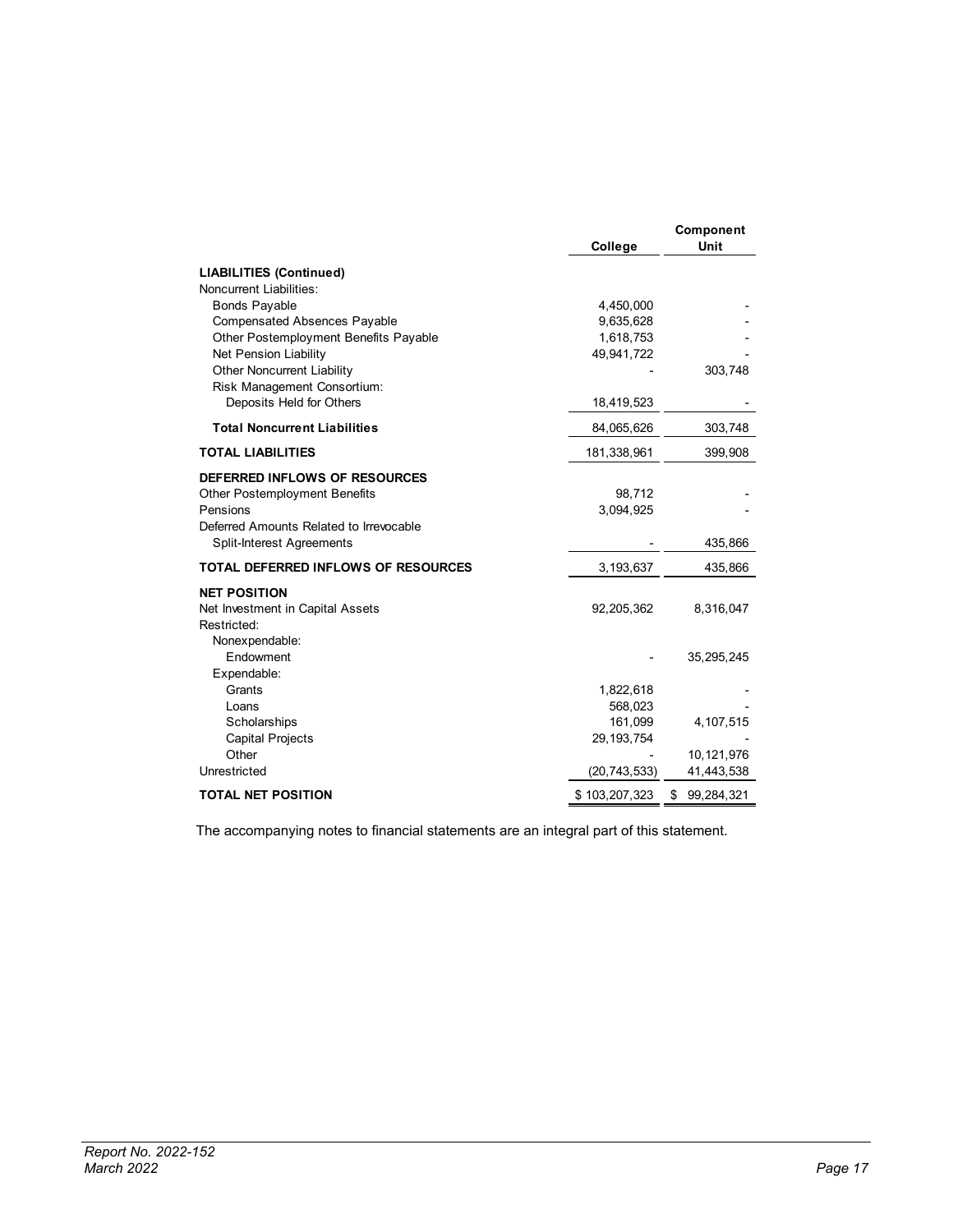THIS PAGE INTENTIONALLY LEFT BLANK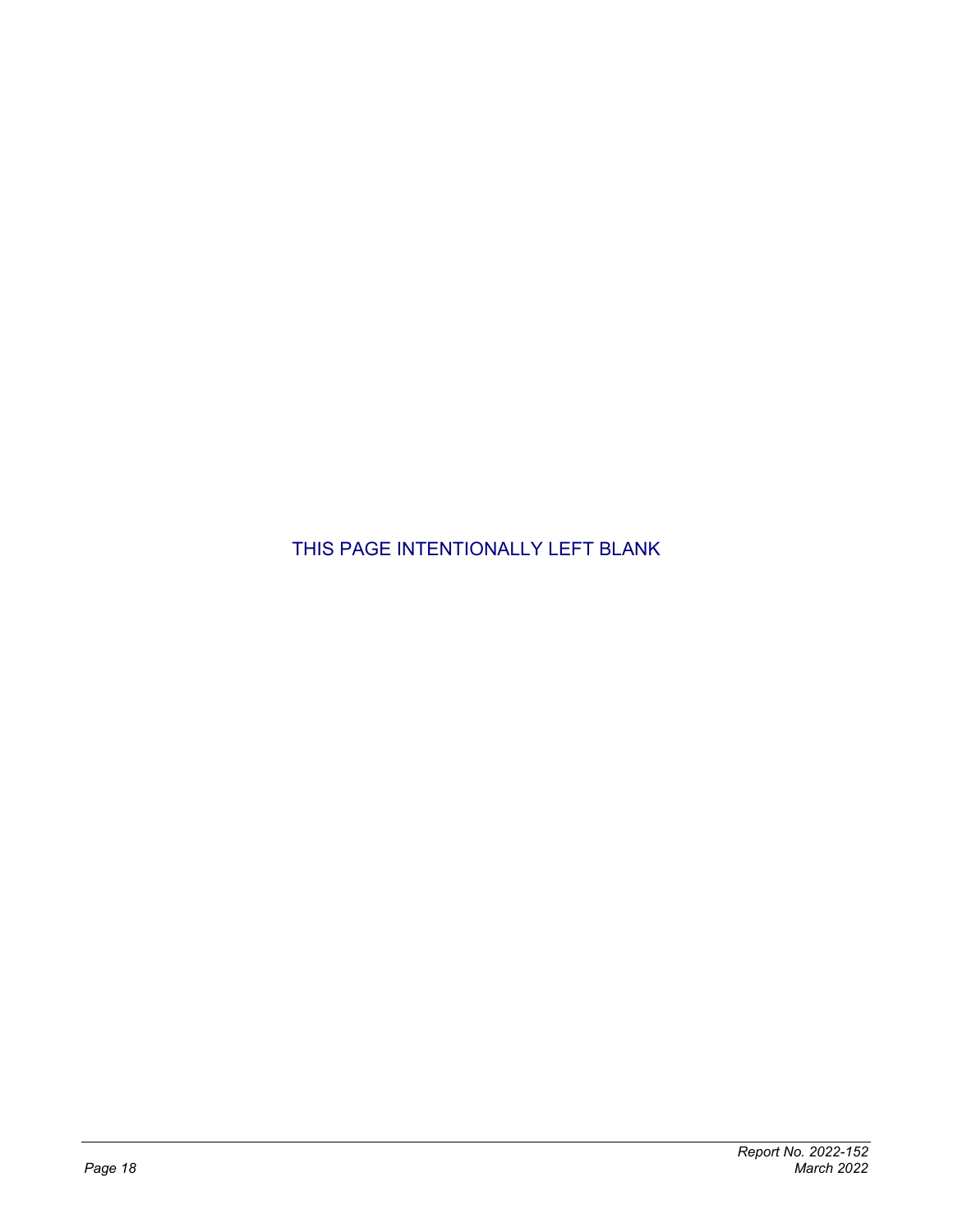#### <span id="page-22-0"></span>**SANTA FE COLLEGE A Component Unit of the State of Florida Statement of Revenues, Expenses, and Changes in Net Position**

#### **For the Fiscal Year Ended June 30, 2021**

|                                                                                               |                  | Component    |
|-----------------------------------------------------------------------------------------------|------------------|--------------|
|                                                                                               | College          | Unit         |
| <b>REVENUES</b><br><b>Operating Revenues:</b><br>Student Tuition and Fees, Net of Scholarship |                  |              |
| Allowances of \$7,853,820                                                                     | \$<br>25,327,301 | \$           |
| <b>Federal Grants and Contracts</b>                                                           | 3,632,190        |              |
| <b>State and Local Grants and Contracts</b>                                                   | 593,667          |              |
| Nongovernmental Grants and Contracts                                                          | 314,459          | 40,521,894   |
| Sales and Services of Educational Departments                                                 | 501,525          |              |
| <b>Auxiliary Enterprises</b>                                                                  | 562,957          |              |
| <b>Other Operating Revenues</b>                                                               | 188,790          | 560,064      |
| <b>Total Operating Revenues</b>                                                               | 31,120,889       | 41,081,958   |
| <b>EXPENSES</b>                                                                               |                  |              |
| <b>Operating Expenses:</b>                                                                    |                  |              |
| <b>Personnel Services</b>                                                                     | 72,455,730       |              |
| Scholarships and Waivers                                                                      | 16,283,718       | 845,758      |
| Utilities and Communications                                                                  | 2,226,663        |              |
| <b>Contractual Services</b>                                                                   | 12, 177, 860     |              |
| <b>Other Services and Expenses</b>                                                            | 5,119,371        | 747,802      |
| Materials and Supplies                                                                        | 8,564,850        |              |
| Depreciation                                                                                  | 4,878,058        | 273,173      |
| <b>Total Operating Expenses</b>                                                               | 121,706,250      | 1,866,733    |
| <b>Operating Income (Loss)</b>                                                                | (90, 585, 361)   | 39,215,225   |
| <b>NONOPERATING REVENUES (EXPENSES)</b>                                                       |                  |              |
| State Noncapital Appropriations                                                               | 45,027,440       |              |
| Federal and State Student Financial Aid                                                       | 29,214,268       |              |
| Gifts, Grants, and Contracts                                                                  | 7,820,019        |              |
| Investment Income (Loss)                                                                      | (1,488,632)      | 2,256,783    |
| Loss on Disposal of Capital Assets                                                            | (280, 945)       |              |
| <b>Other Nonoperating Expenses</b>                                                            | (297, 500)       |              |
| <b>Net Nonoperating Revenues</b>                                                              | 79,994,650       | 2,256,783    |
| Income (Loss) Before Other Revenues,                                                          |                  |              |
| <b>Expenses, Gains, or Losses</b>                                                             | (10, 590, 711)   | 41,472,008   |
| <b>State Capital Appropriations</b>                                                           | 366,000          |              |
| Capital Grants, Contracts, Gifts, and Fees                                                    | 3,228,240        |              |
| <b>Endowment Principal Additions</b>                                                          |                  | 763,407      |
| <b>Other Expenses</b>                                                                         |                  | (426,649)    |
| Total Other Revenues, Expenses, Gains, or Losses                                              | 3,594,240        | 336,758      |
| Increase (Decrease) in Net Position                                                           | (6,996,471)      | 41,808,766   |
| Net Position, Beginning of Year                                                               | 110,203,794      | 57,475,555   |
| Net Position, End of Year                                                                     | \$103,207,323    | \$99,284,321 |

The accompanying notes to financial statements are an integral part of this statement.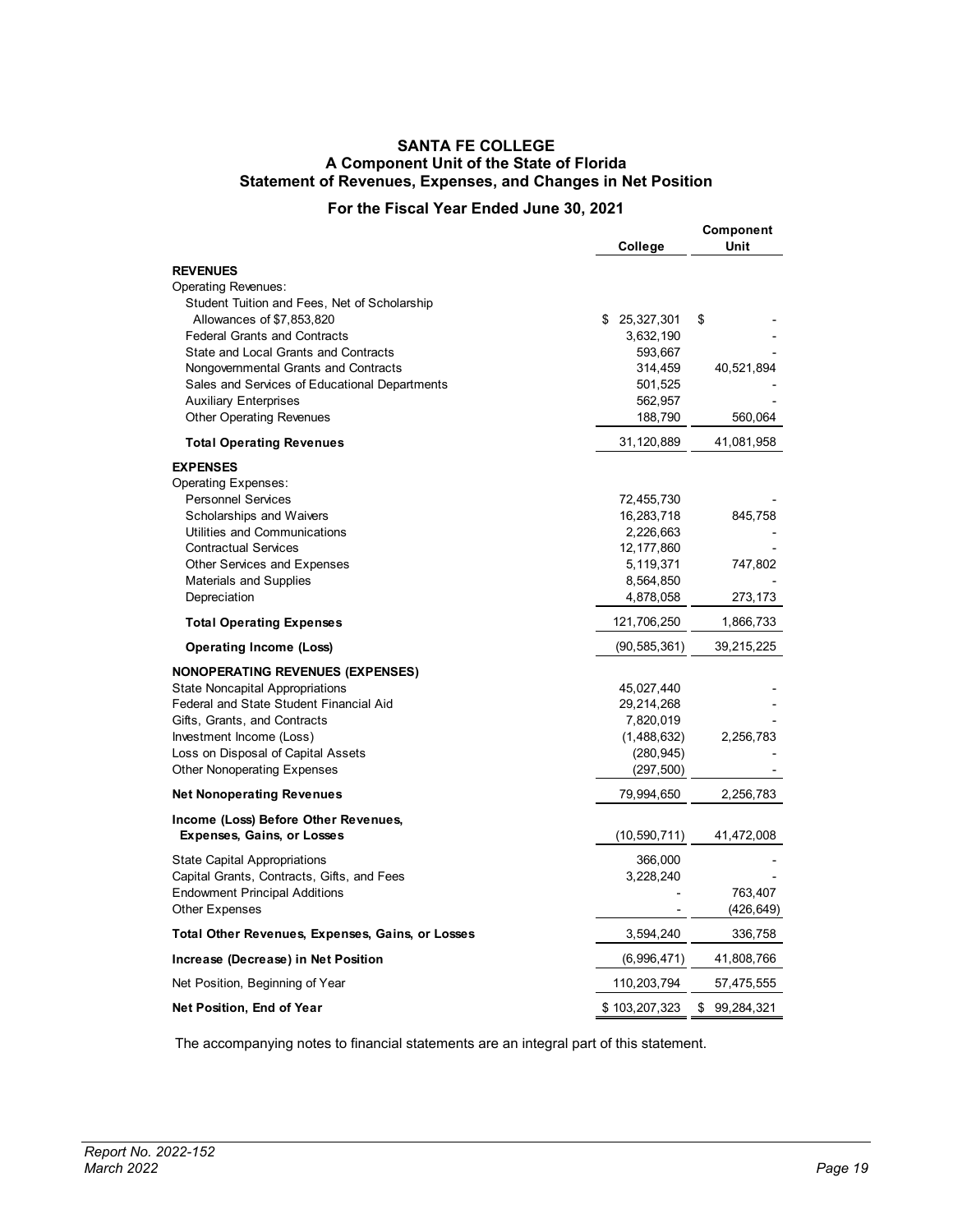#### **SANTA FE COLLEGE A Component Unit of the State of Florida Statement of Cash Flows**

#### **For the Fiscal Year Ended June 30, 2021**

<span id="page-23-0"></span>

|                                                                 | College          |
|-----------------------------------------------------------------|------------------|
| <b>CASH FLOWS FROM OPERATING ACTIVITIES</b>                     |                  |
| <b>Student Tuition and Fees. Net</b>                            | \$<br>25,166,180 |
| <b>Grants and Contracts</b>                                     | 2,781,742        |
| Payments to Suppliers                                           | (25, 757, 990)   |
| Payments for Utilities and Communications                       | (2, 226, 663)    |
| Payments to Employees                                           | (52,682,689)     |
| Payments for Employee Benefits                                  | (14, 864, 395)   |
| Payments for Scholarships                                       | (16, 283, 718)   |
| <b>Auxiliary Enterprises</b>                                    | 594,890          |
| Sales and Services of Educational Departments                   | 501,525          |
| <b>Other Receipts</b>                                           | 2,859,133        |
| Risk Management Consortium:                                     |                  |
| <b>Other Receipts</b>                                           | 2,009,251        |
| Net Cash Used by Operating Activities                           | (77,902,734)     |
| <b>CASH FLOWS FROM NONCAPITAL FINANCING ACTIVITIES</b>          |                  |
| <b>State Noncapital Appropriations</b>                          | 45,027,440       |
| Federal and State Student Financial Aid                         | 29,214,268       |
| Federal Direct Loan Program Receipts                            | 12, 175, 758     |
| Federal Direct Loan Program Disbursements                       | (12, 149, 933)   |
| Gifts, Grants, and Contracts                                    | 7,820,019        |
| Net Cash Provided by Noncapital Financing Activities            | 82,087,552       |
| <b>CASH FLOWS FROM CAPITAL AND RELATED FINANCING ACTIVITIES</b> |                  |
| <b>State Capital Appropriations</b>                             | 6,892,860        |
| Capital Grants and Gifts                                        | 3,229,028        |
| <b>Purchases of Capital Assets</b>                              | (21, 374, 882)   |
| Principal Paid on Capital Debt and Leases                       | (730,000)        |
| Interest Paid on Capital Debt and Leases                        | (297, 500)       |
| Net Cash Used by Capital and Related Financing Activities       | (12,280,494)     |
| <b>CASH FLOWS FROM INVESTING ACTIVITIES</b>                     |                  |
| Proceeds from Sales and Maturities of Investments               | 2,486,145        |
| Purchases of Investments                                        | (5, 136, 105)    |
| Investment Income                                               | 1,203,402        |
| Risk Management Consortium:                                     |                  |
| Proceeds from Sales and Maturities of Investments               | 6,825,515        |
| Purchases of Investments                                        | (6,951,836)      |
| Net Cash Used by Investing Activities                           | (1,572,879)      |
| Net Decrease in Cash and Cash Equivalents                       | (9,668,555)      |
| Cash and Cash Equivalents, Beginning of Year                    | 142,717,688      |
| Cash and Cash Equivalents, End of Year                          | \$133,049,133    |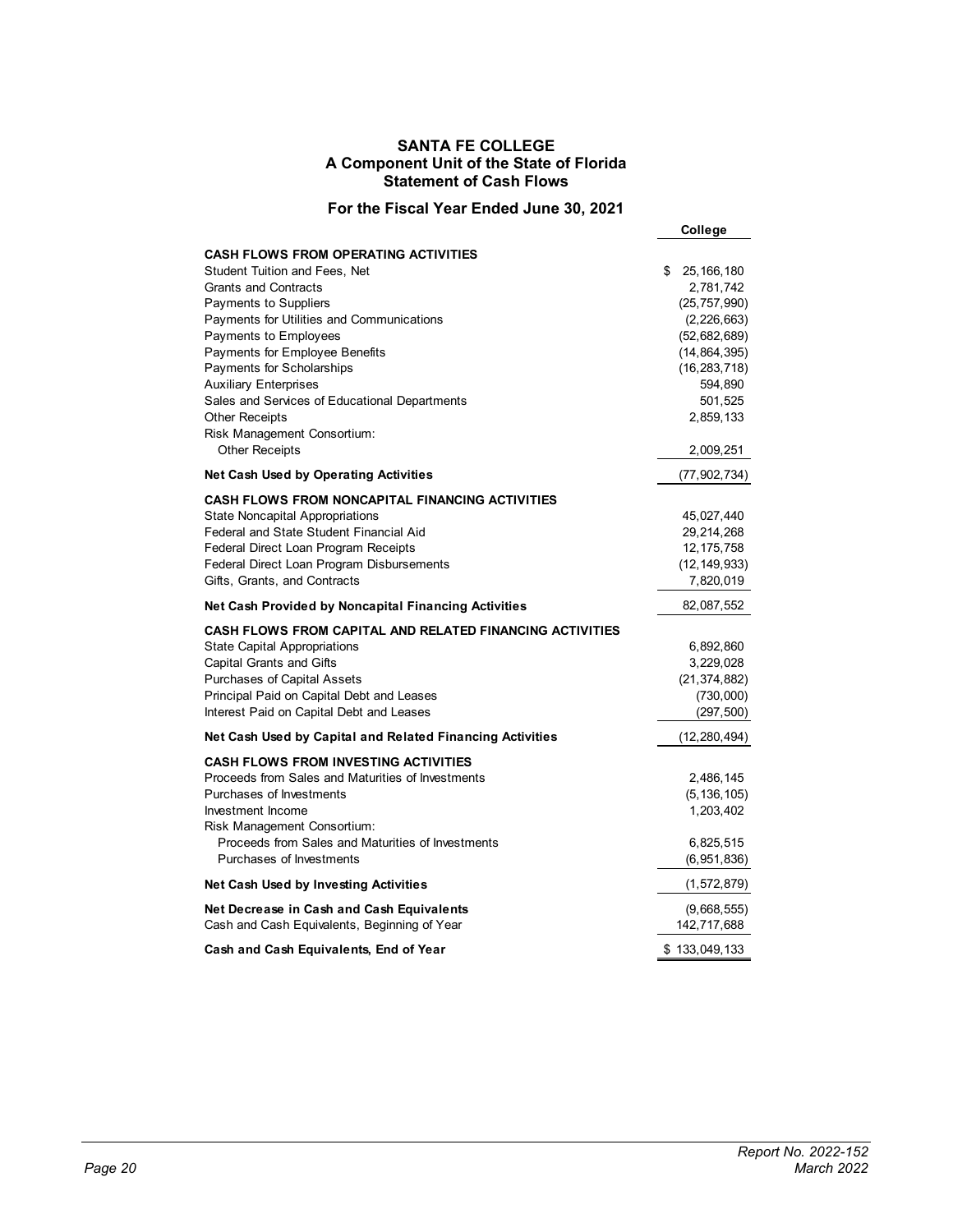|                                                                                         | College           |
|-----------------------------------------------------------------------------------------|-------------------|
| <b>RECONCILIATION OF OPERATING LOSS</b>                                                 |                   |
| TO NET CASH USED BY OPERATING ACTIVITIES                                                |                   |
| <b>Operating Loss</b>                                                                   | \$ (90, 585, 361) |
| Adjustments to Reconcile Operating Loss                                                 |                   |
| to Net Cash Used by Operating Activities:                                               |                   |
| <b>Depreciation Expense</b>                                                             | 4,878,058         |
| Changes in Assets, Liabilities, Deferred Outflows of Resources,                         |                   |
| and Deferred Inflows of Resources:                                                      |                   |
| Receivables, Net                                                                        | 168,753           |
| Due from Other Govermental Agencies                                                     | (1, 875, 157)     |
| Due from Component Unit                                                                 | (32, 247)         |
| Inventories                                                                             | 13,136            |
| Deposits Receivable                                                                     | 90,956            |
| <b>Prepaid Expenses</b>                                                                 | (245, 646)        |
| <b>Accounts Payable</b>                                                                 | 3,298,702         |
| Salary and Payroll Taxes Payable                                                        | 111,374           |
| Due to Other Governmental Agencies                                                      | 148,423           |
| <b>Unearned Revenue</b>                                                                 | (152, 541)        |
| Deposits Held for Others                                                                | (527, 706)        |
| <b>Compensated Absences Payable</b>                                                     | 526,799           |
| Other Postemployment Benefits Payable                                                   | (22, 271)         |
| Net Pension Liability                                                                   | 6,334,106         |
| Deferred Outflows of Resources Related to Other Postemployment Benefits                 | 33,595            |
| Deferred Inflows of Resources Related to Other Postemployment Benefits                  | 45,861            |
| Deferred Outflows of Resources Related to Pensions                                      | (1, 274, 941)     |
| Deferred Inflows of Resources Related to Pensions                                       | (845, 878)        |
| Risk Management Consortium:                                                             |                   |
| <b>Restricted Deposit</b>                                                               | 6                 |
| Deposits Held for Others                                                                | 2,009,245         |
| <b>NET CASH USED BY OPERATING ACTIVITIES</b>                                            | \$ (77,902,734)   |
| SUPPLEMENTAL DISCLOSURE OF NONCASH INVESTING AND<br><b>CAPITAL FINANCING ACTIVITIES</b> |                   |
| Unrealized losses on investments were recognized as a reduction to investment           |                   |
| income on the statement of revenues, expenses, and changes in net position, but         |                   |
| are not cash transactions for the statement of cash flows.                              | (2,609,913)<br>\$ |
| Losses from the disposal of capital assets were recognized on the statement of          |                   |
| revenues, expenses, and changes in net position, but the entire amount is not a         |                   |
| cash transaction for the statement of cash flows.                                       | \$<br>(280, 945)  |
|                                                                                         |                   |

The accompanying notes to financial statements are an integral part of this statement.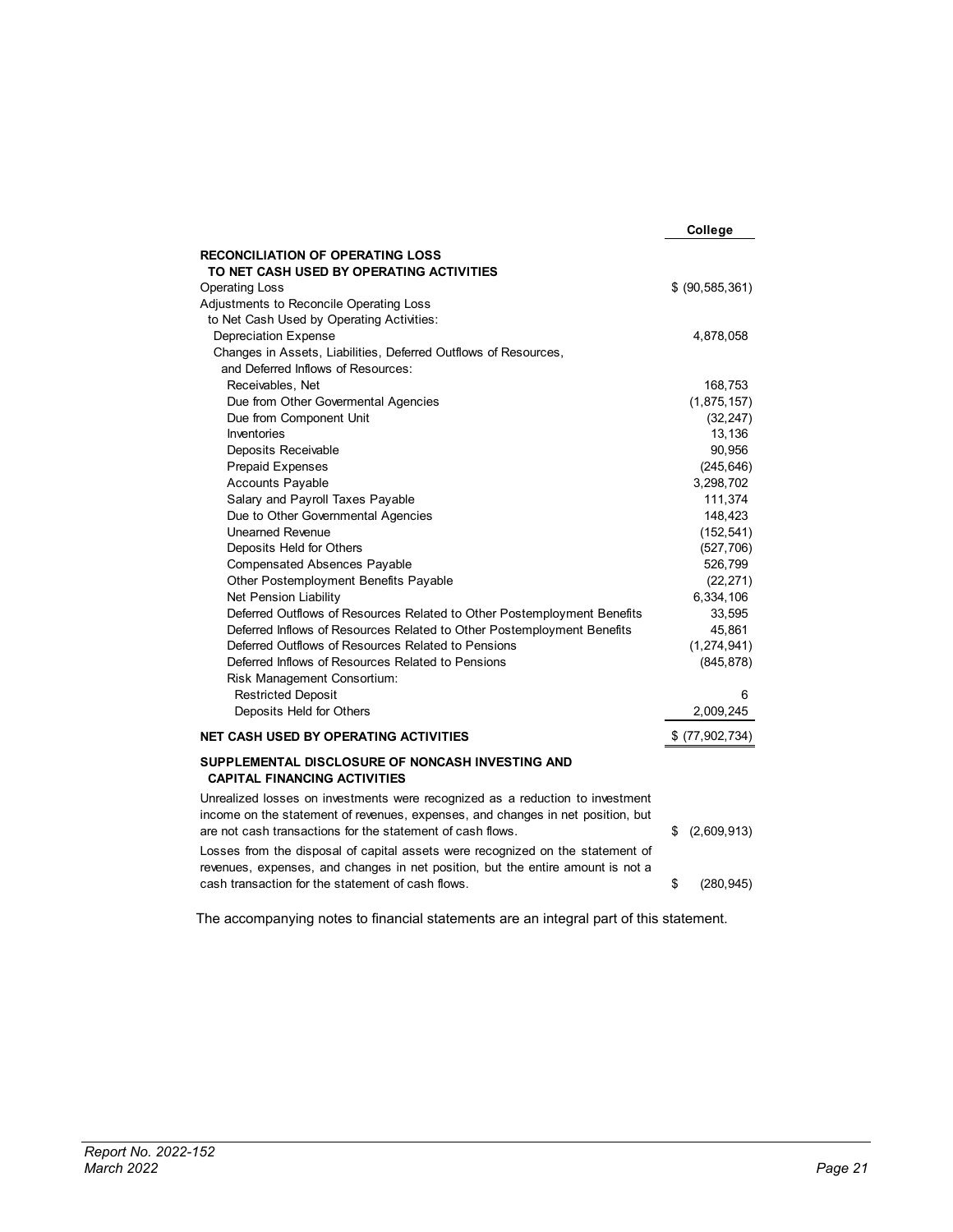## <span id="page-25-0"></span>*NOTES TO FINANCIAL STATEMENTS*

## **1. Summary of Significant Accounting Policies**

**Reporting Entity**. The governing body of Santa Fe College, a component unit of the State of Florida, is the College Board of Trustees. The Board of Trustees constitutes a corporation and is composed of eight members appointed by the Governor and confirmed by the Senate. The Board of Trustees is under the general direction and control of the Florida Department of Education, Division of Florida Colleges, and is governed by State law and State Board of Education (SBE) rules. However, the Board of Trustees is directly responsible for the day-to-day operations and control of the College within the framework of applicable State laws and SBE rules. The College serves Alachua and Bradford Counties.

Reported within the College's financial statements are certain assets and liabilities of the Florida College System Risk Management Consortium (Consortium). The College is the fiscal agent for the Consortium, which is the administrator of an Employee Benefit Plan and a Property and Casualty Plan for participating Florida colleges. As fiscal agent, the College is responsible for receiving, disbursing, and administering all moneys due to or payable from the Consortium and for personnel functions (hiring, records maintenance, etc.) of the Consortium. The financial information reported for the Consortium includes restricted cash and cash equivalents, restricted deposits, and restricted investments with a corresponding liability representing that the assets are held in custody by the College for the Consortium. Annual audits of the Consortium employee benefit plans and property and casualty plan for the fiscal years ended December 31, 2020, and February 28, 2021, respectively, were conducted by independent certified public accountants and are available at the College.

Criteria for defining the reporting entity are identified and described in the Governmental Accounting Standards Board's (GASB) *Codification of Governmental Accounting and Financial Reporting Standards*, Sections 2100 and 2600. These criteria were used to evaluate potential component units for which the Board of Trustees is financially accountable and other organizations for which the nature and significance of their relationship with the Board of Trustees are such that exclusion would cause the College's financial statements to be misleading. Based on the application of these criteria, the College is a component unit of the State of Florida, and its financial balances and activities are reported in the State's Annual Comprehensive Financial Report by discrete presentation.

**Discretely Presented Component Unit**. Based on the application of the criteria for determining component units, the Santa Fe College Foundation, Inc. (Foundation), a legally separate entity, is included within the College's reporting entity as a discretely presented component unit and is governed by a separate board.

The Foundation is also a direct-support organization, as defined in Section 1004.70, Florida Statutes, and although legally separate from the College, is financially accountable to the College. The Foundation is managed independently, outside the College's budgeting process, and its powers generally are vested in a governing board pursuant to various State statutes. The Foundation receives, holds, invests, and administers property, and makes expenditures to or for the benefit of the College.

The Foundation is audited by other auditors pursuant to Section 1004.70(6), Florida Statutes. The Foundation's audited financial statements are available to the public and can be obtained from the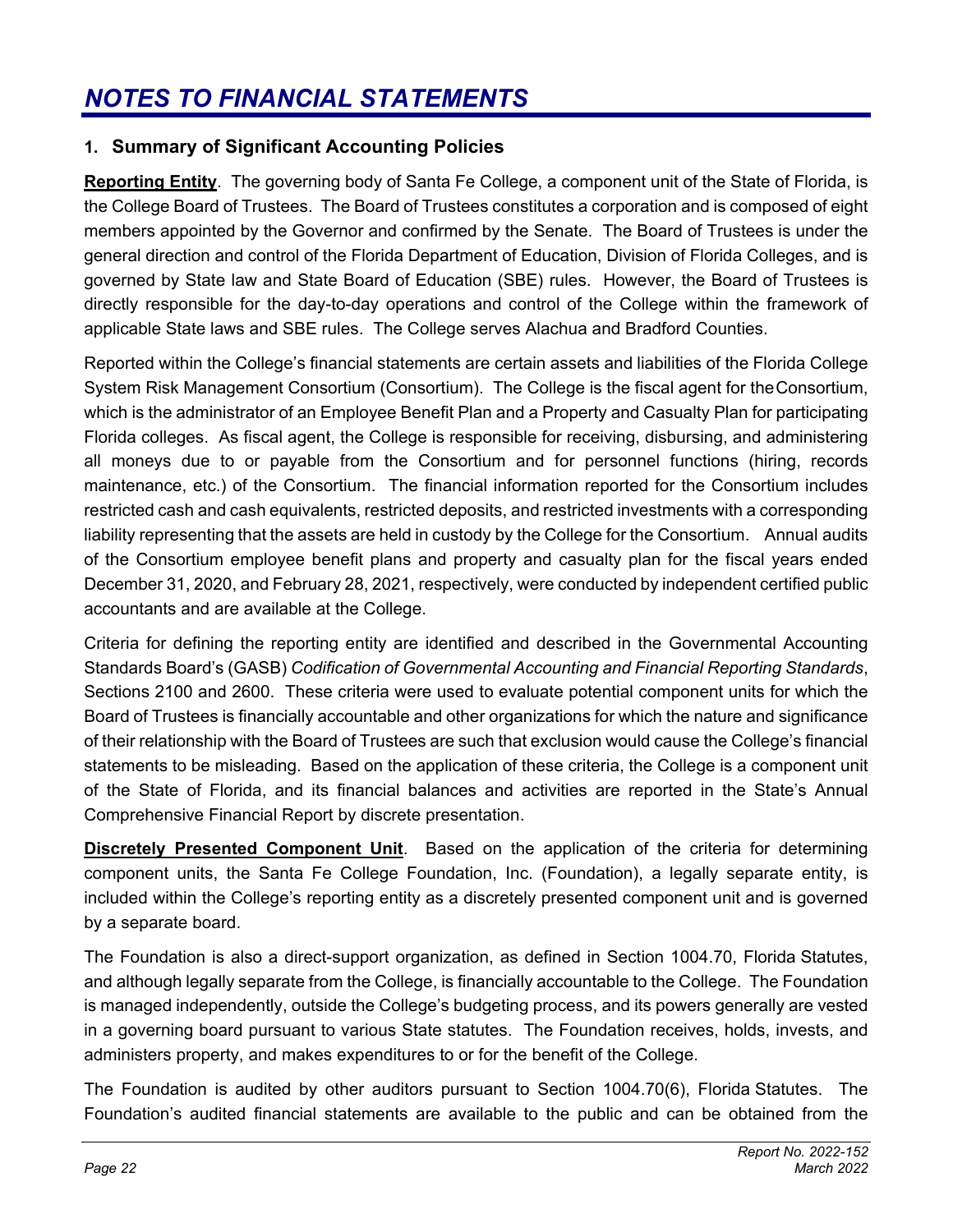Vice President for Advancement, Santa Fe College, 3000 NW 83rd Street, Gainesville, Florida 32606. The financial data reported on the accompanying financial statements was derived from the Foundation's audited financial statements for the fiscal year ended December 31, 2020.

**Basis of Presentation**. The College's accounting policies conform with accounting principles generally accepted in the United States of America applicable to public colleges and universities as prescribed by GASB. The National Association of College and University Business Officers (NACUBO) also provides the College with recommendations prescribed in accordance with generally accepted accounting principles promulgated by GASB and the Financial Accounting Standards Board. GASB allows public colleges various reporting options. The College has elected to report as an entity engaged in only business-type activities. This election requires the adoption of the accrual basis of accounting and entitywide reporting including the following components:

- Management's Discussion and Analysis
- Basic Financial Statements:
	- o Statement of Net Position
	- o Statement of Revenues, Expenses, and Changes in Net Position
	- o Statement of Cash Flows
	- o Notes to Financial Statements
- Other Required Supplementary Information

**Measurement Focus and Basis of Accounting**. Basis of accounting refers to when revenues, expenses, assets, deferred outflows of resources, liabilities, and deferred inflows of resources are recognized in the accounts and reported in the financial statements. Specifically, it relates to the timing of the measurements made, regardless of the measurement focus applied. The College's financial statements are presented using the economic resources measurement focus and the accrual basis of accounting. Revenues, expenses, gains, losses, assets, deferred outflows of resources, liabilities, and deferred inflows of resources resulting from exchange and exchange-like transactions are recognized when the exchange takes place. Revenues, expenses, gains, losses, assets, deferred outflows of resources, liabilities, and deferred inflows of resources resulting from nonexchange activities are generally recognized when all applicable eligibility requirements, including time requirements, are met. The College follows GASB standards of accounting and financial reporting.

The College's component unit uses the economic resources measurement focus and accrual basis of accounting whereby revenues are recognized when earned and expenses are recognized when incurred, and follows GASB standards of accounting and financial reporting.

Significant interdepartmental sales between auxiliary service departments and other institutional departments have been accounted for as reductions of expenses and not revenues of those departments.

The College's principal operating activity is instruction. Operating revenues and expenses generally include all fiscal transactions directly related to instruction as well as administration, academic support, student services, physical plant operations, and depreciation of capital assets. Nonoperating revenues include State noncapital appropriations, Federal and State student financial aid, and investment income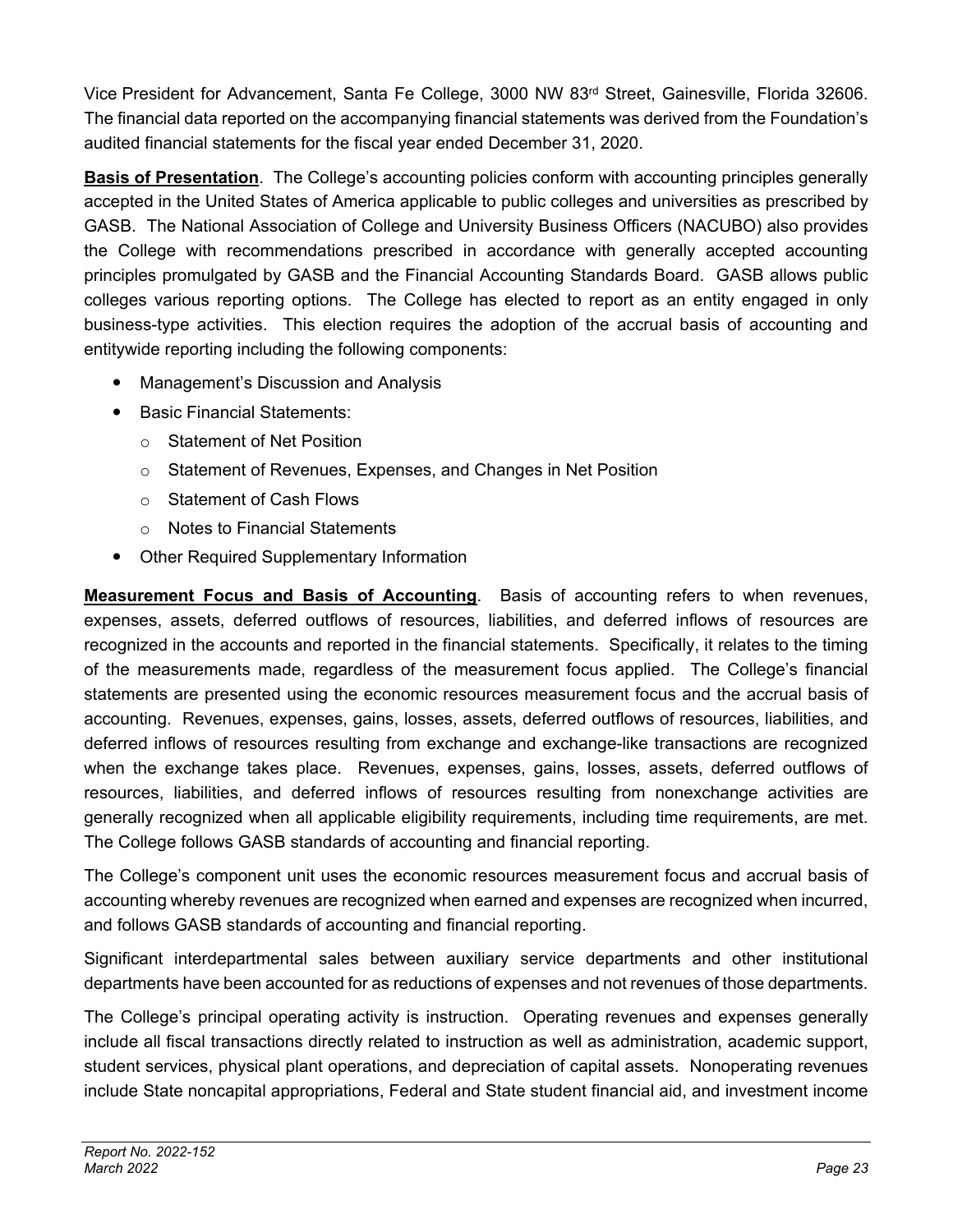(net of unrealized gains or losses on investments). Interest on capital asset-related debt is a nonoperating expense. Other revenues generally include revenues for capital construction projects.

The statement of net position is presented in a classified format to distinguish between current and noncurrent assets and liabilities. When both restricted and unrestricted resources are available to fund certain programs, it is the College's policy to first apply the restricted resources to such programs followed by the use of the unrestricted resources.

The statement of revenues, expenses, and changes in net position is presented by major sources and is reported net of tuition scholarship allowances. Tuition scholarship allowances are the difference between the stated charge for goods and services provided by the College and the amount that is actually paid by the student or the third party making payment on behalf of the student. The College identifies within its accounting system amounts paid for tuition and fees from grants, loans, or others providing financial aid sources. The total amount of these payments is deducted from student tuition and fees.

The statement of cash flows is presented using the direct method in compliance with GASB Statement No. 9, *Reporting Cash Flows of Proprietary and Nonexpendable Trust Funds and Governmental Entities That Use Proprietary Fund Accounting*.

**Cash and Cash Equivalents**. The amount reported as cash and cash equivalents consists of cash on hand, cash in demand accounts, and cash invested with the State Treasury Special Purpose Investment Account (SPIA) and the State Board of Administration (SBA) Florida PRIME investment pools. For reporting cash flows, the College and Consortium consider all highly liquid investments with original maturities of 3 months or less, that are not held solely for income or profit, to be cash equivalents. Under this definition, the College and Consortium consider amounts invested in the State Treasury SPIA and SBA Florida PRIME investment pools to be cash equivalents.

College cash deposits are held in banks qualified as public depositories under Florida law. All such deposits are insured by Federal depository insurance, up to specified limits, or collateralized with securities held in Florida's multiple financial institution collateral pool required by Chapter 280, Florida Statutes. Cash and cash equivalents that are externally restricted to make debt service payments, maintain sinking or reserve funds, or to purchase or construct capital or other restricted assets are classified as restricted.

At June 30, 2021, the College and Consortium reported as cash equivalents at fair value \$47,904,988 and \$67,904,115, respectively, in the State Treasury SPIA investment pool representing ownership of a share of the pool, not the underlying securities (Level 3 inputs, as discussed in Note 4.). Pooled investments with the State Treasury are not registered with the Securities and Exchange Commission. Oversight of the pooled investments with the State Treasury is provided by the Treasury Investment Committee per Section 17.575, Florida Statutes. The authorized investment types are set forth in Section 17.57, Florida Statutes. The State Treasury SPIA investment pool carried a credit rating of AA-f by Standard & Poor's, had an effective duration of 2.6 years and fair value factor of 0.984 at June 30, 2021. Participants contribute to the State Treasury SPIA investment pool on a dollar basis. These funds are commingled and a fair value of the pool is determined from the individual values of the securities. The fair value of the securities is summed, and a total pool fair value is determined. A fair value factor is calculated by dividing the pool's total fair value by the pool participant's total cash balance. The fair value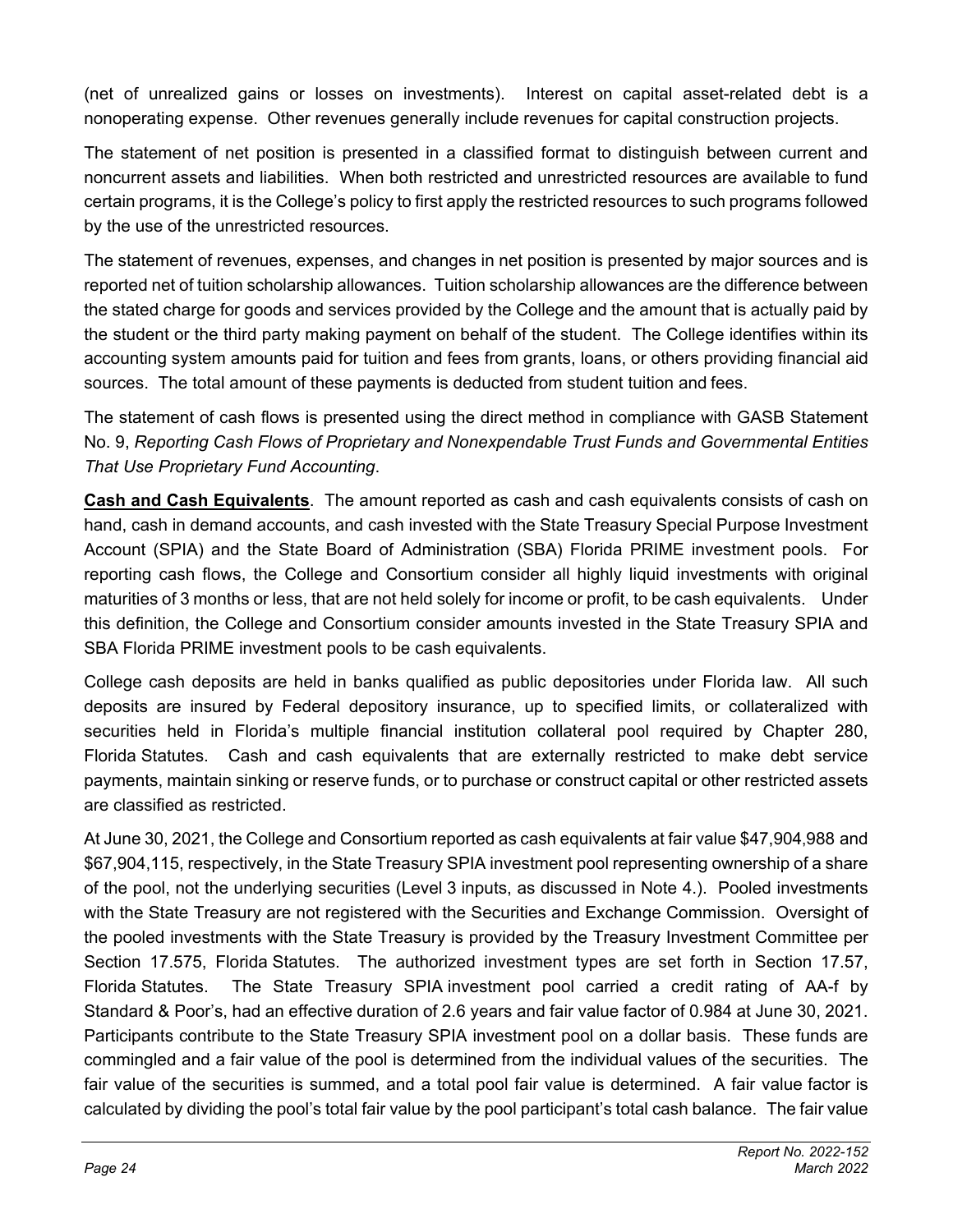factor is the ratio used to determine the fair value of an individual participant's pool balance. The College relies on policies developed by the State Treasury for managing interest rate risk or credit risk for this investment pool. Disclosures for the State Treasury SPIA investment pool are included in the notes to financial statements of the State's Annual Comprehensive Financial Report.

At June 30, 2021, the College and Consortium reported as cash equivalents \$2,106,479 and \$11,312, respectively, in the Florida PRIME investment pool administered by the SBA pursuant to Section 218.405, Florida Statutes. The investments in the Florida PRIME investment pool, which the SBA indicates is a Securities and Exchange Commission Rule 2a7-like external investment pool, are similar to money market funds in which shares are owned in the fund rather than the underlying investments. The Florida PRIME investment pool carried a credit rating of AAAm by Standard & Poor's and had a weighted-average days to maturity (WAM) of 50 days as of June 30, 2021. A portfolio's WAM reflects the average maturity in days based on final maturity or reset date, in the case of floating-rate instruments. WAM measures the sensitivity of the Florida PRIME investment pool to interest rate changes. The investments in the Florida PRIME investment pool are reported at amortized cost.

Section 218.409(8)(a), Florida Statutes, provides that "the principal, and any part thereof, of each account constituting the trust fund is subject to payment at any time from the moneys in the trust fund. However, the executive director may, in good faith, on the occurrence of an event that has a material impact on liquidity or operations of the trust fund, for 48 hours limit contributions to or withdrawals from the trust fund to ensure that the Board [State Board of Administration] can invest moneys entrusted to it in exercising its fiduciary responsibility. Such action must be immediately disclosed to all participants, the trustees, the Joint Legislative Auditing Committee, and the Investment Advisory Council. The trustees shall convene an emergency meeting as soon as practicable from the time the executive director has instituted such measures and review the necessity of those measures. If the trustees are unable to convene an emergency meeting before the expiration of the 48-hour moratorium on contributions and withdrawals, the moratorium may be extended by the executive director until the trustees are able to meet to review the necessity for the moratorium. If the trustees agree with such measures, the trustees shall vote to continue the measures for up to an additional 15 days. The trustees must convene and vote to continue any such measures before the expiration of the time limit set, but in no case may the time limit set by the trustees exceed 15 days." As of June 30, 2021, there were no redemption fees or maximum transaction amounts, or any other requirements that serve to limit a participant's daily access to 100 percent of their account value.

**Capital Assets**. College capital assets consist of land, artwork and artifacts, construction in progress, buildings, other structures and improvements, and furniture, machinery, and equipment. These assets are capitalized and recorded at cost at the date of acquisition or at acquisition value at the date received in the case of gifts and purchases of State surplus property. Additions, improvements, and other outlays that significantly extend the useful life of an asset are capitalized. Other costs incurred for repairs and maintenance are expensed as incurred. The College has a capitalization threshold of \$5,000 for tangible personal property and \$25,000 for buildings and other structures and improvements. Depreciation is computed on the straight-line basis over the following estimated useful lives:

- Buildings 40 years
- Other Structures and Improvements 10 years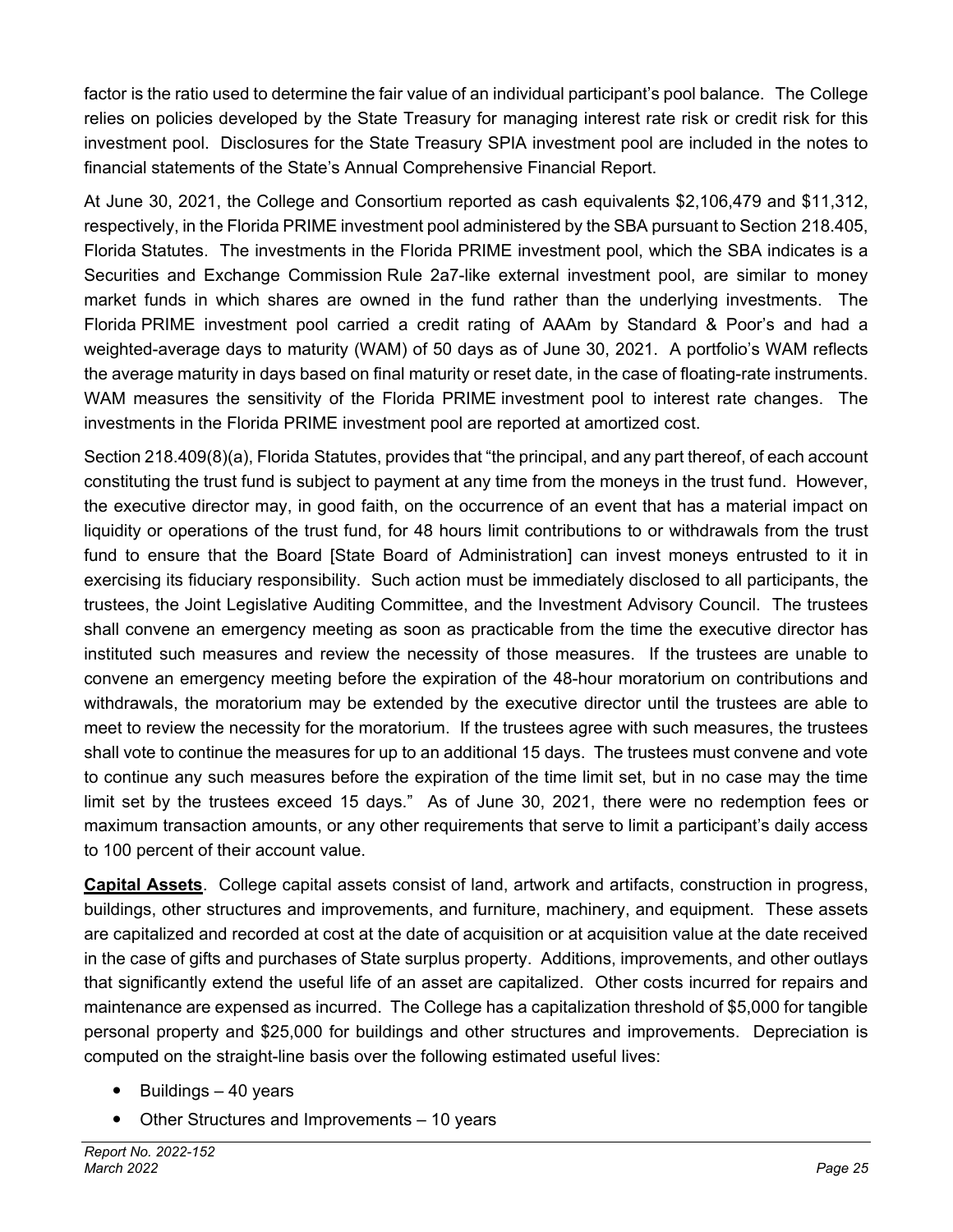- Furniture, Machinery, and Equipment:
	- $\circ$  Computer Equipment 3 years
	- $\circ$  Vehicles, Office Machines, and Educational Equipment 5 years
	- $\circ$  Furniture and Pianos 7 years

**Capital Assets – Component Unit**. Property and equipment acquisitions of the College's component unit are recorded at cost, if purchased. Contributed property and equipment are recorded at estimated value, as determined by the donor or the component unit, at the date of receipt. Capitalized assets have a useful life greater than 1 year and an original cost of \$500 or greater. Buildings and equipment are depreciated using the straight-line method, based on a 40-year useful life for buildings, 5 to 7 years' useful life for equipment, and 10 years for film production costs.

**Noncurrent Liabilities**. Noncurrent liabilities include bonds payable, compensated absences payable, other postemployment benefits payable (OPEB), and net pension liabilities that are not scheduled to be paid within the next fiscal year.

**Pensions**. For purposes of measuring the net pension liability, deferred outflows of resources and deferred inflows of resources related to pensions, and pension expense, information about the fiduciary net positions of the Florida Retirement System (FRS) defined benefit plan and the Health Insurance Subsidy (HIS) defined benefit plan and additions to/deductions from the FRS and HIS fiduciary net positions have been determined on the same basis as they are reported by the FRS and the HIS plans. Benefit payments (including refunds of employee contributions) are recognized when due and payable in accordance with benefit terms. Investments are reported at fair value.

## **2. Deficit Net Position in Individual Funds**

The College reported an unrestricted net position which included a deficit in the current funds - unrestricted, as shown below. This deficit can be attributed to the full recognition of long-term liabilities (i.e., compensated absences payable, OPEB, and net pension liabilities) in the current unrestricted funds.

| <b>Fund</b>                                                   | <b>Net Position</b>         |
|---------------------------------------------------------------|-----------------------------|
| <b>Current Funds - Unrestricted</b><br><b>Auxiliary Funds</b> | (28, 412, 113)<br>7.668.580 |
| Total                                                         | (20, 743, 533)              |

## **3. Restricted Deposits**

The Consortium has restricted deposits of \$2,680,283 held by third-party administrators for workers' compensation insurance claims, pursuant to collateral agreements. Although the Consortium is required to reimburse the administrators for claims paid, the administrators are authorized to use the collateral to pay any and all of the Consortium's obligations owed under the agreements.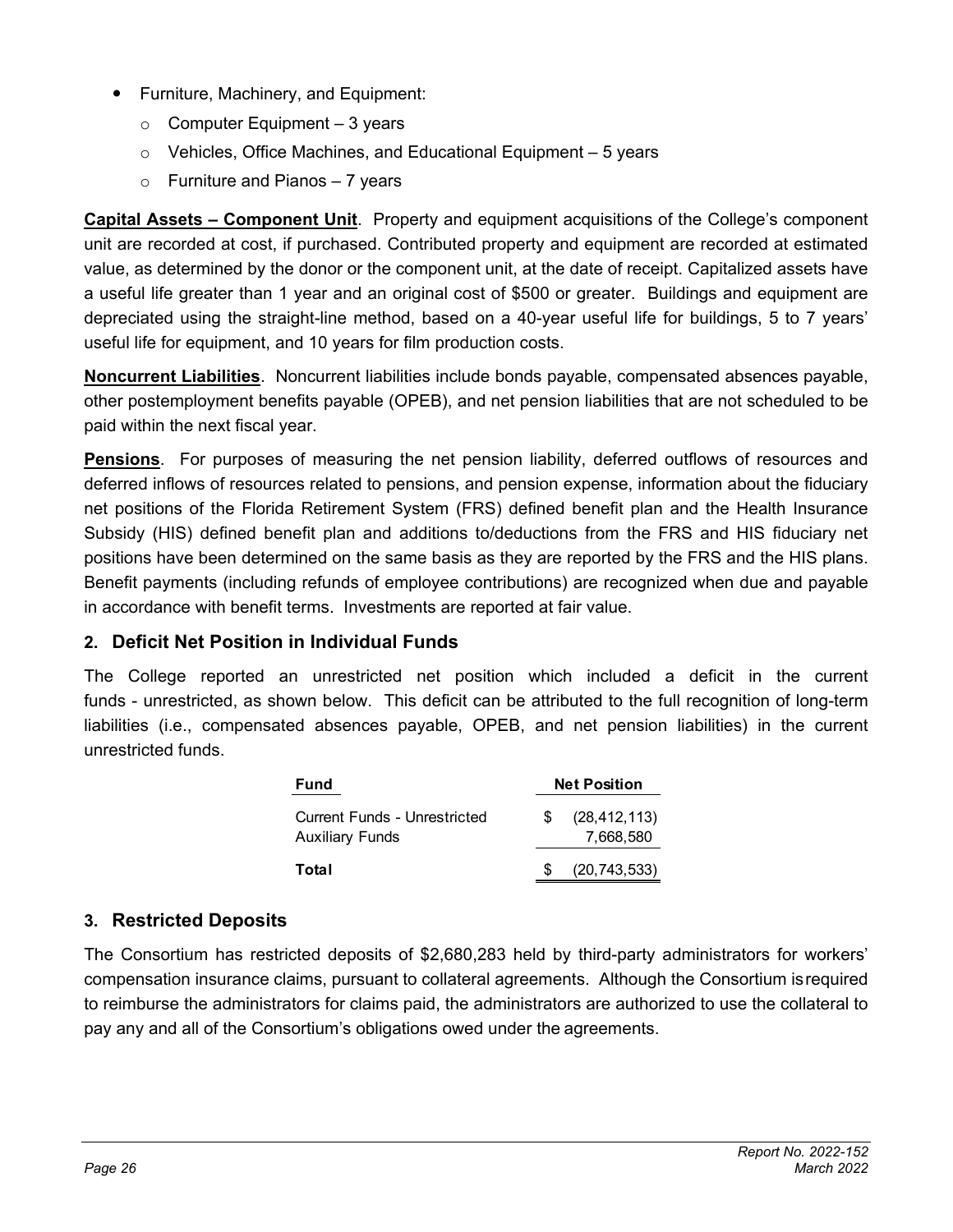## **4. Investments**

#### **College and Consortium**

The College's Board of Trustees and the Consortium have adopted written investment policies providing that surplus funds of the College and the Consortium shall be invested in those institutions and instruments permitted under the provisions of Florida Statutes. Section 218.415(16), Florida Statutes, authorizes the College to invest in the Florida PRIME investment pool administered by the SBA; Securities and Exchange Commission registered money market funds with the highest credit quality rating from a nationally recognized rating agency; interest-bearing time deposits and savings accounts in qualified public depositories, as defined by Section 280.02, Florida Statutes; direct obligations of the United States Treasury; obligations of Federal agencies and instrumentalities; securities of, or interests in, certain open-end or closed-end management type investment companies; and other investments approved by the Board of Trustees as authorized by law. SBE Rule 6A-14.0765(3), Florida Administrative Code, provides that College loan, endowment, annuity, and life income funds may also be invested pursuant to Section 215.47, Florida Statutes. Investments authorized by Section 215.47, Florida Statutes, include bonds, notes, commercial paper, and various other types of investments.

Investments set aside to make debt service payments, maintain sinking or reserve funds, or to purchase or construct capital assets are classified as restricted.

The general investment policy of both the College and the Consortium is to apply the prudent person rule: investments are made with judgment and care, under circumstances then prevailing, which persons of prudence, discretion, and intelligence would exercise in the management of their own affairs, not for speculation, but for investment, considering the probable safety of their capital as well as the probable income to be derived from the investment. In addition to the investments allowed by Section 218.415(6), Florida Statutes, the investment policies of the College and the Consortium authorize investments in repurchase agreements, corporate notes, and money market instruments. The Consortium also includes asset-backed securities as an authorized investment.

**Fair Value Measurement**. The College and the Consortium categorize their fair value measurements within the fair value hierarchy established by generally accepted accounting principles. The hierarchy is based on the valuation inputs used to measure the fair value of the asset. Level 1 inputs are quoted prices in active markets for identical assets, Level 2 inputs are significant other observable inputs, and Level 3 inputs are significant unobservable inputs.

All of the College's and the Consortium's recurring fair value measurements as of June 30, 2021, are valued using a matrix pricing model (Level 2 inputs), with the exception of United States Treasury Notes which are valued using quoted market prices (Level 1 inputs).

The College's and the Consortium's investments at June 30, 2021, are reported as follows: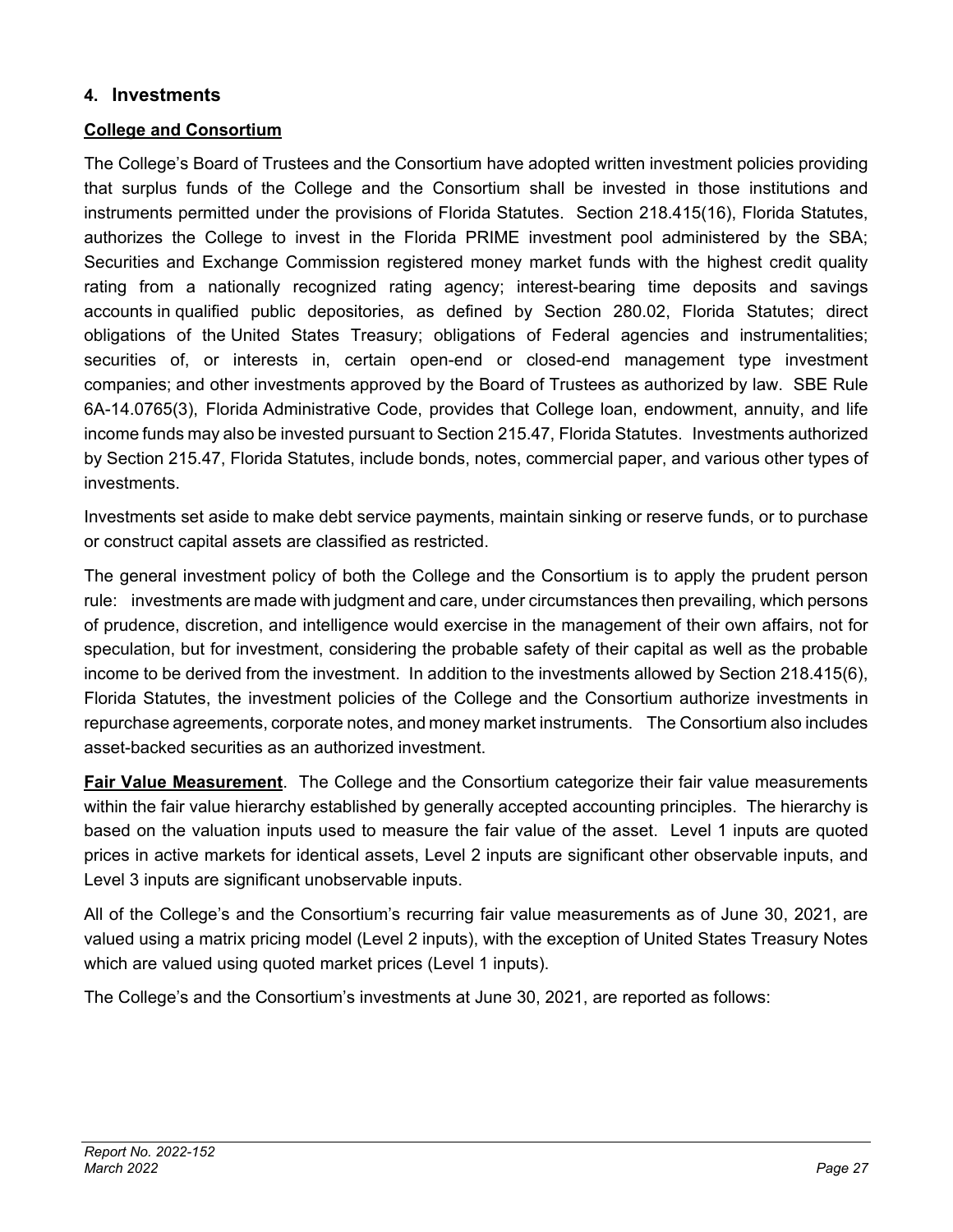|   |            | <b>Fair Value Measurements Using</b>                    |           |                                                                                                              |                                                                         |  |
|---|------------|---------------------------------------------------------|-----------|--------------------------------------------------------------------------------------------------------------|-------------------------------------------------------------------------|--|
|   |            |                                                         |           |                                                                                                              | Significant<br><b>Other</b><br><b>Observable</b><br>Inputs<br>(Level 2) |  |
|   |            |                                                         |           |                                                                                                              |                                                                         |  |
|   |            |                                                         |           |                                                                                                              |                                                                         |  |
|   |            |                                                         |           |                                                                                                              | 3,934,354                                                               |  |
|   | 1,068,924  |                                                         |           |                                                                                                              | 1,068,924                                                               |  |
|   | 639,369    |                                                         |           |                                                                                                              | 639,369                                                                 |  |
|   | 978,419    |                                                         |           |                                                                                                              | 978,419                                                                 |  |
| S | 9,151,573  | \$                                                      | 2,530,507 | \$                                                                                                           | 6,621,066                                                               |  |
|   |            |                                                         |           |                                                                                                              |                                                                         |  |
|   | 4,570,318  |                                                         | 4,570,318 |                                                                                                              |                                                                         |  |
|   |            |                                                         |           |                                                                                                              |                                                                         |  |
|   | 3,290,337  |                                                         |           |                                                                                                              | 3,290,337                                                               |  |
|   | 4,388,284  |                                                         |           |                                                                                                              | 4,388,284                                                               |  |
|   | 952,355    |                                                         |           |                                                                                                              | 952,355                                                                 |  |
|   | 2,474,267  |                                                         |           |                                                                                                              | 2,474,267                                                               |  |
|   | 748,633    |                                                         |           |                                                                                                              | 748,633                                                                 |  |
|   | 892,341    |                                                         |           |                                                                                                              | 892,341                                                                 |  |
|   | 869,522    |                                                         |           |                                                                                                              | 869,522                                                                 |  |
|   | 18,186,057 |                                                         | 4,570,318 |                                                                                                              | 13,615,739                                                              |  |
|   |            |                                                         | 7,100,825 |                                                                                                              | 20,236,805                                                              |  |
|   | \$         | <b>Amount</b><br>2,530,507<br>3,934,354<br>\$27,337,630 | \$        | <b>Quoted Prices</b><br>in Active<br><b>Markets for</b><br><b>Identical Assets</b><br>(Level 1)<br>2,530,507 | \$                                                                      |  |

**Other Investments**. The College and the Consortium invested in various debt and equity securities and money mutual funds. The following risks apply to College and Consortium investments:

*Interest Rate Risk*: Interest rate risk is the risk that changing interest rates will adversely affect the fair value of an investment. The investment policy of the College limits the maximum average duration of the investment portfolio to no greater than 120 percent of the target benchmarks' average duration. The College's benchmark is the Merrill Lynch 1-3 Year U.S. Treasury Index. The investment policy of the Consortium limits the maximum effective duration of the aggregate portfolio to 3 years. The performance benchmark for the Consortium is the Merrill Lynch 1-5 Year U.S. Treasury Index.

At June 30, 2021, the Merrill Lynch 1-3 and 1-5 Year U.S. Treasury Indexes' effective durations were 1.83 and 2.59 years, respectively. The effective duration of the College's and the Consortium's portfolios at June 30, 2021, were 1.51 and 2.40 years, respectively. Recognizing that market volatility is a function of duration, the investment policies of the College and the Consortium state that the portfolios are to be maintained as short- to intermediary-term duration portfolios. The maximum duration of floating rate and individual securities from date of purchase is 5 years for the College and 5.5 years for the Consortium. At June 30, 2021, the College and Consortium's longest individual security effective duration was 3.19 years and 4.82 years, respectively. Furthermore, the College's investment policy is designed to limit principal fluctuation so that no more than 20 percent of the portfolio has an effective duration greater than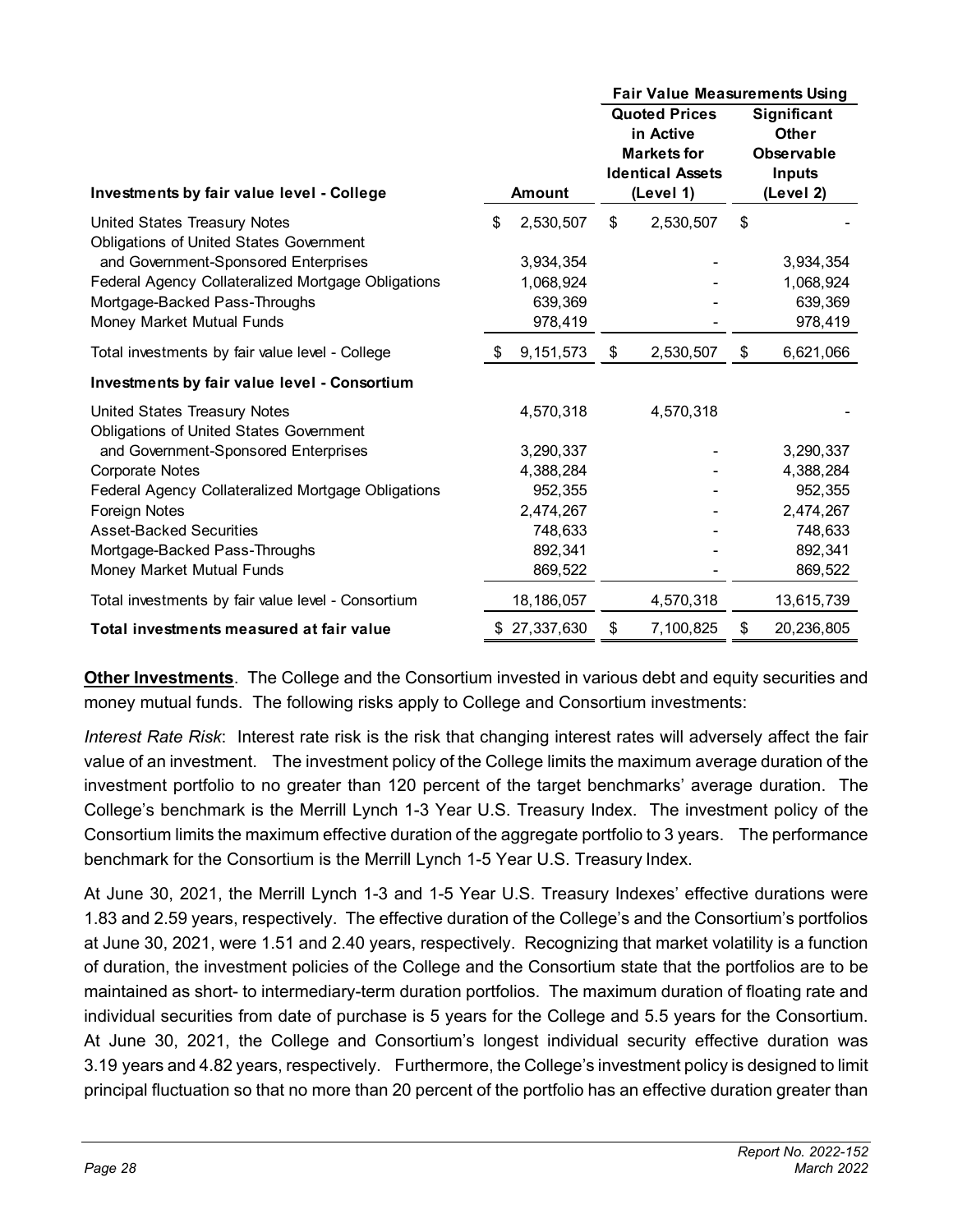3 years. An additional objective of the College is to provide sufficient liquidity and stability of principal so that no less than 10 percent of the portfolio has an effective duration of 1 year or less.

*Credit Risk*: Credit risk is the risk that an issuer or other counterparty to an investment will not fulfill its obligations. The investment policies of the College provide for the following regarding credit risk:

- Repurchase agreements must be fully collateralized at 102 percent by United States Treasuries.
- Money market instruments including, but not limited to, commercial paper, time deposits, and banker's acceptances, at the time of purchase must, at a minimum, be rated "A1/P1" or the equivalent by Standard & Poor's and/or Moody's and all other nationally recognized credit rating organizations.
- Corporate bonds and notes must have at least an "AAA" rating by at least two of the following three credit rating organizations: Standard & Poor's, Moody's, or Fitch.
- Money market funds must be registered with the SEC with the highest credit quality rating from a nationally recognized rating company.
- A total quality rating of 8 or higher for the College must be maintained using the following scale:

| o United States Government Fully Guaranteed | 10 |
|---------------------------------------------|----|
| ○ Government-Sponsored Enterprises          | 9  |
| $\circ$ "AAA" – Rated Securities            | 8  |
| $\circ$ "AA" – Rated Securities             |    |
| $\circ$ "A" – Rated Securities              | 6  |

As of June 30, 2021, using the above scale, the College's total quality rating was 9.17.

The investment policies of the Consortium provide the following regarding credit risk: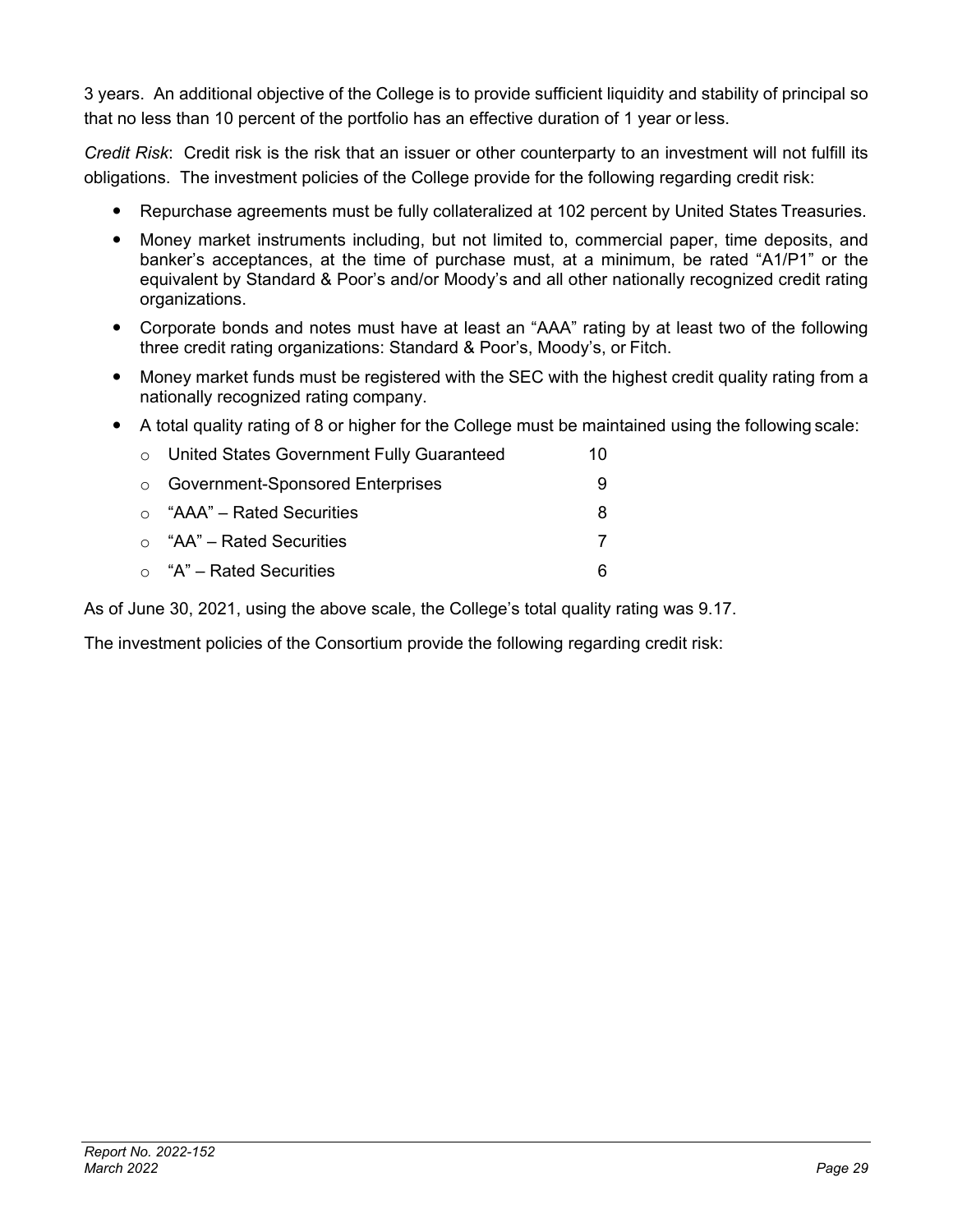| <b>Sector</b>                         | <b>Sector</b><br><b>Maximum</b><br>$(\% )$ | Per Issuer<br>Maximum (%) | Minimum Ratings Requirement <sup>1</sup>               | <b>Maximum</b><br><b>Maturity</b> |
|---------------------------------------|--------------------------------------------|---------------------------|--------------------------------------------------------|-----------------------------------|
| U.S. Treasury                         |                                            | 100%                      |                                                        |                                   |
| <b>Government National</b>            |                                            |                           |                                                        |                                   |
| Mortgage Association (GNMA)           |                                            | 40%                       |                                                        |                                   |
| Other U.S. Government                 |                                            |                           |                                                        | 5.50 Years                        |
| Guaranteed; (e.g., Agency for         |                                            |                           |                                                        | (5.50 Years                       |
| International Development,            |                                            |                           |                                                        | avg. life $2$ for                 |
| <b>Government Trust Certificates)</b> | 100%                                       | 10%                       | N/A                                                    | GNMA)                             |
| Federal Agency/Government             |                                            |                           |                                                        |                                   |
| Sponsored Enterprise (GSE):           |                                            |                           |                                                        |                                   |
| <b>Federal National Mortgage</b>      |                                            |                           |                                                        |                                   |
| Association, Federal Home             |                                            |                           |                                                        |                                   |
| Loan Mortgage Corporation,            |                                            |                           |                                                        |                                   |
| Federal Home Loan Banks,              |                                            |                           |                                                        |                                   |
| <b>Federal Farm Credit Banks</b>      |                                            | $40\%$ <sup>3</sup>       |                                                        |                                   |
| Federal Agency/GSE other              |                                            |                           |                                                        |                                   |
| than those above                      | 75%                                        |                           |                                                        |                                   |
|                                       |                                            | 10%                       | N/A                                                    | 5.50 Years                        |
| Supranationals where U.S. is a        |                                            |                           |                                                        |                                   |
| shareholder and voting                |                                            |                           |                                                        |                                   |
| member                                |                                            | 10%                       |                                                        | 5.50 Years                        |
| Supranationals other than             |                                            |                           | Highest ST or Two Highest LT Rating Categories         |                                   |
| those above                           | 25%                                        | 5%                        | (A-1/P-1, AA-/Aa3, or equivalent)                      | 5.50 Years                        |
| Foreign Sovereign                     |                                            |                           |                                                        |                                   |
| Governments (Organization for         |                                            |                           |                                                        |                                   |
| Economic Cooperation and              |                                            |                           |                                                        |                                   |
| Development countries only)           |                                            |                           | Highest ST or Two Highest LT Rating Categories         |                                   |
| and Canadian Provinces                | 10%                                        | 5%                        | (A-1/P-1, AA-/Aa3, or equivalent)                      | 5.50 Years                        |
| Foreign Sovereign Agencies            |                                            |                           | Highest ST or Two Highest LT Rating Categories         |                                   |
| (OECD countries only)                 | 10%                                        | 5%                        | (A-1/P-1, AA-/Aa3, or equivalent)                      | 5.50 Years                        |
|                                       |                                            |                           | Highest ST or Three Highest LT Rating Categories       |                                   |
| Corporates                            | 50% <sup>4</sup>                           | 5%                        | (A-1/P-1, BBB/Baa or equivalent)                       | 5.50 Years                        |
|                                       |                                            |                           | Highest ST or Three Highest LT Rating Categories       |                                   |
| Municipals                            | 25%                                        | 5%                        | (SP-1/MIG 1, A-/A3, or equivalent)                     | 5.50 Years                        |
| Agency Mortgage-Backed                |                                            |                           |                                                        | 5.50 Years                        |
| Securities (MBS)                      | 25%                                        | $40\%$ <sup>3</sup>       | N/A                                                    | Avg. Life $2$                     |
|                                       |                                            |                           | <b>Highest ST or LT Rating</b>                         | 5.50 Years                        |
| Asset-Backed Securities (ABS)         | 25%                                        | 5%                        | (A-1+/P-1, AAA/Aaa, or equivalent)                     | Ava. Life <sup>2</sup>            |
| Non-Negotiable Collateralized         |                                            |                           |                                                        |                                   |
| <b>Bank Deposits or Savings</b>       |                                            | None, if fully            |                                                        |                                   |
| Accounts                              | 50%                                        | collateralized            | None, if fully collateralized.                         | 2 Years                           |
|                                       |                                            |                           | <b>Highest ST Rating Category</b>                      |                                   |
| <b>Commercial Paper</b>               | 50% <sup>4</sup>                           | 5%                        | (A-1/P-1, or equivalent)                               | 270 Days                          |
|                                       |                                            |                           | <b>Highest ST Rating Category</b>                      |                                   |
| <b>Bankers' Acceptances</b>           | 10% <sup>4</sup>                           | 5%                        | (A-1/P-1, or equivalent)                               | 180 Days                          |
|                                       |                                            |                           | Counterparty (or if the counterparty is not rated by a |                                   |
|                                       |                                            |                           | Nationally Recognized Statistical Rating               |                                   |
|                                       |                                            |                           | Organization (NRSRO), then the counterparty's          |                                   |
|                                       |                                            |                           | parent) must be rated in the Highest ST Rating         |                                   |
|                                       |                                            |                           | Category (A-1/P-1, or equivalent). If the              |                                   |
|                                       |                                            |                           | counterparty is a Federal Reserve Bank, no rating is   |                                   |
| Repurchase Agreements                 | 40%                                        | 20%                       | required                                               | 1 Year                            |
|                                       |                                            |                           | Highest Fund Rating by all NRSROs who rate the         |                                   |
| Money Market Funds                    | 50%                                        | 25%                       | fund (AAAm/Aaa-mf, or equivalent)                      | N/A                               |
| Fixed-Income Mutual Funds &           |                                            |                           |                                                        |                                   |
|                                       |                                            |                           |                                                        |                                   |
| Exchange-Traded Funds                 | 20%                                        | 10%                       | N/A                                                    | N/A                               |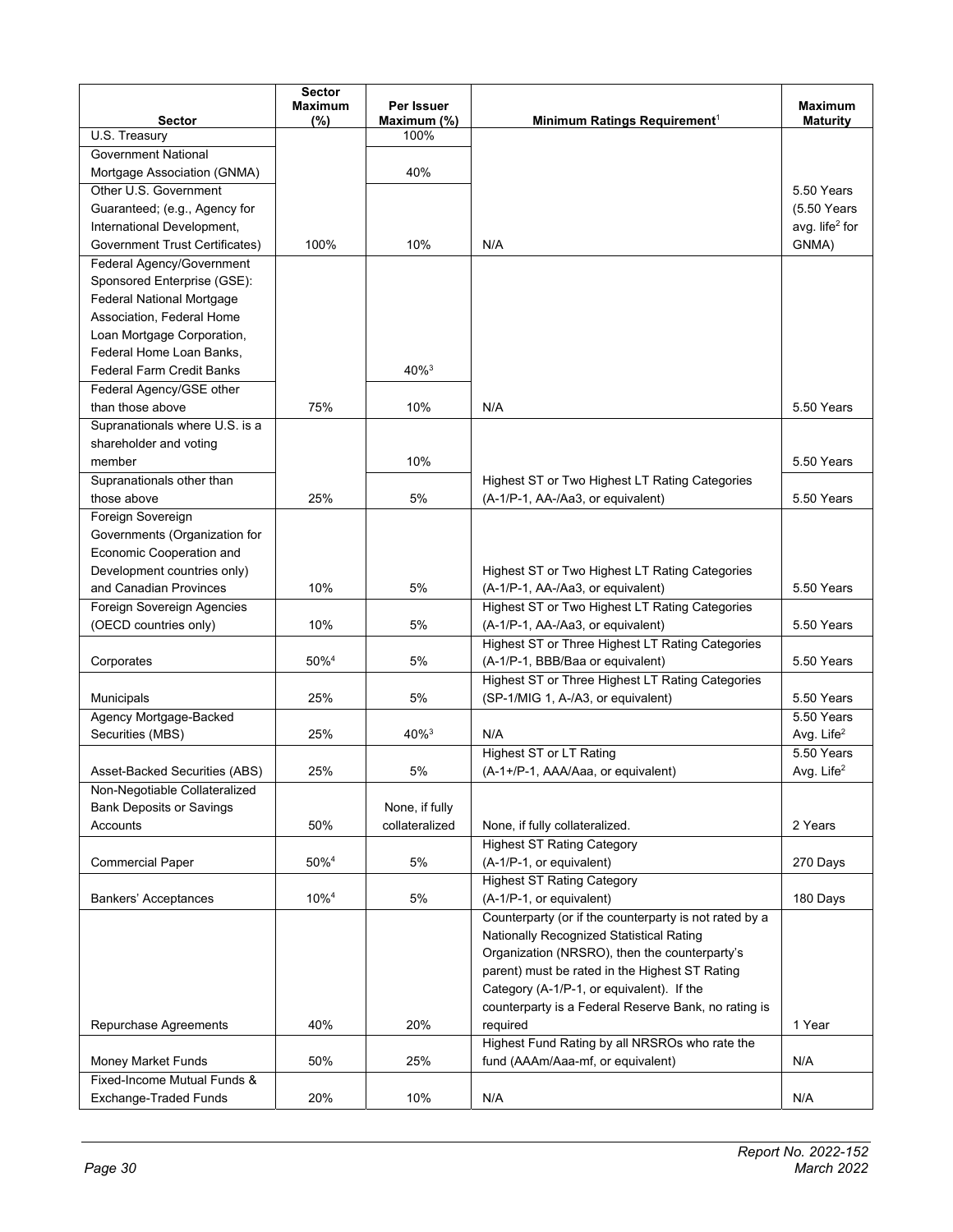| <b>Sector</b>           | <b>Sector</b><br><b>Maximum</b><br>(%) | Per Issuer<br>Maximum (%) | Minimum Ratings Requirement <sup>1</sup>   | <b>Maximum</b><br><b>Maturity</b> |
|-------------------------|----------------------------------------|---------------------------|--------------------------------------------|-----------------------------------|
|                         |                                        |                           | Highest Fund Quality and Volatility Rating |                                   |
|                         |                                        |                           | Categories by NRSROs who rate the fund     |                                   |
| Intergovernmental Pools | 50%                                    | 25%                       | (AAAm/AAAf, S1, or equivalent)             | N/A                               |

(1) Rating by at least one SEC-registered NRSRO, unless otherwise noted. ST=Short-term; LT=Long-term.

(2) The maturity limit for MBS and ABS is based on the expected average life at time of purchase, measured using Bloomberg or other industry standard methods.

(3) Maximum exposure to any one Federal agency, including the combined holdings of Agency debt and Agency ABS, is 40 percent.

(4) Maximum allocation to all corporate and bank credit instruments is 50 percent combined.

At June 30, 2021, the investments of the College and the Consortium in obligations of the United States Government and Government-sponsored enterprises, Federal agency collateralized mortgage obligations, corporate notes, mortgage-backed pass-throughs, foreign notes, asset-backed securities, and money market funds were rated by Standard & Poor's as follows:

|                                                                                 | Fair | <b>Credit Quality</b> |               |
|---------------------------------------------------------------------------------|------|-----------------------|---------------|
| <b>Investment Type</b>                                                          |      | Value                 | Rating        |
| <b>College</b>                                                                  |      |                       |               |
| United States Treasury Notes                                                    | \$   | 2,530,507             | N/A           |
| Mortgage-Backed Pass-Throughs                                                   | \$   | 639,369               | $AA+$         |
| Federal Agency Collateralized Mortgage Obligations                              | \$   | 1,068,924             | N/A           |
| Obligations of United States Government and<br>Government-Sponsored Enterprises | \$   | 3,934,354             | $AA+$         |
| Money Market Mutual Funds                                                       | \$   | 978,419               | AAAm          |
| Consortium                                                                      |      |                       |               |
| United States Treasury Notes                                                    | \$   | 4,570,318             | N/A           |
| Mortgage-Backed Pass-Throughs                                                   | \$   | 892,341               | $AA+$         |
| Federal Agency Collateralized Mortgage Obligations                              | \$   | 952,355               | NR to AAA     |
| Obligations of United States Government and<br>Government-Sponsored Enterprises | \$   | 3,290,337             | $AA+$         |
| <b>Corporate Notes</b>                                                          | \$   | 4,388,284             | $A - to BB +$ |
| Foreign Notes                                                                   | \$   | 2,474,267             | $A - to BB +$ |
| <b>Asset-Backed Securities</b>                                                  | \$   | 748,633               | NR to AAA     |
| Money Market Mutual Funds                                                       | \$   | 869,522               | AAAm          |

*Custodial Credit Risk*: Custodial credit risk is the risk that, in the event of failure of the counterparty to a transaction, the College will not be able to recover the value of investment or collateral securities that are in the possession of an outside party. Investments purchased on behalf of the College pursuant to Section 218.415, Florida Statutes, must be properly earmarked and: (1) if registered with the issuer or its agents, the investment must be immediately placed for safekeeping in a location that protects the College's interest in the security; (2) if in a book entry form, the investment must be held for the credit of the College by a depository chartered by the Federal Government, the State, or any other State or territory of the United States that has a branch or principal place of business in the State, or by a national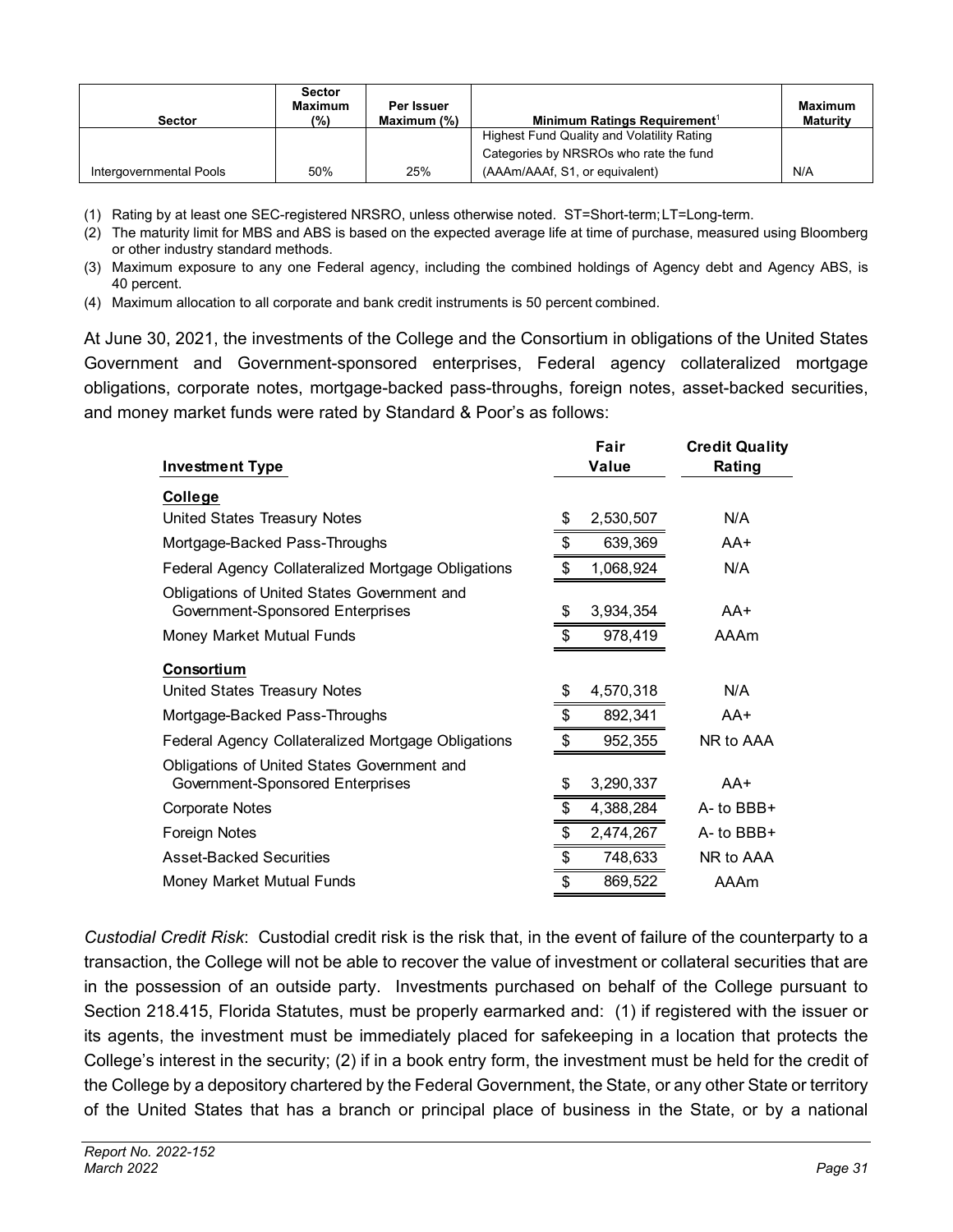association organized and existing under the laws of the United States that is authorized to accept and execute trusts and is doing business in this State, and must be kept by the depository in an account separate and apart from the assets of the financial institution, or (3) if physically issued to the holder but not registered with the issuer or its agents, must be immediately placed for safekeeping in a secured vault. Investment policies of the College and the Consortium require that all securities purchased be properly designated as an asset of the College or the Consortium and held in safekeeping by a third-party custodial bank or other third-party custodial institution. The College's and the Consortium's investments are held by a safekeeping agent in the name of the College or the Consortium.

*Concentration of Credit Risk*: Concentration of credit risk is the risk of loss attributed to the magnitude of the College's investment in a single issuer. The investment policies of the College and the Consortium provide that a maximum of 5 percent of the portfolio's individual corporate exposure may be invested in securities of a single issuer. The maximum corporate exposure at June 30, 2021, was as follows:

- College: 0.00%
- Consortium: 1.92%

## **Component Unit Investments**.

Mutual Funds, Certificates of Deposit, and Corporate Common Stocks are valued based on prices quoted in the active markets and are categorized as Level 1 in the fair value hierarchy. Corporate Preferred Stocks, Corporate Bonds, U.S. Federal Agency Bonds, and Municipal Bonds are valued using quoted prices for similar securities in active markets and are categorized as Level 2 in the fair value hierarchy. Real estate is valued using the capitalization rate to determine fair value and is categorized as Level 3 in the fair value hierarchy.

Investments held by the Foundation at December 31, 2020, were reported at fair value as follows:

|                                         |               | <b>Fair Value Measurements Using</b> |                                                            |    |                                          |      |                                                 |  |  |
|-----------------------------------------|---------------|--------------------------------------|------------------------------------------------------------|----|------------------------------------------|------|-------------------------------------------------|--|--|
|                                         |               | <b>Quoted Prices</b><br>in Active    |                                                            |    | Significant<br><b>Other</b>              |      |                                                 |  |  |
| Investments by fair value level         | Amount        |                                      | <b>Markets for</b><br><b>Identical Assets</b><br>(Level 1) |    | <b>Observable</b><br>Inputs<br>(Level 2) |      | Significant<br>Unobservable<br>Inputs (Level 3) |  |  |
| <b>Mutual Funds</b>                     | \$<br>330,357 | \$.                                  | 330,357                                                    | S  |                                          | - \$ |                                                 |  |  |
| Certificates of Deposit                 | 991,065       |                                      | 991,065                                                    |    |                                          |      |                                                 |  |  |
| <b>Corporate Common Stocks</b>          | 17,628,041    |                                      | 17,628,041                                                 |    |                                          |      |                                                 |  |  |
| <b>Corporate Preferred Stocks</b>       | 3,396,107     |                                      |                                                            |    | 3,396,107                                |      |                                                 |  |  |
| <b>Corporate Bonds</b>                  | 21,737,303    |                                      |                                                            |    | 21,737,303                               |      |                                                 |  |  |
| U.S. Federal Agency Bonds               | 39,999,837    |                                      |                                                            |    | 39,999,837                               |      |                                                 |  |  |
| <b>Municipal Bonds</b>                  | 468,870       |                                      |                                                            |    | 468,870                                  |      |                                                 |  |  |
| <b>Limited Partnerships</b>             | 218,034       |                                      |                                                            |    |                                          |      | 218,034                                         |  |  |
| <b>Real Estate</b>                      | 5,256,674     |                                      |                                                            |    |                                          |      | 5,256,674                                       |  |  |
| <b>Total Component Unit Investments</b> | 90,026,288    | \$                                   | 18,949,463                                                 | \$ | 65,602,117                               | \$   | 5,474,708                                       |  |  |

There was \$1,746,622 in unrealized appreciation in the fair value of investments during the year ended December 31, 2020. The carrying value of investments at December 31, 2020, includes all material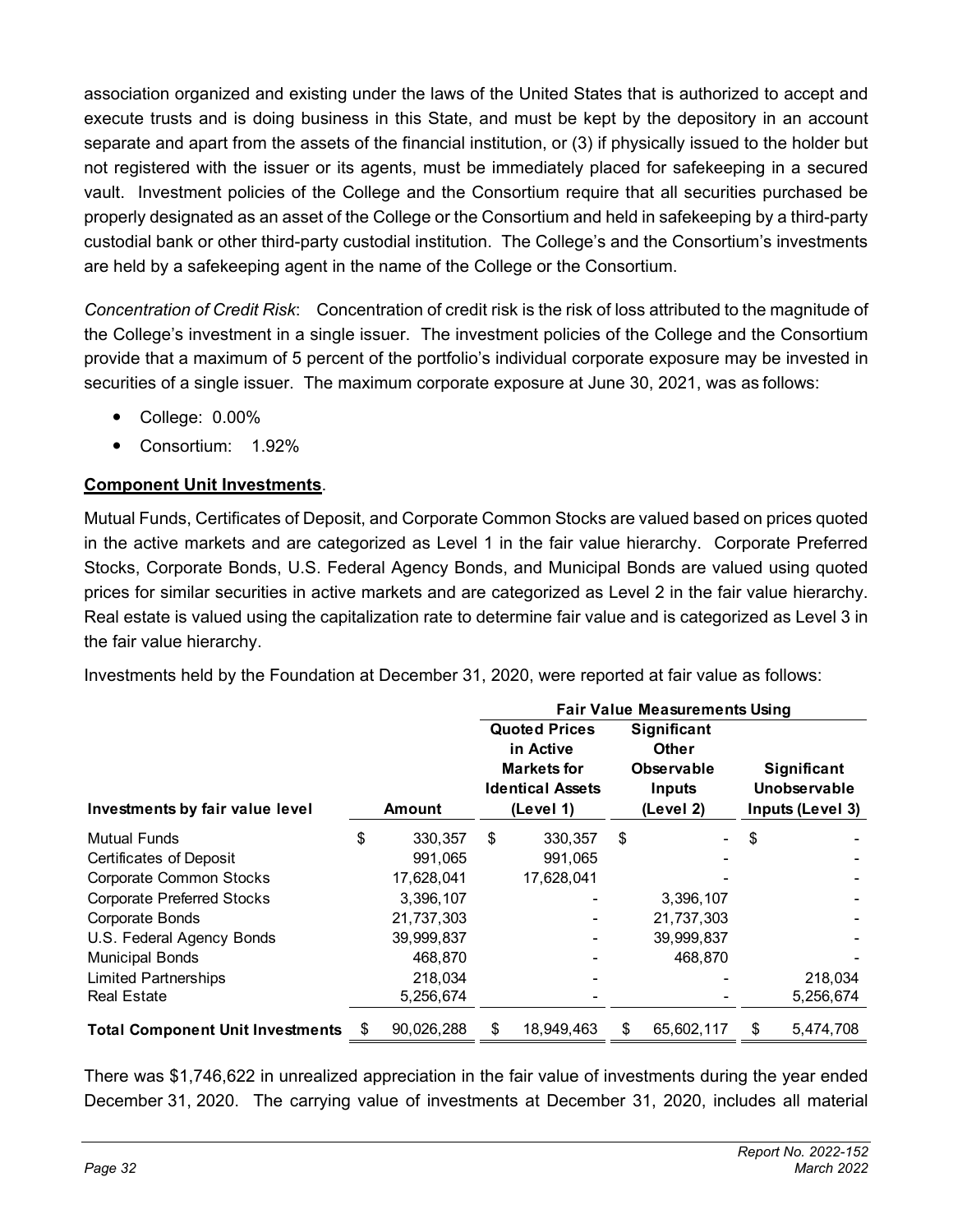changes in fair value, including both realized and unrealized gains and losses that occurred both during the current year and previous years.

The Foundation invested in various debt and equity securities. To smooth distributions from the aggregate portfolio, the Foundation uses the moving average method of determining year-to-year spending. This policy provides for a more consistent and predictable spending for programs, and it allows the Foundation to design an investment strategy that is more consistent with a higher expected average return over time. The following risks apply to the Foundation's investments:

*Interest Rate Risk*: The Foundation's investment policy does not limit debt obligation maturities. However, the Foundation manages its exposure to fair value losses arising from increasing interest rates through the segmented-time distribution method. The durations for the Foundation investments as of December 31, 2020, are as follows:

|                            | % of Total     |                        |  |  |  |
|----------------------------|----------------|------------------------|--|--|--|
| <b>Maturities in Years</b> | <b>Assets</b>  | Total                  |  |  |  |
| Less than 1 Year           | 50.62%         | \$42,912,243           |  |  |  |
| 1 to $2$<br>3 to 5         | 2.39%<br>7.25% | 2,023,271<br>6,147,563 |  |  |  |
| 6 to 10<br>11 to 15        | 9.51%<br>3.10% | 8,063,890<br>2,632,001 |  |  |  |
| 16 to 20<br>21 Plus        | 0.66%<br>3.87% | 556,914<br>3,279,464   |  |  |  |
| None                       | 22.60%         | 24,410,942             |  |  |  |
| Total                      | 100.00%        | \$90,026,288           |  |  |  |

*Credit Risk*: The Foundation's investment policy limits investments to investment grade securities (BBB or higher) issued by banks, corporations, or the Federal Government. Those securities listed at below investment grade have been downgraded subsequent to purchase. In each case, the Foundation's Board of Directors, through the Finance Committee, has determined that the downgraded security has a reasonable expectation of recovery and has elected to maintain its position. The policy provides the 20 percent of the total investment in securities may be made in preferred corporate securities. Obligations of United States Government agencies and instrumentalities, certificates of deposit, and domestic equities do not require disclosure of credit quality. The credit ratings, by nationally recognized rating agencies (e.g., Moody's Investors Service) of the portfolio held by the Foundation at December 31, 2020, was as follows: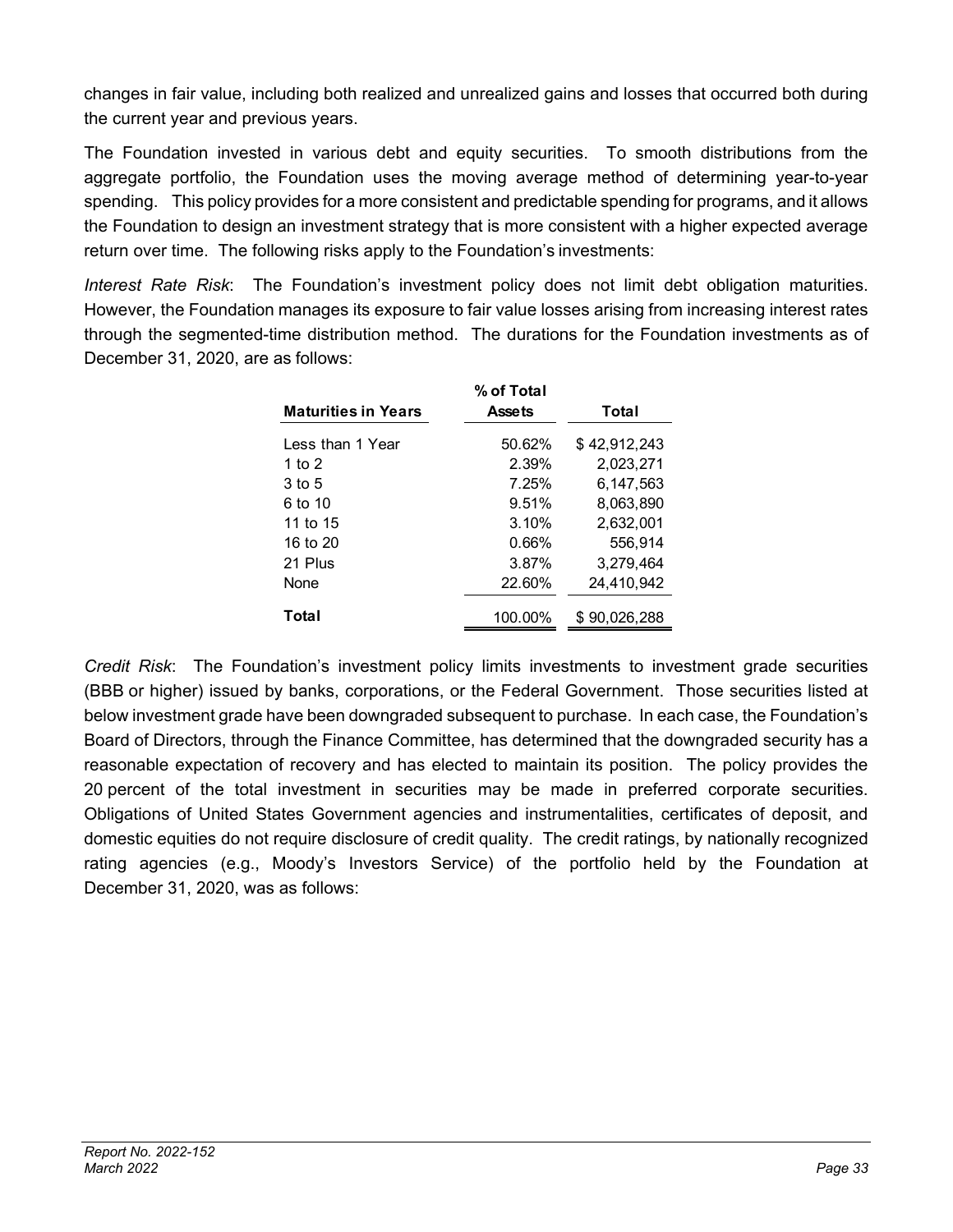|                               | % of Total    | Fair          |  |  |
|-------------------------------|---------------|---------------|--|--|
| Rating                        | <b>Assets</b> | Value         |  |  |
| Aaa/AAA                       | 0.74%         | \$<br>663,519 |  |  |
| Aa/AA                         | 2.85%         | 2,566,375     |  |  |
| A/A                           | 10.90%        | 9,811,875     |  |  |
| Baa/BBB                       | 11.33%        | 10,202,707    |  |  |
| <b>Below Investment Grade</b> | 1.78%         | 1,600,010     |  |  |
| <b>Total Rated</b>            | 27.60%        | 24,844,486    |  |  |
| Government Backed             | 44.45%        | 40,025,044    |  |  |
| Corporate Stocks              | 20.35%        | 18,318,571    |  |  |
| Mutual Funds                  | 0.37%         | 330,357       |  |  |
| Corporate Bonds               | 0.06%         | 53,291        |  |  |
| <b>Preferred Stock</b>        | 0.23%         | 206,800       |  |  |
| Certificates of Deposit       | 1.10%         | 991,065       |  |  |
| <b>Real Estate</b>            | 5.84%         | 5,256,674     |  |  |
| <b>Total Non-Rated</b>        | 72.40%        | 65,181,802    |  |  |
| <b>Total Investments</b>      | 100.00%       | \$90,026,288  |  |  |

*Custodial Credit Risk*: The Foundation has no formal policy on custodial credit risk. However, all investments are insured, registered, or held in the Foundation's name by a custodial bank as an agent for the Foundation.

*Concentration of Credit Risk*: Composition of the Foundation's investment portfolio is limited by its investment policy, which restricts investment in any one issue to no more than 5 percent of the value of the portfolio. At December 31, 2020, no single issues represented more than 2 percent of the total portfolio value.

## **5. Accounts Receivable**

Accounts receivable represent amounts for student fee deferments, Title IV Federal grant and State Bright Futures program repayments due from students; agency billings; investment income; and commissions and rent due from vendors under contract for food, vending, and bookstore operations. The receivables for students total \$420,818 and are reported net of a \$276,394 allowance for uncollectible student accounts. Other receivables are considered to be fully collectible.

## **6. Due From Other Governmental Agencies**

The amount due from other governmental agencies primarily consists of \$5,376,045 of Public Education Capital Outlay allocations due from the State for construction of College facilities and \$2,706,074 of Federal grant allocations due from the Federal Government primarily for the following grants:

- Adult and Family Literacy U.S. Department of Education
- SF2UF: A New Bridges Baccalaureate Program U.S. Department of Health and Human **Services**
- Louis Stokes Regional Center of Excellence National Science Foundation
- Workforce Development U.S. Department of Education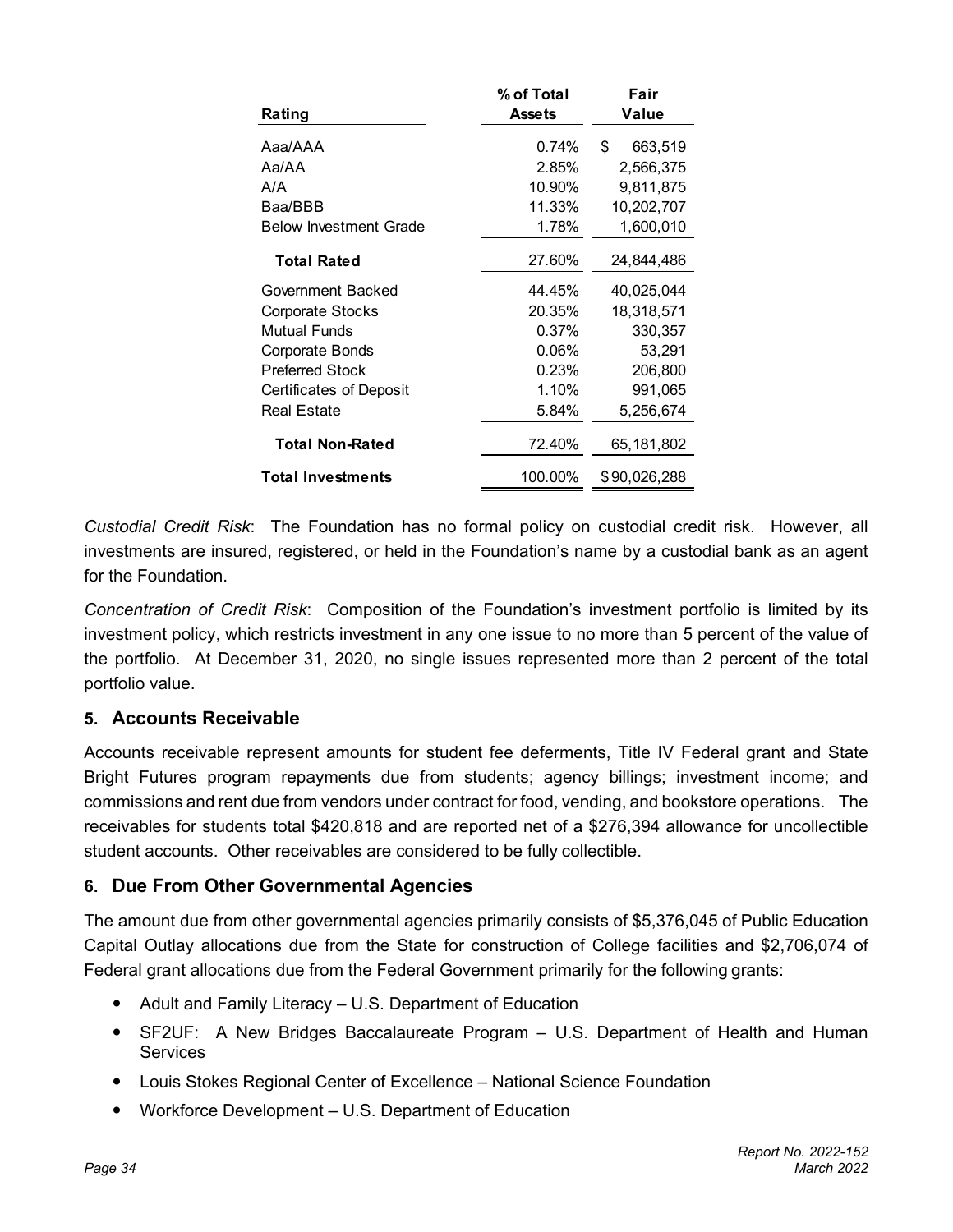- Upward Bound (TRIO) U.S. Department of Education
- Talent Search (TRIO) U.S. Department of Education
- Perkins U.S. Department of Education
- Innovative Product Development Center U.S. Department of Commerce
- Title III Part A U.S. Department of Education
- Student Support Services (TRIO) U.S. Department of Education
- Coral Research National Science Foundation
- Higher Education Emergency Relief Fund (HEERF) U.S. Department of Education

## **7. Due From Component Unit**

The \$41,156 reported as due from component unit includes the remaining amount owed to the College by the Foundation for contributed and matching funds. The College's financial statements are reported for the fiscal year ended June 30, 2021. The College's component unit's financial statements are reported for the calendar year ended December 31, 2020, and there is no amount reported as due to the College by the Foundation.

## **8. Capital Assets**

Capital assets activity for the fiscal year ended June 30, 2021, is shown in the following table:

| <b>Description</b>                           |     | <b>Beginning</b><br><b>Balance</b> |    | <b>Additions</b> |     | <b>Reductions</b> |    | Ending<br><b>Balance</b> |
|----------------------------------------------|-----|------------------------------------|----|------------------|-----|-------------------|----|--------------------------|
|                                              |     |                                    |    |                  |     |                   |    |                          |
| Nondepreciable Capital Assets:               |     |                                    |    |                  |     |                   |    |                          |
| Land                                         | \$  | 7,104,300                          | \$ |                  | \$  |                   | \$ | 7,104,300                |
| <b>Artwork and Artifacts</b>                 |     | 18,000                             |    |                  |     |                   |    | 18,000                   |
| <b>Construction in Progress</b>              |     | 2,260,274                          |    | 21,201,412       |     | 1,128,800         |    | 22,332,886               |
| <b>Total Nondepreciable Capital Assets</b>   | \$  | 9,382,574                          |    | \$21,201,412     | \$  | 1,128,800         | \$ | 29,455,186               |
| Depreciable Capital Assets:                  |     |                                    |    |                  |     |                   |    |                          |
| <b>Buildings</b>                             | \$. | 149, 182, 423                      | \$ |                  | \$. | 296,019           | \$ | 148,886,404              |
| Other Structures and Improvements            |     | 36, 364, 974                       |    | 1,128,800        |     |                   |    | 37,493,774               |
| Furniture, Machinery, and Equipment          |     | 11,025,761                         |    | 834,010          |     | 211,424           |    | 11,648,347               |
| <b>Total Depreciable Capital Assets</b>      |     | 196,573,158                        |    | 1,962,810        |     | 507,443           |    | 198,028,525              |
| Less, Accumulated Depreciation:              |     |                                    |    |                  |     |                   |    |                          |
| <b>Buildings</b>                             |     | 83,414,166                         |    | 3,248,280        |     | 13,662            |    | 86,648,784               |
| Other Structures and Improvements            |     | 32,552,586                         |    | 784,993          |     |                   |    | 33, 337, 579             |
| Furniture, Machinery, and Equipment          |     | 9,427,301                          |    | 844,785          |     | 200,099           |    | 10,071,987               |
| <b>Total Accumulated Depreciation</b>        |     | 125,394,053                        |    | 4,878,058        |     | 213,761           |    | 130,058,350              |
| <b>Total Depreciable Capital Assets, Net</b> | S   | 71,179,105                         | S. | (2,915,248)      |     | 293,682           | S  | 67,970,175               |

Capital assets activity of the College's component unit for the fiscal year ended December 31, 2020, is shown in the following table: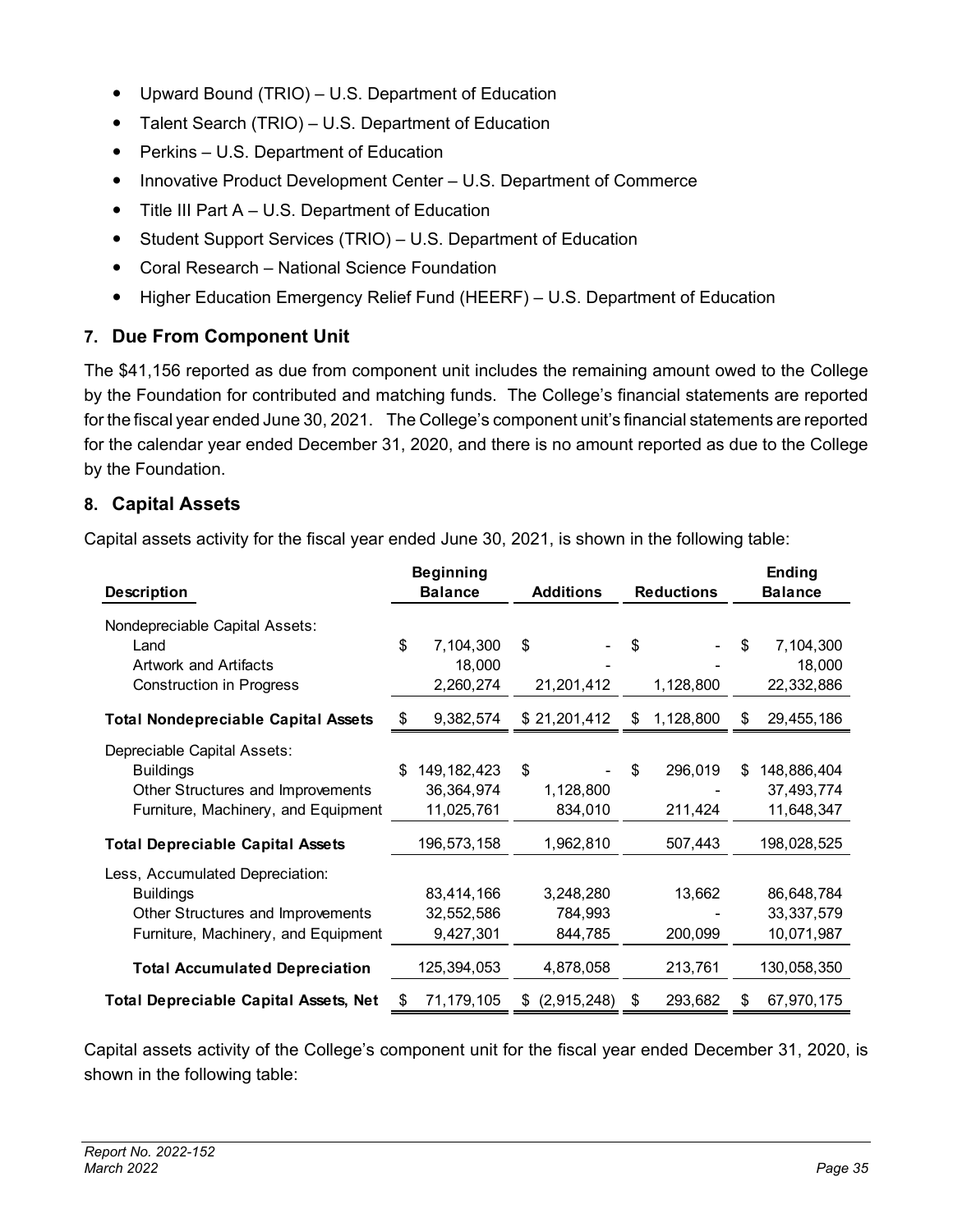|                                              | <b>Beginning</b>  |                  |                   | Ending          |
|----------------------------------------------|-------------------|------------------|-------------------|-----------------|
| <b>Description</b>                           | <b>Balance</b>    | <b>Additions</b> | <b>Reductions</b> | <b>Balance</b>  |
| Nondepreciable Capital Assets:               |                   |                  |                   |                 |
| Land                                         | \$<br>2,605,303   | \$               | \$                | \$<br>2,605,303 |
| <b>Art Collection</b>                        | 675,349           | 16,107           |                   | 691,456         |
| Equipment                                    | 4,375             |                  |                   | 4,375           |
| <b>Total Nondepreciable Capital Assets</b>   | 3,285,027         | \$<br>16,107     | \$                | \$<br>3,301,134 |
| Depreciable Capital Assets:                  |                   |                  |                   |                 |
| Buildings and Improvements                   | \$<br>10,647,648  | \$<br>108,257    | \$                | 10,755,905      |
| <b>Film Costs</b>                            | 1,004,645         |                  |                   | 1,004,645       |
| <b>Total Depreciable Capital Assets</b>      | 11,652,293        | 108,257          |                   | 11,760,550      |
| Less, Accumulated Depreciation:              |                   |                  |                   |                 |
| Buildings and Improvements                   | 5,497,073         | 268,908          |                   | 5,765,981       |
| <b>Film Costs</b>                            | 961,992           | 4,265            |                   | 966,257         |
| <b>Total Accumulated Depreciation</b>        | 6,459,065         | 273,173          |                   | 6,732,238       |
| <b>Total Depreciable Capital Assets, Net</b> | \$<br>5, 193, 228 | \$<br>(164, 916) | \$                | \$<br>5,028,312 |

#### **9. Unearned Revenue**

Unearned revenue at June 30, 2021, includes student tuition and fees, and grant and contract revenue received prior to fiscal year end related to subsequent accounting periods. As of June 30, 2021, the College reported the following amounts as unearned revenue:

| <b>Description</b>                                            | Amount               |  |  |
|---------------------------------------------------------------|----------------------|--|--|
| <b>Student Tuition and Fees</b><br>Grant and Contract Revenue | \$1,186,148<br>6.412 |  |  |
| <b>Total Unearned Revenue</b>                                 | \$1,192,560          |  |  |

## **10. Long–Term Liabilities**

Long-term liabilities activity of the College for the fiscal year ended June 30, 2021, is shown in the following table:

| <b>Description</b>                  | <b>Beginning</b><br><b>Balance</b> | <b>Reductions</b><br><b>Additions</b> |               | <b>Ending</b><br><b>Balance</b> | Current<br><b>Portion</b> |
|-------------------------------------|------------------------------------|---------------------------------------|---------------|---------------------------------|---------------------------|
| <b>Bonds Payable</b>                | 5,950,000                          | \$                                    | \$<br>730.000 | 5.220.000<br>\$.                | 770,000<br>\$             |
| <b>Compensated Absences Payable</b> | 9,980,046                          | 1.307.927                             | 781,128       | 10,506,845                      | 871,217                   |
| Other Postemployment                |                                    |                                       |               |                                 |                           |
| <b>Benefits Payable</b>             | 1,742,844                          | 130.480                               | 152.751       | 1.720.573                       | 101,820                   |
| <b>Net Pension Liability</b>        | 43,744,394                         | 24,514,634                            | 18, 180, 528  | 50,078,500                      | 136,778                   |
| <b>Total Long-Term Liabilities</b>  | \$61,417,284                       | \$25,953,041                          | \$19,844,407  | \$67,525,918                    | 1,879,815<br>\$.          |

**Bonds Payable**. The SBA, Division of Bond Finance issues Capital Improvement Revenue Bonds on behalf of the College. These bonds are authorized by Article VII, Section 11(d) of the Florida Constitution;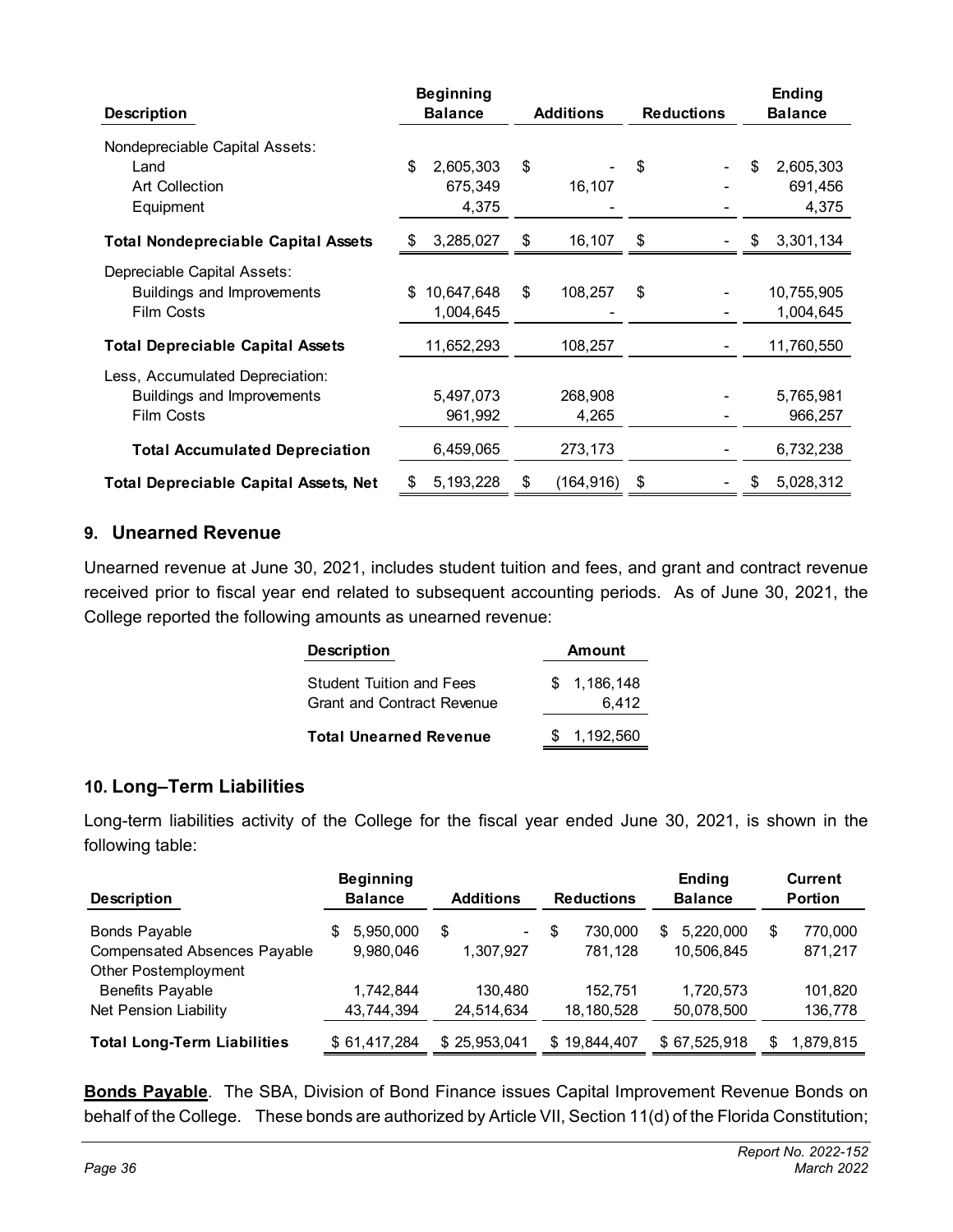Sections 215.57 through 215.86 and Section 1009.23, Florida Statutes; and other applicable provisions of law. Principal and interest on these bonds are secured by and payable solely from a first lien pledge of the capital improvement fees collected pursuant to Section 1009.23(11), Florida Statutes, by the Series 2018A participating colleges on a parity with any additional bonds issued subsequent to the Series 2018A bonds. The Series 2018A bonds were issued for the purpose of refunding the outstanding Series 2006A bonds. Upon the issuance of additional bonds, all bonds will share a parity first lien on the pledged revenues of all colleges participating in any series of bonds then outstanding. The Series 2018A bonds will share the lien of such additional bonds on the Series 2018A pledged revenues and on the revenues pledged by the colleges participating in such additional bonds.

The College had the following bonds payable at June 30, 2021:

| <b>Bond Type</b>                                                      | Amount<br>Outstanding | Interest<br>Rate<br>(Percent) | Annual<br><b>Maturity</b><br>Т٥ |
|-----------------------------------------------------------------------|-----------------------|-------------------------------|---------------------------------|
| Florida Department of Education<br>Capital Improvement Revenue Bonds: |                       |                               |                                 |
| Series 2018A                                                          | \$5,220,000           | 5.00                          | 2027                            |

Annual requirements to amortize all bonded debt outstanding as of June 30, 2021, are as follows:

| <b>Fiscal Year</b>    | <b>Capital Improvement Revenue Bonds</b> |           |    |         |       |           |
|-----------------------|------------------------------------------|-----------|----|---------|-------|-----------|
| <b>Ending June 30</b> | Principal<br>Interest                    |           |    |         | Total |           |
| 2022                  | \$                                       | 770,000   | \$ | 261,000 | S     | 1,031,000 |
| 2023                  |                                          | 805,000   |    | 222,500 |       | 1,027,500 |
| 2024                  |                                          | 845,000   |    | 182,250 |       | 1,027,250 |
| 2025                  |                                          | 890,000   |    | 140,000 |       | 1,030,000 |
| 2026                  |                                          | 935,000   |    | 95,500  |       | 1,030,500 |
| 2027                  |                                          | 975,000   |    | 48,750  |       | 1,023,750 |
| Total                 | \$                                       | 5,220,000 | \$ | 950,000 | \$.   | 6,170,000 |

**Compensated Absences Payable**. College employees may accrue annual and sick leave based on length of service, subject to certain limitations regarding the amount that will be paid upon termination. The College reports a liability for the accrued leave; however, State noncapital appropriations fund only the portion of accrued leave that is used or paid in the current fiscal year. Although the College expects the liability to be funded primarily from future appropriations, generally accepted accounting principles do not permit the recording of a receivable in anticipation of future appropriations. At June 30, 2021, the estimated liability for compensated absences, which includes the College's share of the Florida Retirement System and FICA contributions, totaled \$10,506,845. The current portion of the compensated absences liability, \$871,217, is the amount expected to be paid in the coming fiscal year based upon the College's prior experience.

**Other Postemployment Benefits Payable**. The College follows GASB Statement No. 75, *Accounting and Financial Reporting for Postemployment Benefits Other Than Pensions*, for OPEB administered by the Consortium.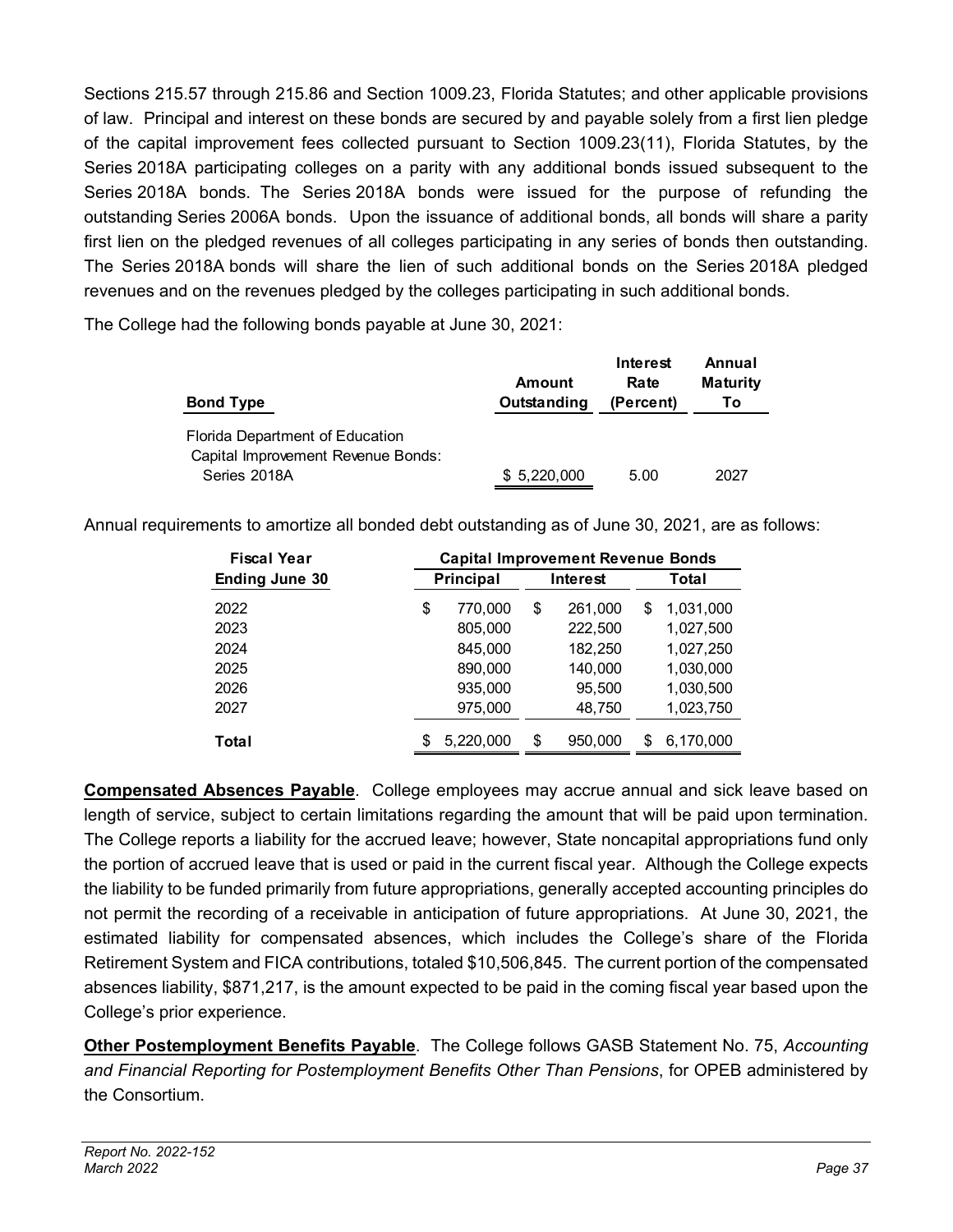## *General Information about the OPEB Plan*

*Plan Description*. The Other Postemployment Benefits Plan (OPEB Plan) is a single-employer defined benefit plan administered by the Consortium that provides OPEB for all employees who satisfy the College's retirement eligibility provisions. Pursuant to the provisions of Section 112.0801, Florida Statutes, former employees who retire from the College are eligible to participate in the College's healthcare and life insurance coverage. The College subsidizes the premium rates paid by retirees by allowing them to participate in the OPEB Plan at reduced or blended group (implicitly subsidized) premium rates for both active and retired employees. These rates provide an implicit subsidy for retirees because, on an actuarial basis, their current and future claims are expected to result in higher costs to the OPEB Plan on average than those of active employees. The College does not offer any explicit subsidies for retiree coverage. Retirees are required to enroll in the Federal Medicare (Medicare) program for their primary coverage as soon as they are eligible. The OPEB Plan contribution requirements and benefit terms of the College and the OPEB Plan members are established and may be amended by action from the Board. Neither the College nor the Consortium issue a stand- alone annual report for the OPEB Plan and the OPEB Plan is not included in the annual report of a public employee retirement system or another entity. No assets are accumulated in a trust that meet the criteria in paragraph 4 of GASB Statement No. 75.

*Benefits Provided*. The OPEB Plan provides healthcare benefits for retirees and their dependents. In addition to the implicit subsidy described above, the OPEB Plan also provides all retirees with \$5,000 of life insurance benefits.

*Employees Covered by Benefit Terms*. At June 30, 2019, the following employees were covered by the benefit terms:

| Inactive Employees or Beneficiaries Currently Receiving Benefits | 51  |  |
|------------------------------------------------------------------|-----|--|
| Inactive Employees Entitled to But Not Yet Receiving Benefits    | 55  |  |
| Active Employees                                                 | 665 |  |
| Total                                                            | 771 |  |

## *Total OPEB Liability*

The College's total OPEB liability of \$1,720,573 was measured as of June 30, 2020, and was determined by an actuarial valuation as of June 30, 2019.

*Actuarial Assumptions and Other Inputs*. The total OPEB liability in the June 30, 2019, actuarial valuation was determined using the following actuarial assumptions and other inputs, applied to all periods included in the measurement, unless otherwise specified: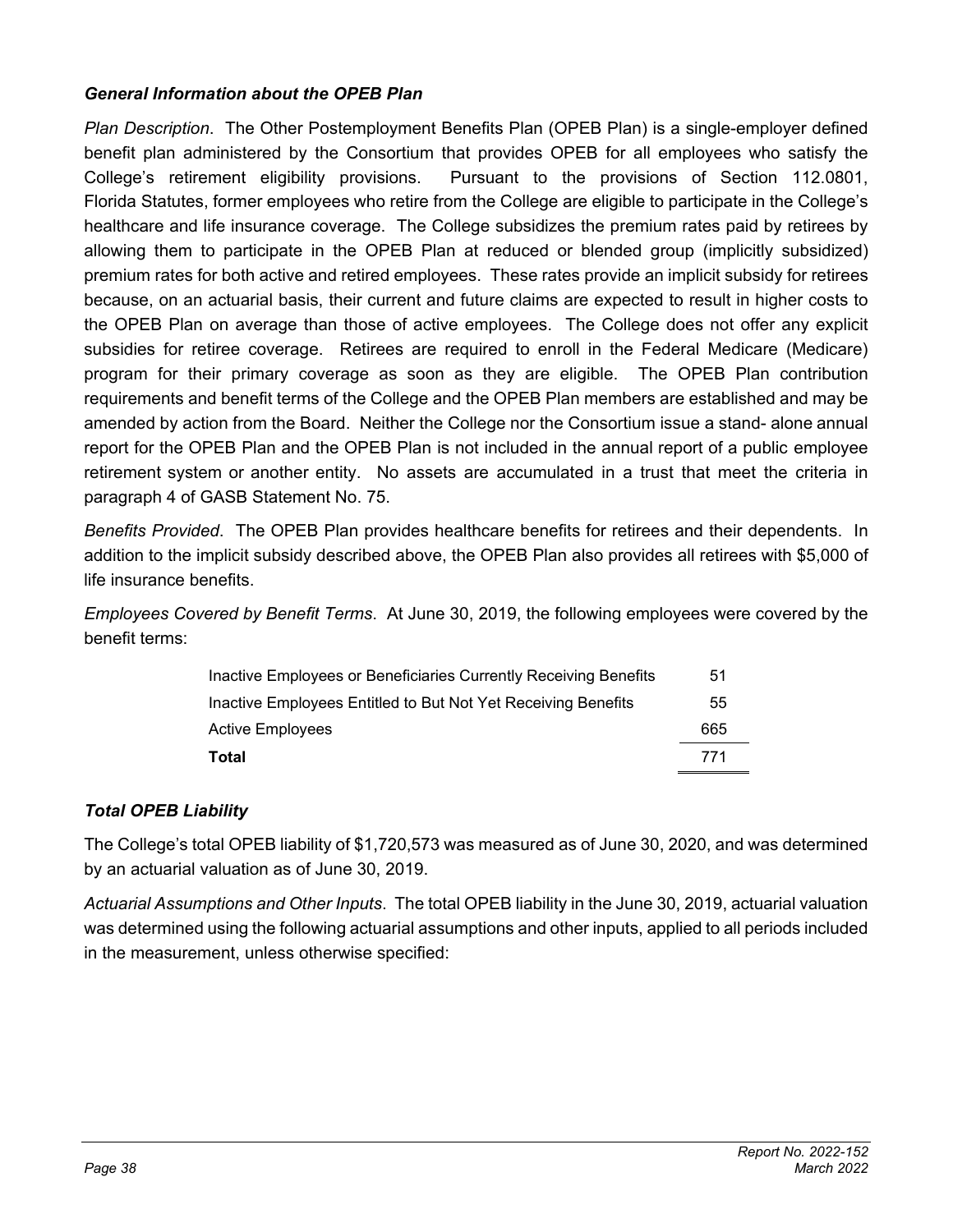| Inflation                                                                                                     | 2.40 percent                                                                                                                                                          |
|---------------------------------------------------------------------------------------------------------------|-----------------------------------------------------------------------------------------------------------------------------------------------------------------------|
| Real Wage Growth                                                                                              | 0.85 percent                                                                                                                                                          |
| Wage Inflation                                                                                                | 3.25 percent                                                                                                                                                          |
| Salary Increases, Including Inflation<br><b>Regular Employees</b><br>Senior Management<br><b>Special Risk</b> | $3.40 - 7.80$ percent<br>$4.10 - 8.20$ percent<br>$4.80 - 7.40$ percent                                                                                               |
| Discount Rate<br><b>Prior Measurement Date</b><br><b>Measurement Date</b>                                     | 3.50 percent<br>2.21 percent                                                                                                                                          |
| <b>Healthcare Cost Trend Rates</b><br>Pre-Medicare<br>Medicare                                                | 7.00 percent for 2019, decreasing to an<br>ultimate rate of 4.60 percent for 2026<br>5.00 percent for 2019, decreasing to an<br>ultimate rate of 4.60 percent by 2021 |
|                                                                                                               |                                                                                                                                                                       |

The discount rate was based on the Bond Buyer General Obligation 20-year Municipal Bond Index.

Mortality rates were based on the PUB-2010 mortality tables, with adjustments for FRS experience and generational mortality improvements using Scale MP-2018.

The demographic actuarial assumptions for retirement, disability incidence, withdrawal and salary increases used in the June 30, 2019, valuation were based on the results of an actuarial experience study for the period July 1, 2013, through June 30, 2018, adopted by the FRS.

The remaining actuarial assumptions (e.g., initial per capita costs, health care cost trends, rate of plan participation, rates of plan election, etc.) used in the June 30, 2019, valuation were based on a review of recent plan experience done concurrently with the June 30, 2019, valuation.

## *Changes in the Total OPEB Liability*

|                                        |    | Amount    |
|----------------------------------------|----|-----------|
| Balance at 6/30/20                     | \$ | 1,742,844 |
| Changes for the year:                  |    |           |
| Service Cost                           |    | 68,684    |
| Interest                               |    | 61,796    |
| Changes in Assumptions or Other Inputs |    | (60,098)  |
| <b>Benefit Payments</b>                |    | (92, 653) |
| <b>Net Changes</b>                     |    | (22,271)  |
| Balance at 6/30/21                     | S  | 1,720,573 |

Changes of assumptions and other inputs reflect a change in the discount rate from 3.50 percent in 2019 to 2.21 percent in 2020 due to a change in the Municipal Bond Rate.

*Sensitivity of the Total OPEB Liability to Changes in the Discount Rate*. The following table presents the total OPEB liability of the College, as well as what the College's total OPEB liability would be if it were calculated using a discount rate that is 1 percentage point lower (1.21 percent) or 1 percentage point higher (3.21 percent) than the current rate: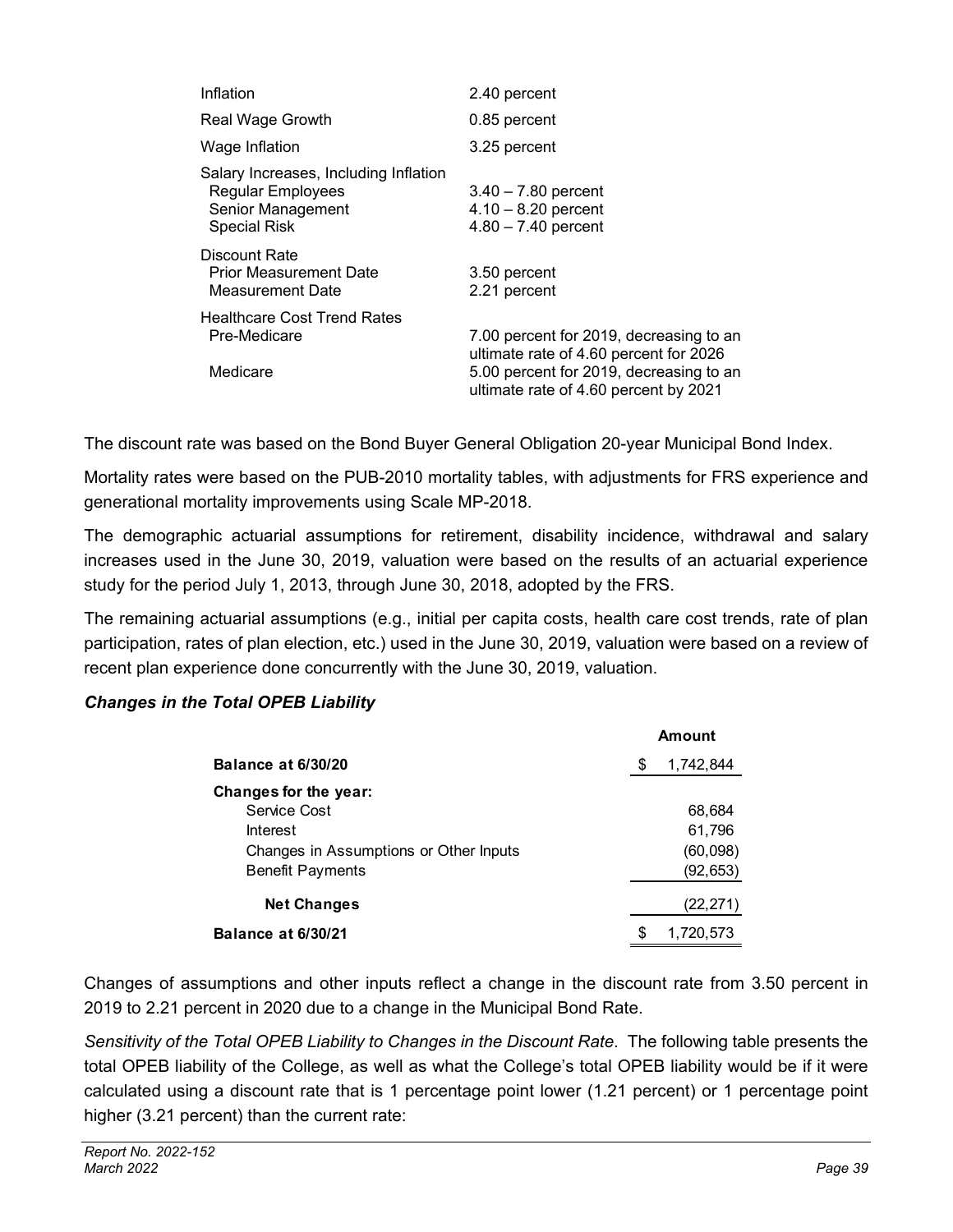|                      | 1%                            | Current                            | $1\%$                         |
|----------------------|-------------------------------|------------------------------------|-------------------------------|
|                      | <b>Decrease</b><br>$(1.21\%)$ | <b>Discount Rate</b><br>$(2.21\%)$ | <b>Increase</b><br>$(3.21\%)$ |
| Total OPEB liability | \$1.917.611                   | \$1.720.573                        | \$1.557.731                   |

*Sensitivity of the Total OPEB Liability to Changes in the Healthcare Cost Trend Rates*. The following table presents the total OPEB liability of the College, as well as what the College's total OPEB liability would be if it were calculated using healthcare cost trend rates that are 1 percentage point lower or 1 percentage point higher than the current healthcare cost trend rates:

|                             |             | <b>Healthcare</b><br><b>Cost Trend</b> |             |
|-----------------------------|-------------|----------------------------------------|-------------|
|                             | 1% Decrease | Rates                                  | 1% Increase |
| <b>Total OPEB liability</b> | \$1.485.154 | \$1.720.573                            | \$2,022,272 |

## *OPEB Expense and Deferred Outflows of Resources and Deferred Inflows of Resources Related to OPEB*

For the fiscal year ended June 30, 2021, the College recognized OPEB expense of \$159,005. At June 30, 2021, the College reported deferred outflows of resources and deferred inflows of resources related to OPEB from the following sources:

| <b>Description</b>                                                                                                               | <b>Deferred Outflows</b><br>of Resources | Deferred Inflows<br>of Resources |
|----------------------------------------------------------------------------------------------------------------------------------|------------------------------------------|----------------------------------|
| Differences between expected<br>and actual experience<br>Change of assumptions or other inputs<br>Transactions subsequent to the | \$<br>239,128<br>72,180                  | \$<br>98,712                     |
| measurement date                                                                                                                 | 101,820                                  |                                  |
| Total                                                                                                                            | \$<br>413,128                            | \$<br>98.712                     |

Of the total amount reported as deferred outflows of resources related to OPEB, \$101,820 resulting from benefits paid subsequent to the measurement date and before the end of the fiscal year will be included as a reduction of the total OPEB liability in the fiscal year ended June 30, 2022. Other amounts reported as deferred outflows of resources and deferred inflows of resources related to OPEB will be recognized in OPEB expense as follows:

| <b>Fiscal Year Ending June 30</b> | Amount |         |  |
|-----------------------------------|--------|---------|--|
| 2022                              | \$     | 28,525  |  |
| 2023                              |        | 28,525  |  |
| 2024                              | 28,525 |         |  |
| 2025                              | 28.525 |         |  |
| 2026                              |        | 29,537  |  |
| Thereafter                        | 68,959 |         |  |
| Total                             | S.     | 212,596 |  |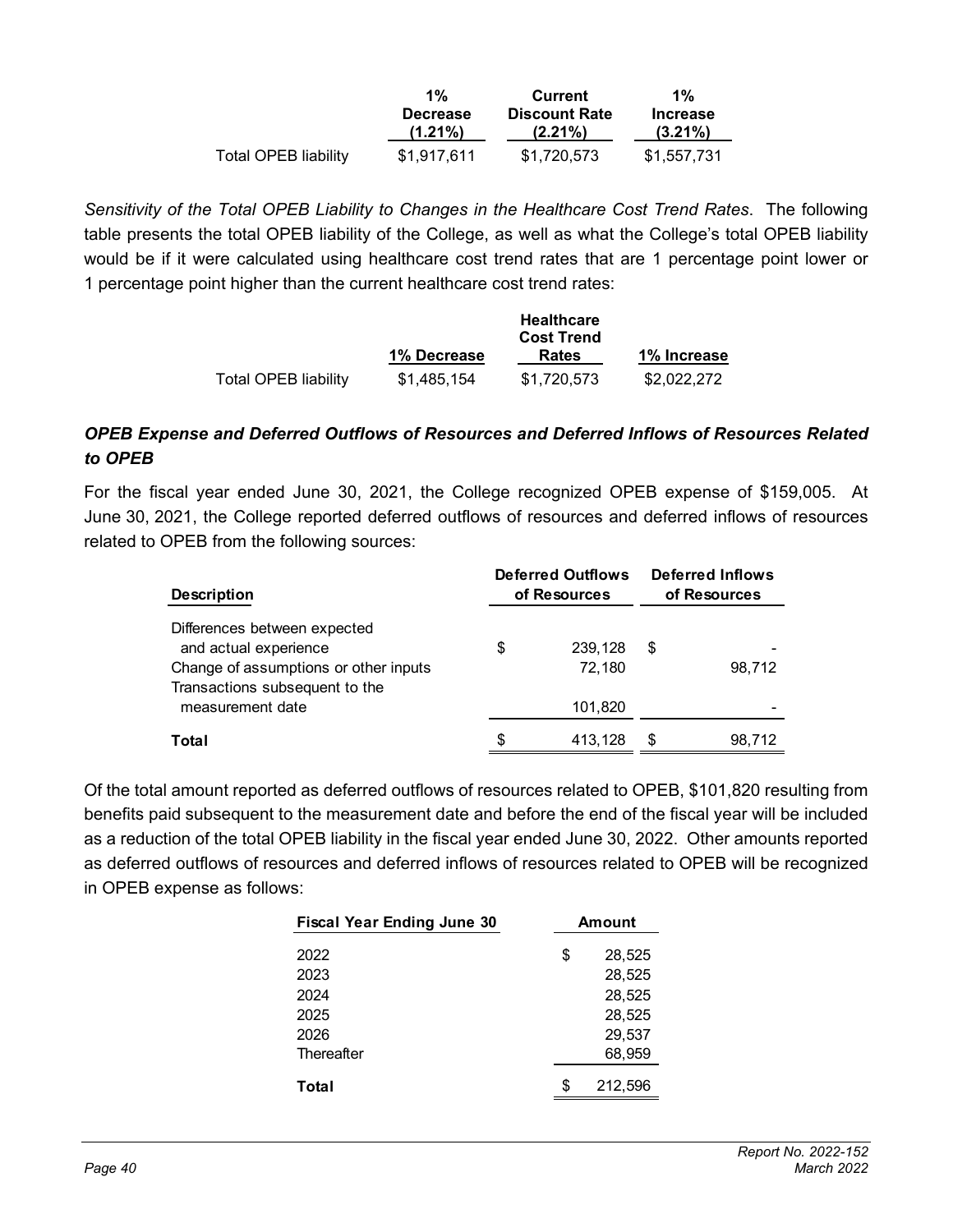**Net Pension Liability**. As a participating employer in the FRS, the College recognizes its proportionate share of the collective net pension liabilities of the FRS cost-sharing multiple-employer defined benefit plans. As of June 30, 2021, the College's proportionate share of the net pension liabilities totaled \$50,078,500. Note 11. includes a complete discussion of defined benefit pension plans.

## **11. Retirement Plans – Defined Benefit Pension Plans**

## *General Information about the Florida Retirement System (FRS)*

The FRS was created in Chapter 121, Florida Statutes, to provide a defined benefit pension plan for participating public employees. The FRS was amended in 1998 to add the Deferred Retirement Option Program (DROP) under the defined benefit plan and amended in 2000 to provide a defined contribution plan alternative to the defined benefit plan for FRS members effective July 1, 2002. This integrated defined contribution pension plan is the FRS Investment Plan. Chapter 121, Florida Statutes, also provides for nonintegrated, optional retirement programs in lieu of the FRS to certain members of the Senior Management Service Class employed by the State and faculty and specified employees of State colleges. Chapter 112, Florida Statutes, established the HIS Program, a cost-sharing multiple-employer defined benefit pension plan to assist retired members of any State-administered retirement system in paying the costs of health insurance.

Essentially all regular employees of the College are eligible to enroll as members of the State-administered FRS. Provisions relating to the FRS are established by Chapters 121 and 122, Florida Statutes; Chapter 112, Part IV, Florida Statutes; Chapter 238, Florida Statutes; and FRS Rules, Chapter 60S, Florida Administrative Code; wherein eligibility, contributions, and benefits are defined and described in detail. Such provisions may be amended at any time by further action from the Florida Legislature. The FRS is a single retirement system administered by the Florida Department of Management Services, Division of Retirement, and consists of two cost-sharing multiple-employer defined benefit plans and other nonintegrated programs. An annual comprehensive financial report of the FRS, which includes its financial statements, required supplementary information, actuarial report, and other relevant information, is available from the Florida Department of Management Services Web site (www.dms.myflorida.com).

The College's FRS and HIS pension expense totaled \$8,438,848 for the fiscal year ended June 30, 2021.

## **FRS Pension Plan**

*Plan Description*. The FRS Pension Plan (Plan) is a cost-sharing multiple-employer defined benefit pension plan, with a DROP for eligible employees. The general classes of membership are as follows:

- *Regular Class* Members of the FRS who do not qualify for membership in the other classes.
- *Senior Management Service Class* Members in senior management level positions.
- *Special Risk Class* Members who are employed as law enforcement officers and meet the criteria to qualify for this class.

Employees enrolled in the Plan prior to July 1, 2011, vest at 6 years of creditable service and employees enrolled in the Plan on or after July 1, 2011, vest at 8 years of creditable service. All vested members, enrolled prior to July 1, 2011, are eligible for normal retirement benefits at age 62 or at any age after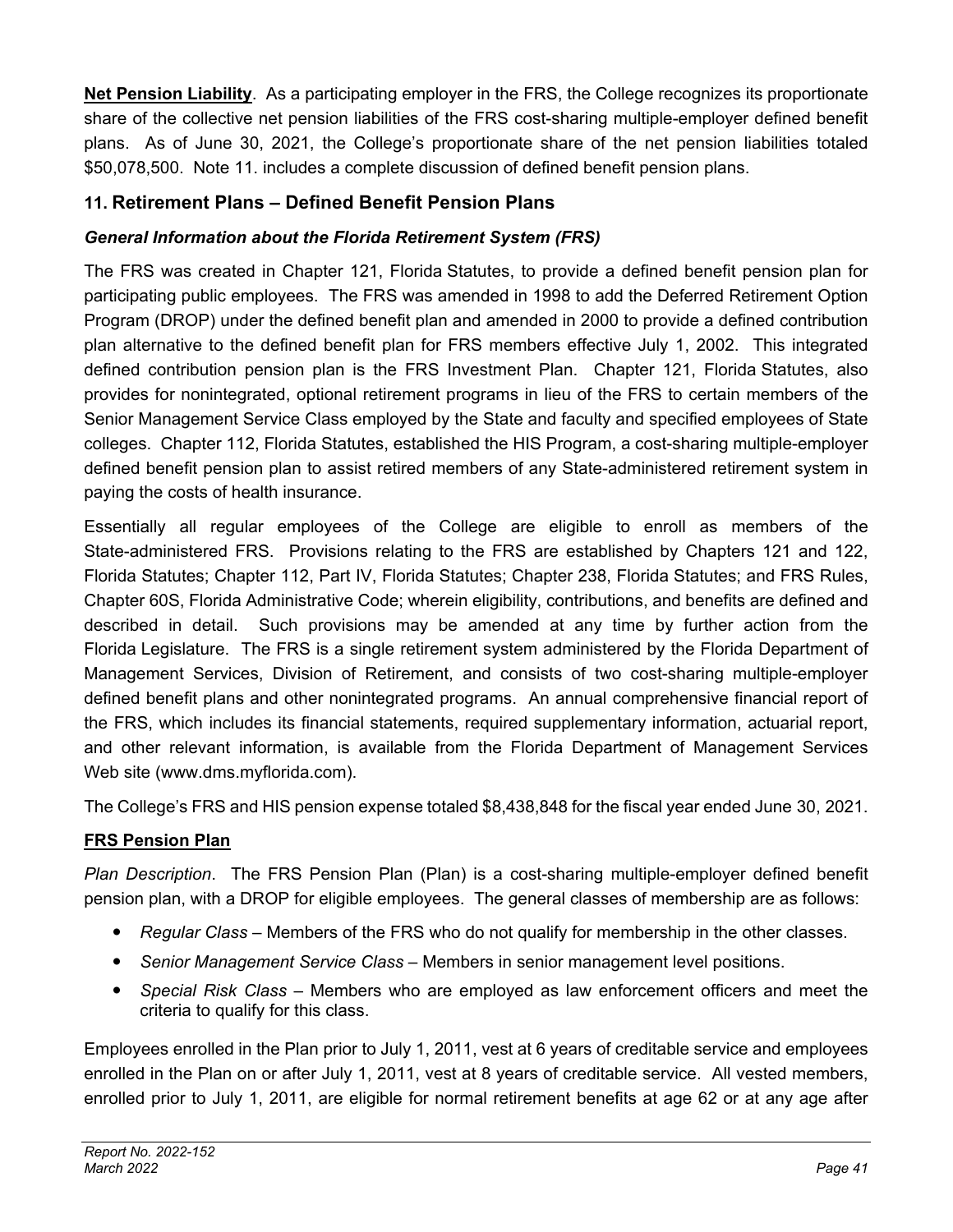30 years of creditable service except for members classified as special risk who are eligible for normal retirement benefits at age 55 or at any age after 25 years of creditable service. All members enrolled in the Plan on or after July 1, 2011, once vested, are eligible for normal retirement benefits at age 65 or any time after 33 years of creditable service except for members classified as special risk who are eligible for normal retirement benefits at age 60 or at any age after 30 years of creditable service. Employees enrolled in the Plan may include up to 4 years of credit for military service toward creditable service. The Plan also includes an early retirement provision; however, there is a benefit reduction for each year a member retires before his or her normal retirement date. The Plan provides retirement, disability, death benefits, and annual cost-of-living adjustments to eligible participants.

The DROP, subject to provisions of Section 121.091, Florida Statutes, permits employees eligible for normal retirement under the Plan to defer receipt of monthly benefit payments while continuing employment with an FRS-participating employer. An employee may participate in DROP for a period not to exceed 60 months after electing to participate. During the period of DROP participation, deferred monthly benefits are held in the FRS Trust Fund and accrue interest. The net pension liability does not include amounts for DROP participants, as these members are considered retired and are not accruing additional pension benefits.

*Benefits Provided*. Benefits under the Plan are computed on the basis of age and/or years of service, average final compensation, and service credit. Credit for each year of service is expressed as a percentage of the average final compensation. For members initially enrolled before July 1, 2011, the average final compensation is the average of the 5 highest fiscal years' earnings; for members initially enrolled on or after July 1, 2011, the average final compensation is the average of the 8 highest fiscal years' earnings. The total percentage value of the benefit received is determined by calculating the total value of all service, which is based on retirement plan and/or the class to which the member belonged when the service credit was earned. Members are eligible for in-line-of-duty or regular disability and survivors' benefits. The following table shows the percentage value for each year of service credit earned:

| Class, Initial Enrollment, and Retirement Age/Years of Service    | % Value |
|-------------------------------------------------------------------|---------|
| Regular Class members initially enrolled before July 1, 2011      |         |
| Retirement up to age 62 or up to 30 years of service              | 1.60    |
| Retirement at age 63 or with 31 years of service                  | 1.63    |
| Retirement at age 64 or with 32 years of service                  | 1.65    |
| Retirement at age 65 or with 33 or more years of service          | 1.68    |
| Regular Class members initially enrolled on or after July 1, 2011 |         |
| Retirement up to age 65 or up to 33 years of service              | 1.60    |
| Retirement at age 66 or with 34 years of service                  | 1.63    |
| Retirement at age 67 or with 35 years of service                  | 1.65    |
| Retirement at age 68 or with 36 or more years of service          | 1.68    |
| <b>Senior Management Service Class</b>                            | 2.00    |
| <b>Special Risk Class</b>                                         | 3.00    |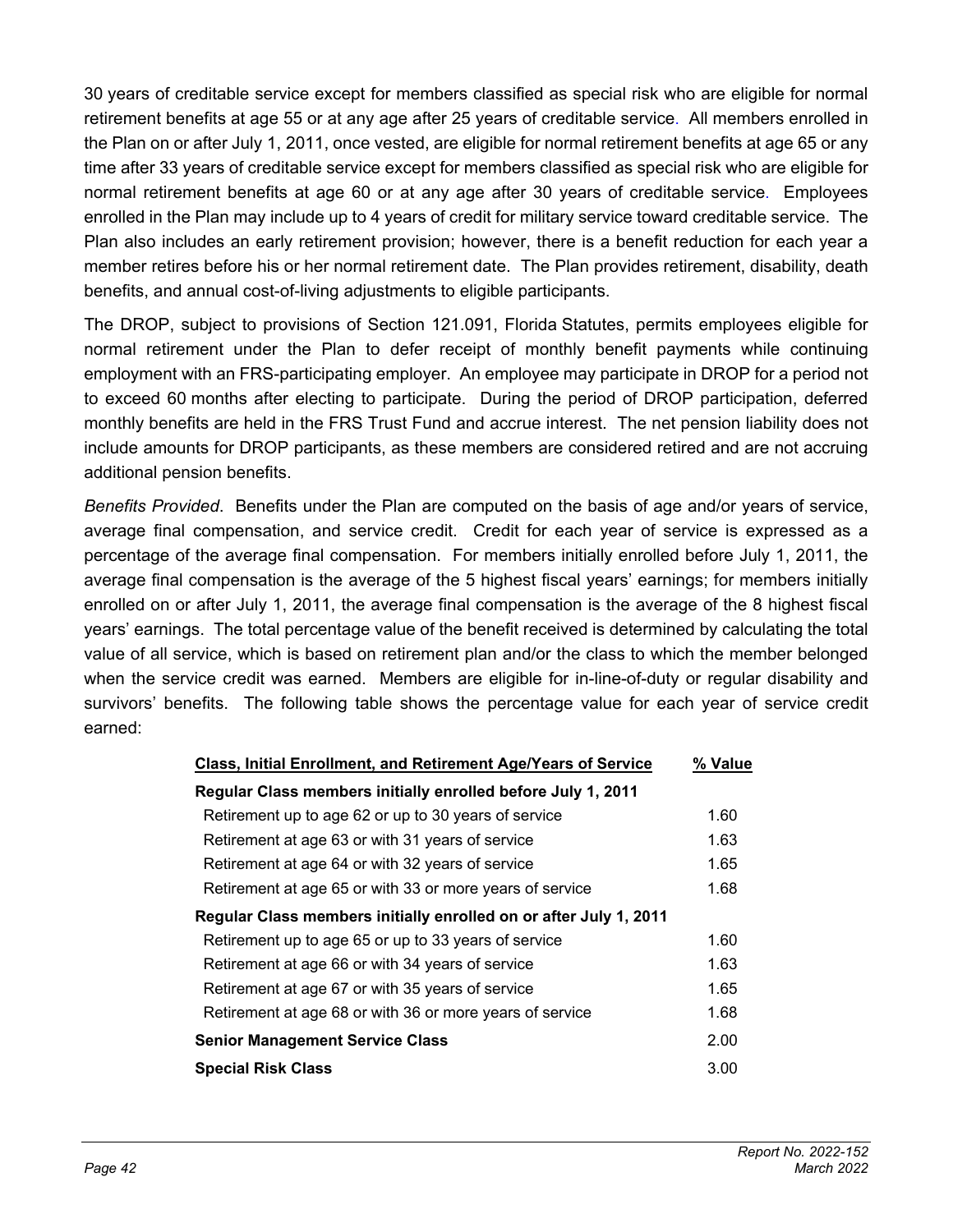As provided in Section 121.101, Florida Statutes, if the member was initially enrolled in the Plan before July 1, 2011, and all service credit was accrued before July 1, 2011, the annual cost-of-living adjustment is 3 percent per year. If the member was initially enrolled before July 1, 2011, and has service credit on or after July 1, 2011, there is an individually calculated cost-of-living adjustment. The annual cost-of-living adjustment is a proportion of 3 percent determined by dividing the sum of the pre-July 2011 service credit by the total service credit at retirement multiplied by 3 percent. Plan members initially enrolled on or after July 1, 2011, will not have a cost-of-living adjustment after retirement.

*Contributions*. The Florida Legislature establishes contribution rates for participating employers and employees. Contribution rates during the 2020-21 fiscal year were:

|                                                                                             |                 | <b>Percent of Gross Salary</b> |
|---------------------------------------------------------------------------------------------|-----------------|--------------------------------|
| <b>Class</b>                                                                                | <b>Employee</b> | Employer(1)                    |
| FRS, Regular                                                                                | 3.00            | 10.00                          |
| <b>FRS, Senior Management Service</b>                                                       | 3.00            | 27.29                          |
| FRS, Special Risk                                                                           | 3.00            | 24.45                          |
| Deferred Retirement Option Program (applicable to<br>members from all of the above classes) | 0.00            | 16.98                          |
| FRS, Reemployed Retiree                                                                     | (2)             | (2)                            |

(1) Employer rates include 1.66 percent for the postemployment health insurance subsidy. Also, employer rates, other than for DROP participants, include 0.06 percent for administrative costs of the Investment Plan.

(2) Contribution rates are dependent upon retirement class in which reemployed.

The College's contributions to the Plan totaled \$3,574,183 for the fiscal year ended June 30, 2021.

*Pension Liabilities, Pension Expense, and Deferred Outflows of Resources and Deferred Inflows of Resources Related to Pensions*. At June 30, 2021, the College reported a liability of \$36,958,311 for its proportionate share of the net pension liability. The net pension liability was measured as of June 30, 2020, and the total pension liability used to calculate the net pension liability was determined by an actuarial valuation as of July 1, 2020. The College's proportionate share of the net pension liability was based on the College's 2019-20 fiscal year contributions relative to the total 2019-20 fiscal year contributions of all participating members. At June 30, 2020, the College's proportionate share was 0.085272392 percent, which was a decrease of 0.005223224 from its proportionate share measured as of June 30, 2019.

For the fiscal year ended June 30, 2021, the College recognized pension expense of \$7,409,033. In addition, the College reported deferred outflows of resources and deferred inflows of resources related to pensions from the following sources: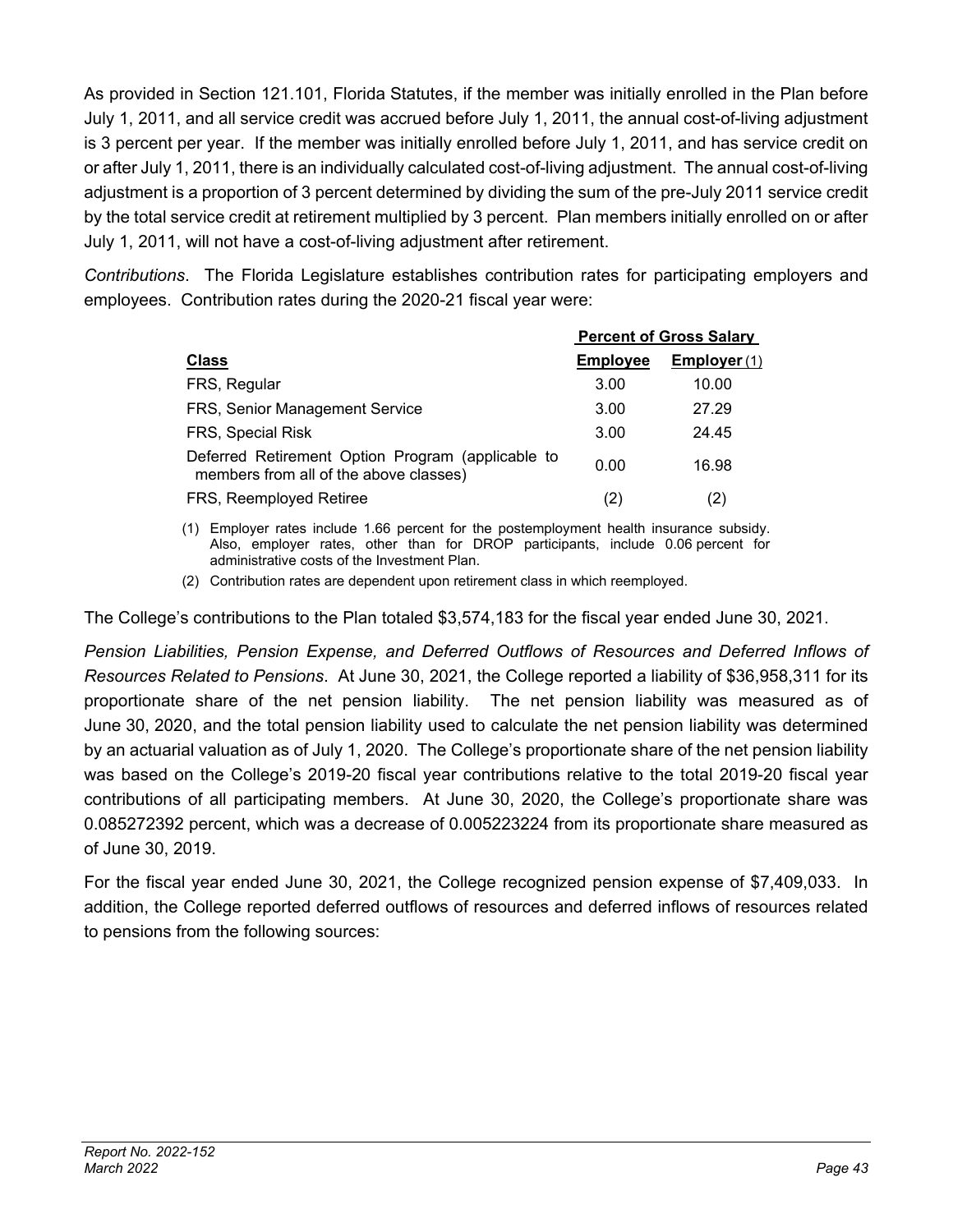| <b>Description</b>                            | <b>Deferred Outflows</b><br>of Resources |              | Deferred Inflows<br>of Resources |           |
|-----------------------------------------------|------------------------------------------|--------------|----------------------------------|-----------|
| Differences between expected and              |                                          |              |                                  |           |
| actual experience                             | \$                                       | 1,414,471    | S                                |           |
| Change of assumptions                         |                                          | 6,690,630    |                                  |           |
| Net difference between projected and actual   |                                          |              |                                  |           |
| earnings on FRS Plan investments              |                                          | 2,200,533    |                                  |           |
| Changes in proportion and differences between |                                          |              |                                  |           |
| College FRS contributions and proportionate   |                                          |              |                                  |           |
| share of contributions                        |                                          | 304.454      |                                  | 1,710,189 |
| College FRS contributions subsequent to       |                                          |              |                                  |           |
| the measurement date                          |                                          | 3,574,183    |                                  |           |
| Total                                         | \$                                       | 14, 184, 271 | \$                               | 1,710,189 |

The deferred outflows of resources totaling \$3,574,183, resulting from College contributions subsequent to the measurement date will be recognized as a reduction of the net pension liability in the fiscal year ending June 30, 2022. Other amounts reported as deferred outflows of resources and deferred inflows of resources related to pensions will be recognized in pension expense as follows:

| <b>Fiscal Year Ending June 30</b> | Amount         |
|-----------------------------------|----------------|
| 2022                              | 1,718,987<br>S |
| 2023                              | 3,023,556      |
| 2024                              | 2,594,865      |
| 2025                              | 1,414,084      |
| 2026                              | 148,407        |
| Total                             | 8,899,899      |

*Actuarial Assumptions*. The total pension liability in the July 1, 2020, actuarial valuation was determined using the following actuarial assumptions, applied to all periods included in the measurement:

| Inflation                 | 2.40 percent                                                                 |
|---------------------------|------------------------------------------------------------------------------|
| Salary increases          | 3.25 percent, average, including inflation                                   |
| Investment rate of return | 6.80 percent, net of pension plan investment<br>expense, including inflation |

Mortality rates were based on the PUB-2010 base table, projected generationally with Scale MP-2018.

The actuarial assumptions used in the July 1, 2020, valuation were based on the results of an actuarial experience study for the period July 1, 2013, through June 30, 2018.

The long-term expected rate of return on pension plan investments was not based on historical returns, but instead is based on a forward-looking capital market economic model. The allocation policy's description of each asset class was used to map the target allocation to the asset classes shown below. Each asset class assumption is based on a consistent set of underlying assumptions, and includes an adjustment for the inflation assumption. The target allocation and best estimates of arithmetic and geometric real rates of return for each major asset class are summarized in the following table: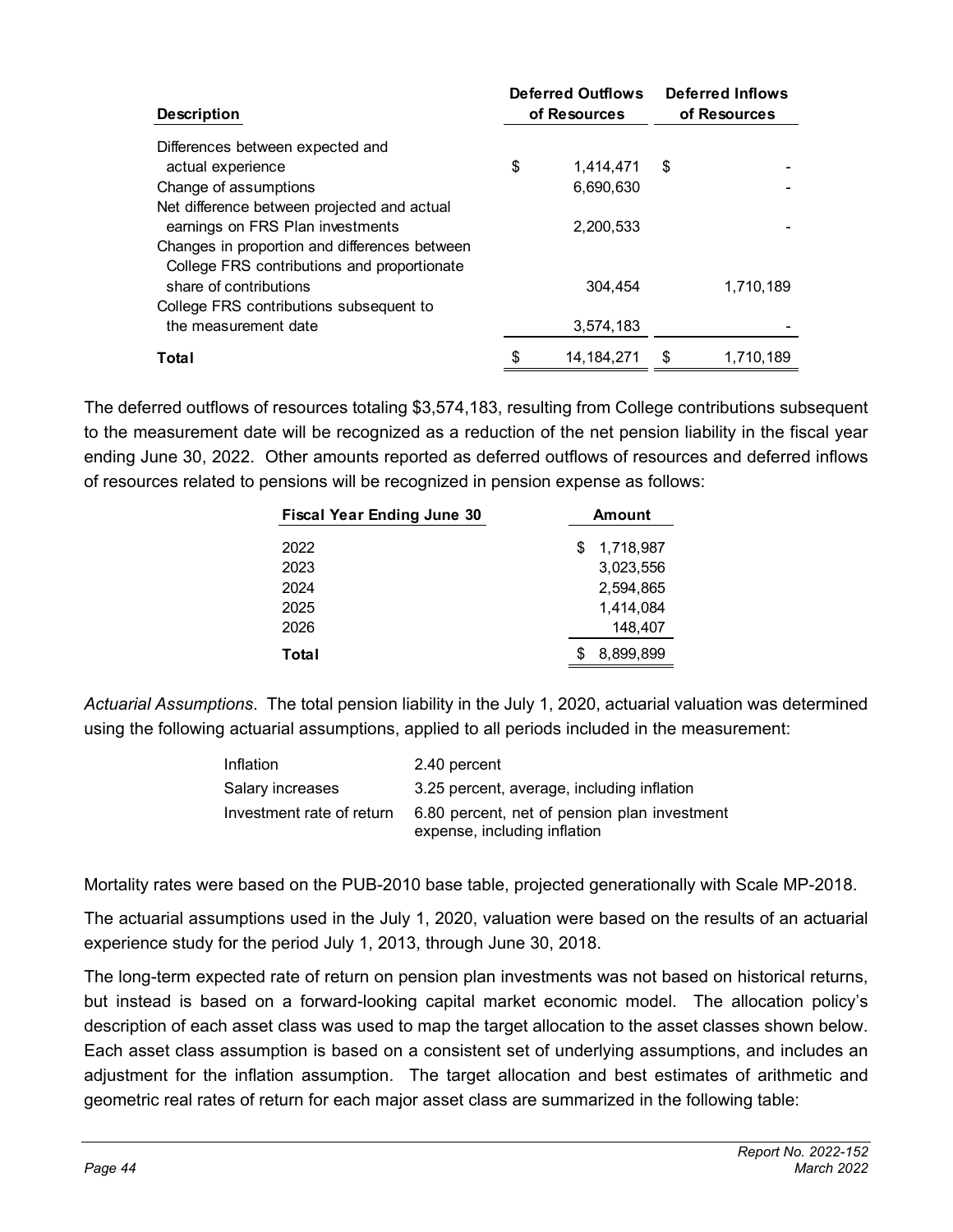| Asset Class              | <b>Target</b><br>Allocation (1) | Annual<br><b>Arithmetic</b><br>Return | Compound<br>Annual<br>(Geometric)<br>Return | <b>Standard</b><br><b>Deviation</b> |
|--------------------------|---------------------------------|---------------------------------------|---------------------------------------------|-------------------------------------|
| Cash                     | 1.0%                            | 2.2%                                  | 2.2%                                        | $1.2\%$                             |
| Fixed Income             | 19.0%                           | 3.0%                                  | 2.9%                                        | 3.5%                                |
| <b>Global Equity</b>     | 54.2%                           | 8.0%                                  | 6.7%                                        | 17.1%                               |
| Real Estate (Property)   | 10.3%                           | 6.4%                                  | 5.8%                                        | 11.7%                               |
| <b>Private Equity</b>    | 11.1%                           | 10.8%                                 | 8.1%                                        | 25.7%                               |
| Strategic Investments    | 4.4%                            | 5.5%                                  | 5.3%                                        | 6.9%                                |
| Total                    | 100.0%                          |                                       |                                             |                                     |
| Assumed inflation - Mean |                                 |                                       | 2.4%                                        | 1.7%                                |
|                          |                                 |                                       |                                             |                                     |

(1) As outlined in the Plan's investment policy.

*Discount Rate*. The discount rate used to measure the total pension liability was 6.80 percent. The Plan's fiduciary net position was projected to be available to make all projected future benefit payments of current active and inactive employees. Therefore, the discount rate for calculating the total pension liability is equal to the long-term expected rate of return. The discount rate used in the 2020 valuation was updated from 6.90 percent to 6.80 percent.

*Sensitivity of the College's Proportionate Share of the Net Pension Liability to Changes in the Discount Rate*. The following presents the College's proportionate share of the net pension liability calculated using the discount rate of 6.80 percent, as well as what the College's proportionate share of the net pension liability would be if it were calculated using a discount rate that is 1 percentage point lower (5.80 percent) or 1 percentage point higher (7.80 percent) than the current rate:

|                               | 1%                            | <b>Current</b>                     | $1\%$                         |
|-------------------------------|-------------------------------|------------------------------------|-------------------------------|
|                               | <b>Decrease</b><br>$(5.80\%)$ | <b>Discount Rate</b><br>$(6.80\%)$ | <b>Increase</b><br>$(7.80\%)$ |
| College's proportionate share |                               |                                    |                               |
| of the net pension liability  | \$59,016,212                  | \$36,958,311                       | \$18,535,457                  |

*Pension Plan Fiduciary Net Position*. Detailed information about the Plan's fiduciary net position is available in the separately issued FRS Pension Plan and Other State Administered Systems Annual Comprehensive Financial Report.

## **HIS Pension Plan**

*Plan Description*. The HIS Pension Plan (HIS Plan) is a cost-sharing multiple-employer defined benefit pension plan established under Section 112.363, Florida Statutes. The benefit is a monthly payment to assist retirees of State-administered retirement systems in paying their health insurance costs and is administered by the Florida Department of Management Services, Division of Retirement.

*Benefits Provided*. For the fiscal year ended June 30, 2021, eligible retirees and beneficiaries received a monthly HIS payment of \$5 for each year of creditable service completed at the time of retirement with a minimum HIS payment of \$30 and a maximum HIS payment of \$150 per month, pursuant to Section 112.363, Florida Statutes. To be eligible to receive a HIS benefit, a retiree under a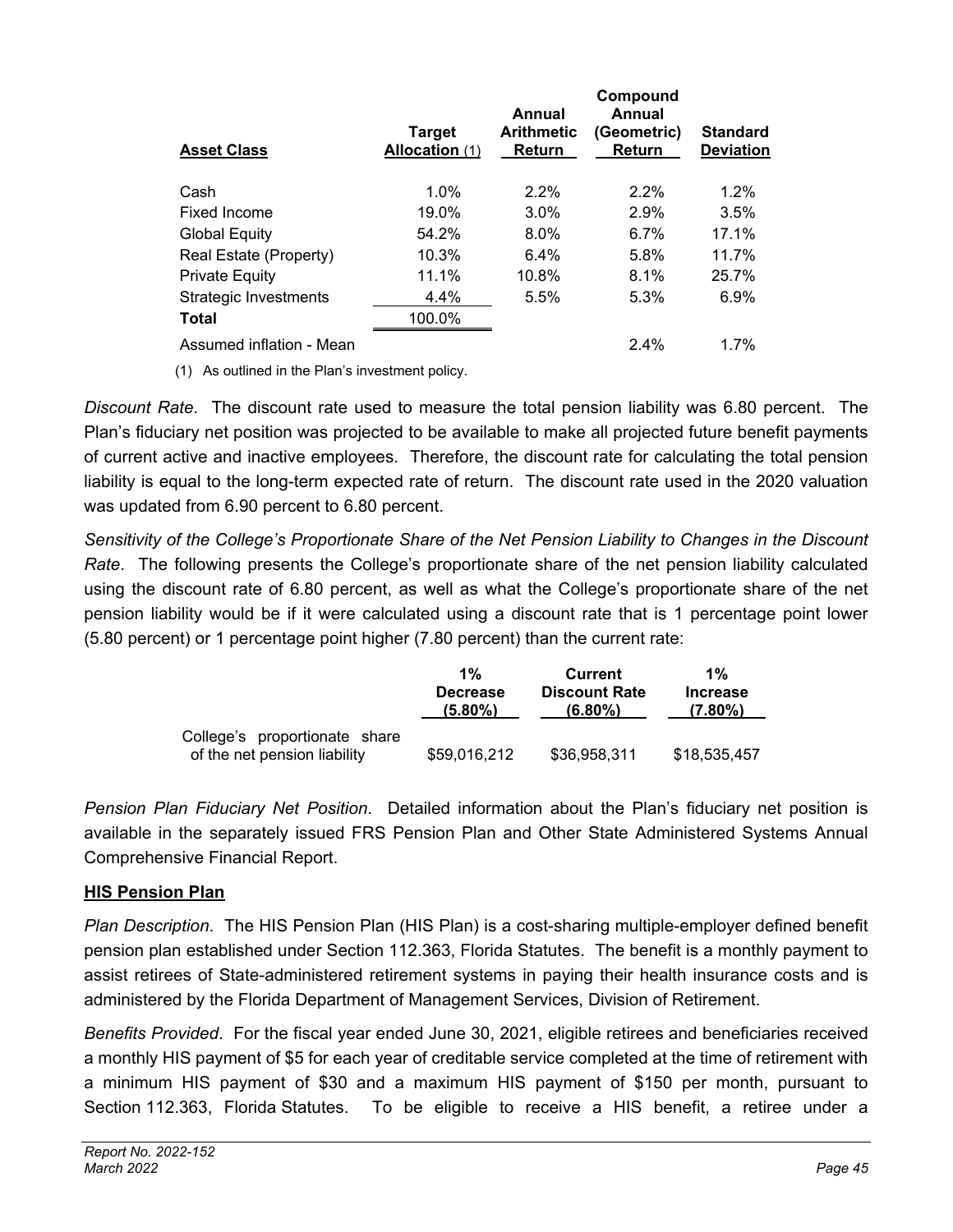State-administered retirement system must provide proof of health insurance coverage, which can include Medicare.

*Contributions*. The HIS Plan is funded by required contributions from FRS participating employers as set by the Florida Legislature. Employer contributions are a percentage of gross compensation for all active FRS members. For the fiscal year ended June 30, 2021, the contribution rate was 1.66 percent of payroll pursuant to Section 112.363, Florida Statutes. The College contributed 100 percent of its statutorily required contributions for the current and preceding 3 years. HIS Plan contributions are deposited in a separate trust fund from which HIS payments are authorized. HIS Plan benefits are not guaranteed and are subject to annual legislative appropriation. In the event the legislative appropriation or available funds fail to provide full subsidy benefits to all participants, benefits may be reduced or canceled.

The College's contributions to the HIS Plan totaled \$650,526 for the fiscal year ended June 30, 2021.

*Pension Liabilities, Pension Expense, and Deferred Outflows of Resources and Deferred Inflows of Resources Related to Pensions*. At June 30, 2021, the College reported a net pension liability of \$13,120,189 for its proportionate share of the net pension liability. The current portion of the net pension liability is the College's proportionate share of benefit payments expected to be paid within 1 year, net of the College's proportionate share of the HIS Plan's fiduciary net position available to pay that amount. The net pension liability was measured as of June 30, 2020, and the total pension liability used to calculate the net pension liability was determined by an actuarial valuation as of July 1, 2020. The College's proportionate share of the net pension liability was based on the College's 2019-20 fiscal year contributions relative to the total 2019-20 fiscal year contributions of all participating members. At June 30, 2020, the College's proportionate share was 0.107455888 percent, which was a decrease of 0.004966711 from its proportionate share measured as of June 30, 2019.

For the fiscal year ended June 30, 2021, the College recognized pension expense of \$1,029,815. In addition, the College reported deferred outflows of resources and deferred inflows of resources related to pensions from the following sources:

| <b>Description</b>                            | <b>Deferred Outflows</b><br>of Resources |           | <b>Deferred Inflows</b><br>of Resources |           |
|-----------------------------------------------|------------------------------------------|-----------|-----------------------------------------|-----------|
| Differences between expected and              |                                          |           |                                         |           |
| actual experience                             | \$                                       | 536,695   | S                                       | 10.121    |
| Change of assumptions                         |                                          | 1,410,794 |                                         | 762,888   |
| Net difference between projected and actual   |                                          |           |                                         |           |
| earnings on HIS Plan investments              |                                          | 10.475    |                                         |           |
| Changes in proportion and differences between |                                          |           |                                         |           |
| College HIS contributions and proportionate   |                                          |           |                                         |           |
| share of HIS contributions                    |                                          | 293.667   |                                         | 611,727   |
| College contributions subsequent to the       |                                          |           |                                         |           |
| measurement date                              |                                          | 650,526   |                                         |           |
| Total                                         | \$                                       | 2,902,157 | \$                                      | 1,384,736 |

The deferred outflows of resources totaling \$650,526, resulting from College contributions subsequent to the measurement date will be recognized as a reduction of the net pension liability in the fiscal year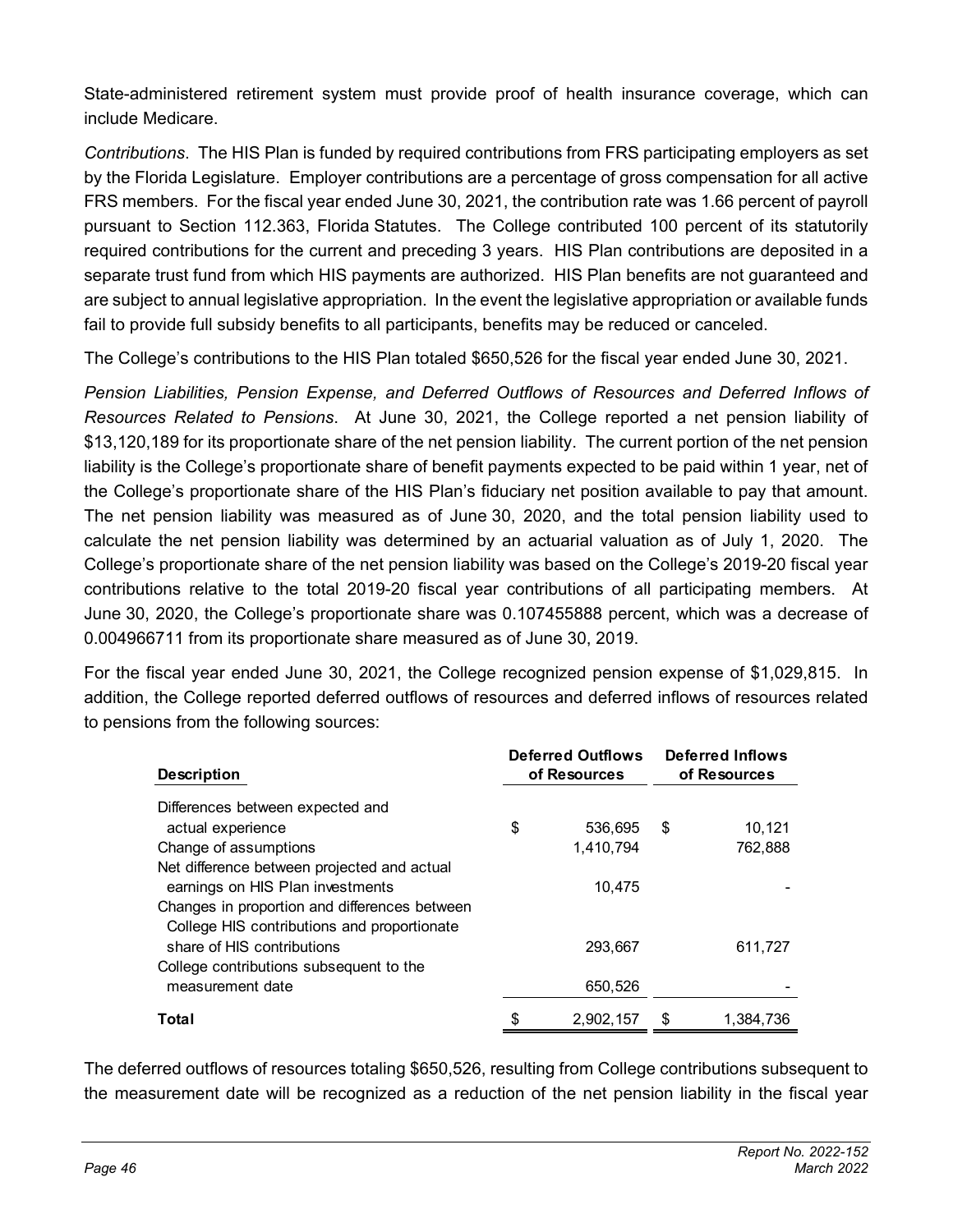| <b>Fiscal Year Ending June 30</b> | <b>Amount</b> |         |
|-----------------------------------|---------------|---------|
| 2022                              | \$            | 269,575 |
| 2023                              |               | 204,904 |
| 2024                              |               | 46,109  |
| 2025                              |               | 124,238 |
| 2026                              |               | 131,093 |
| Thereafter                        |               | 90,976  |
| Total                             | \$            | 866,895 |

ending June 30, 2022. Other amounts reported as deferred outflows of resources and deferred inflows of resources related to pensions will be recognized in pension expense as follows:

*Actuarial Assumptions.* The total pension liability at July 1, 2020, actuarial valuation was determined using the following actuarial assumptions, applied to all periods included in the measurement:

| Inflation           | 2.40 percent                               |
|---------------------|--------------------------------------------|
| Salary increases    | 3.25 percent, average, including inflation |
| Municipal bond rate | 2.21 percent                               |

Mortality rates were based on the PUB-2010 base table, projected generationally with Scale MP-2018. This is a change from the prior year mortality assumption which was based on the Generational RP-2000 with Projection Scale BB tables.

While an experience study had not been completed for the HIS Plan, the actuarial assumptions that determined the total pension liability for the HIS Plan were based on certain results of the most recent experience study for the FRS Plan.

*Discount Rate*. The discount rate used to measure the total pension liability was 2.21 percent. In general, the discount rate for calculating the total pension liability is equal to the single rate equivalent to discounting at the long-term expected rate of return for benefit payments prior to the projected depletion date. Because the HIS benefit is essentially funded on a pay-as-you-go basis, the depletion date is considered to be immediate, and the single equivalent discount rate is equal to the municipal bond rate selected by the plan sponsor. The Bond Buyer General Obligation 20-Bond Municipal Bond Index was adopted as the applicable municipal bond index. The discount rate used in the 2020 valuation was updated from 3.50 percent to 2.21 percent.

*Sensitivity of the College's Proportionate Share of the Net Pension Liability to Changes in the Discount Rate*. The following presents the College's proportionate share of the net pension liability calculated using the discount rate of 2.21 percent, as well as what the College's proportionate share of the net pension liability would be if it were calculated using a discount rate that is 1 percentage point lower (1.21 percent) or 1 percentage point higher (3.21 percent) than the current rate: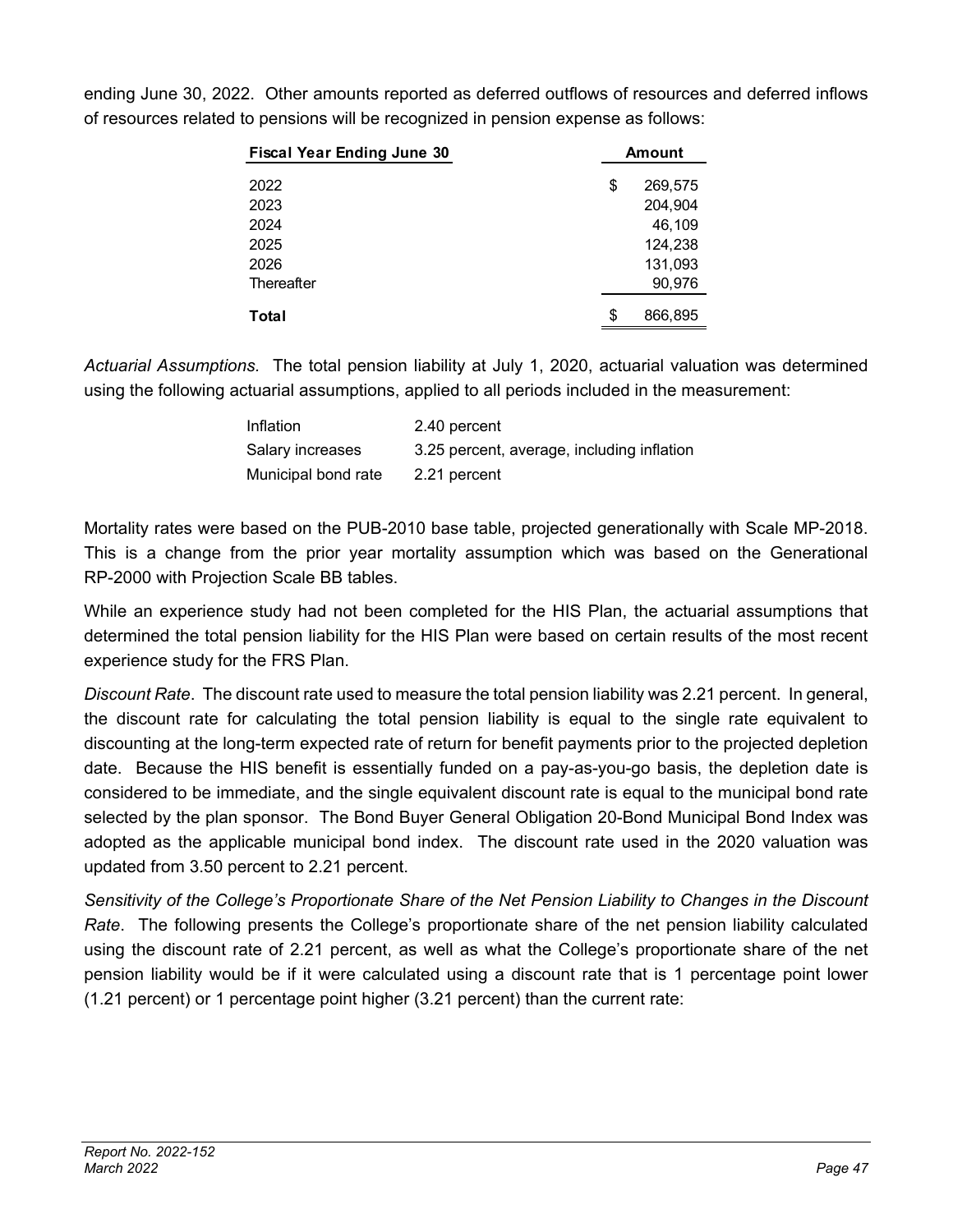|                                                               | 1%                            | <b>Current</b>                     | 1%                            |
|---------------------------------------------------------------|-------------------------------|------------------------------------|-------------------------------|
|                                                               | <b>Decrease</b><br>$(1.21\%)$ | <b>Discount Rate</b><br>$(2.21\%)$ | <b>Increase</b><br>$(3.21\%)$ |
| College's proportionate share<br>of the net pension liability | \$15,166,353                  | \$13,120,189                       | \$11,445,410                  |

*Pension Plan Fiduciary Net Position*. Detailed information about the HIS Plan's fiduciary net position is available in the separately issued FRS Pension Plan and Other State Administered Systems Annual Comprehensive Financial Report.

## **12. Retirement Plans – Defined Contribution Pension Plans**

**FRS Investment Plan**. The SBA administers the defined contribution plan officially titled the FRS Investment Plan (Investment Plan). The Investment Plan is reported in the SBA's annual financial statements and in the State's Annual Comprehensive Financial Report.

As provided in Section 121.4501, Florida Statutes, eligible FRS members may elect to participate in the Investment Plan in lieu of the FRS defined benefit plan. College employees already participating in the State College System Optional Retirement Program or DROP are not eligible to participate in the Investment Plan. Employer and employee contributions are defined by law, but the ultimate benefit depends in part on the performance of investment funds. Service retirement benefits are based upon the value of the member's account upon retirement. Benefit terms, including contribution requirements, are established and may be amended by the Florida Legislature. The Investment Plan is funded with the same employer and employee contributions rates, that are based on salary and membership class (Regular Class, Senior Management Service Class, etc.), as the FRS defined benefit plan. Contributions are directed to individual member accounts and the individual members allocate contributions and account balances among various approved investment choices. Costs of administering the Investment Plan, including the FRS Financial Guidance Program, are funded through an employer contribution of 0.06 percent of payroll and by forfeited benefits of Investment Plan members. Allocations to the Investment Plan member accounts during the 2020-21 fiscal year were as follows:

|                                | <b>Percent of</b><br>Gross |
|--------------------------------|----------------------------|
| Class                          | Compensation               |
| FRS, Regular                   | 6.30                       |
| FRS, Senior Management Service | 7.67                       |
| FRS, Special Risk Regular      | 14.00                      |

For all membership classes, employees are immediately vested in their own contributions and are vested after 1 year of service for employer contributions and investment earnings regardless of membership class. If an accumulated benefit obligation for service credit originally earned under the FRS Pension Plan is transferred to the Investment Plan, the member must have the years of service required for FRS Pension Plan vesting (including the service credit represented by the transferred funds) to be vested for these funds and the earnings on the funds. Nonvested employer contributions are placed in a suspense account for up to 5 years. If the employee returns to FRS-covered employment within the 5-year period, the employee will regain control over their account. If the employee does not return within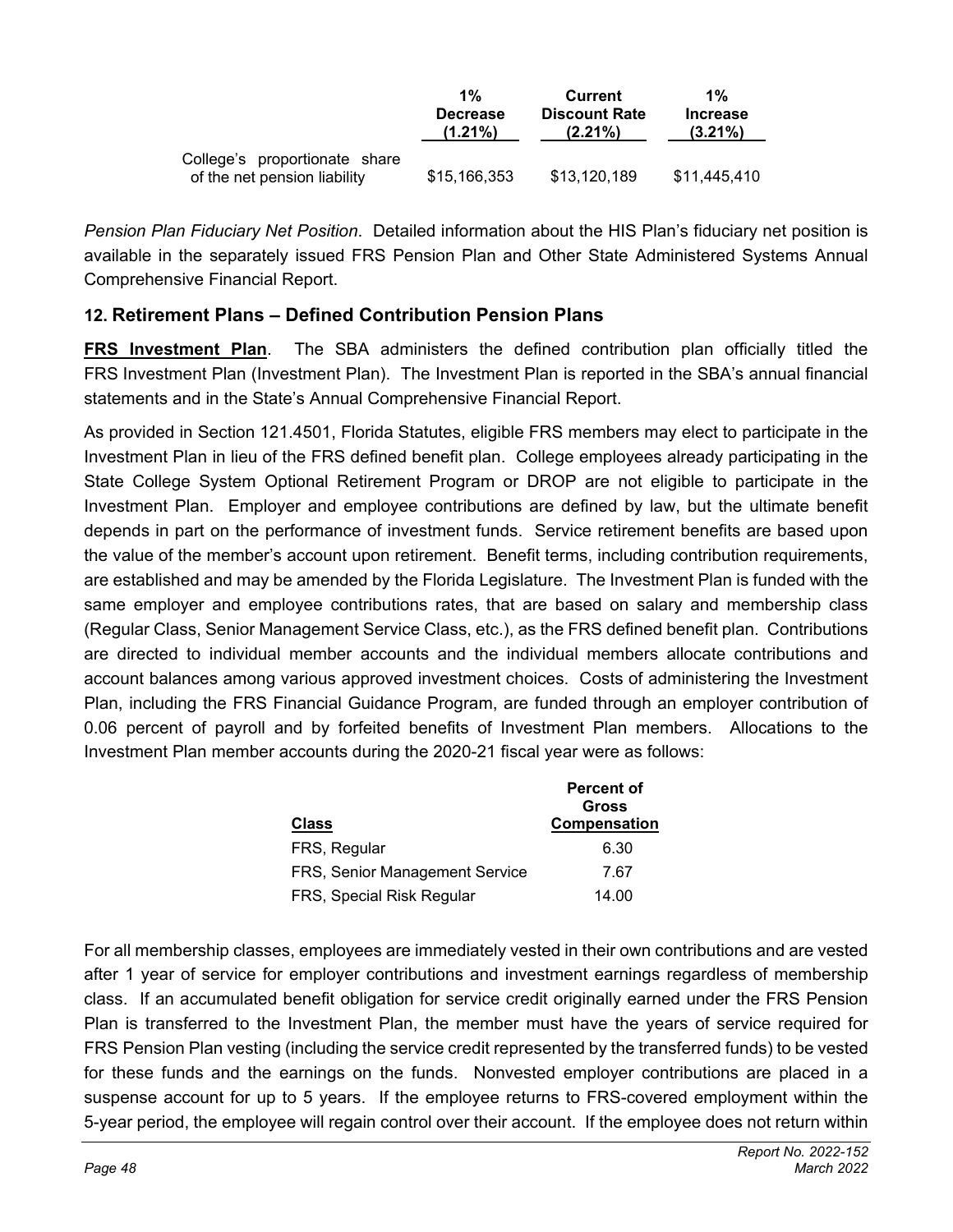the 5-year period, the employee will forfeit the accumulated account balance. For the fiscal year ended June 30, 2021, the information for the amount of forfeitures was unavailable from the SBA; however, management believes that these amounts, if any, would be immaterial to the College.

After termination and applying to receive benefits, the member may roll over vested funds to another qualified plan, structure a periodic payment under the Investment Plan, receive a lump-sum distribution, leave the funds invested for future distribution, or any combination of these options. Disability coverage is provided in which the member may either transfer the account balance to the FRS Pension Plan when approved for disability retirement to receive guaranteed lifetime monthly benefits under the FRS Pension Plan, or remain in the Investment Plan and rely upon that account balance for retirement income.

The College's Investment Plan pension expense totaled \$430,384 for the fiscal year ended June 30, 2021.

**State College System Optional Retirement Program**. Section 1012.875, Florida Statutes, provides for an Optional Retirement Program (Program) for eligible college instructors and administrators. The Program is designed to aid colleges in recruiting employees by offering more portability to employees not expected to remain in the FRS for 8 or more years.

The Program is a defined contribution plan, which provides full and immediate vesting of all contributions submitted to the participating companies on behalf of the participant. Employees in eligible positions can make an irrevocable election to participate in the Program, rather than the FRS, and purchase retirement and death benefits through contracts provided by certain insurance carriers. The employing college contributes 5.15 percent of the participant's salary to the participant's account and 3.44 percent to cover the unfunded actuarial liability of the FRS pension plan for a total of 8.59 percent, and employees contribute 3 percent of the employee's salary. Additionally, the employee may contribute, by payroll deduction, an amount not to exceed the percentage contributed by the college to the participant's annuity account. The contributions are invested in the company or companies selected by the participant to create a fund for the purchase of annuities at retirement.

The College's contributions to the Program totaled \$479,174 and employee contributions totaled \$166,188 for the 2020-21 fiscal year.

**Senior Management Service Local Annuity Program**. Section 121.055(1)(b)2., Florida Statutes, and Florida Retirement System Rule 60S-1.0057, Florida Administrative Code, provide that local agency employees eligible for the FRS, Senior Management Service Class, may elect to withdraw from the FRS altogether and participate in a local annuity program. Pursuant thereto, the College established the Senior Management Service Class Local Annuity Program (Local Annuity Program). Employees in eligible positions are allowed to make an irrevocable election to participate in the Local Annuity Program, rather than the FRS.

The Local Annuity Program is a defined contribution plan, which provides full and immediate vesting of all contributions submitted to the participating companies on behalf of the employee. The College contributes 9.65 percent and employees contribute 3 percent of the employee's salary to the Local Annuity Program. The participants may make contributions toward the Local Annuity Program by way of salary reduction or by deduction of a percentage of the employee's gross compensation not to exceed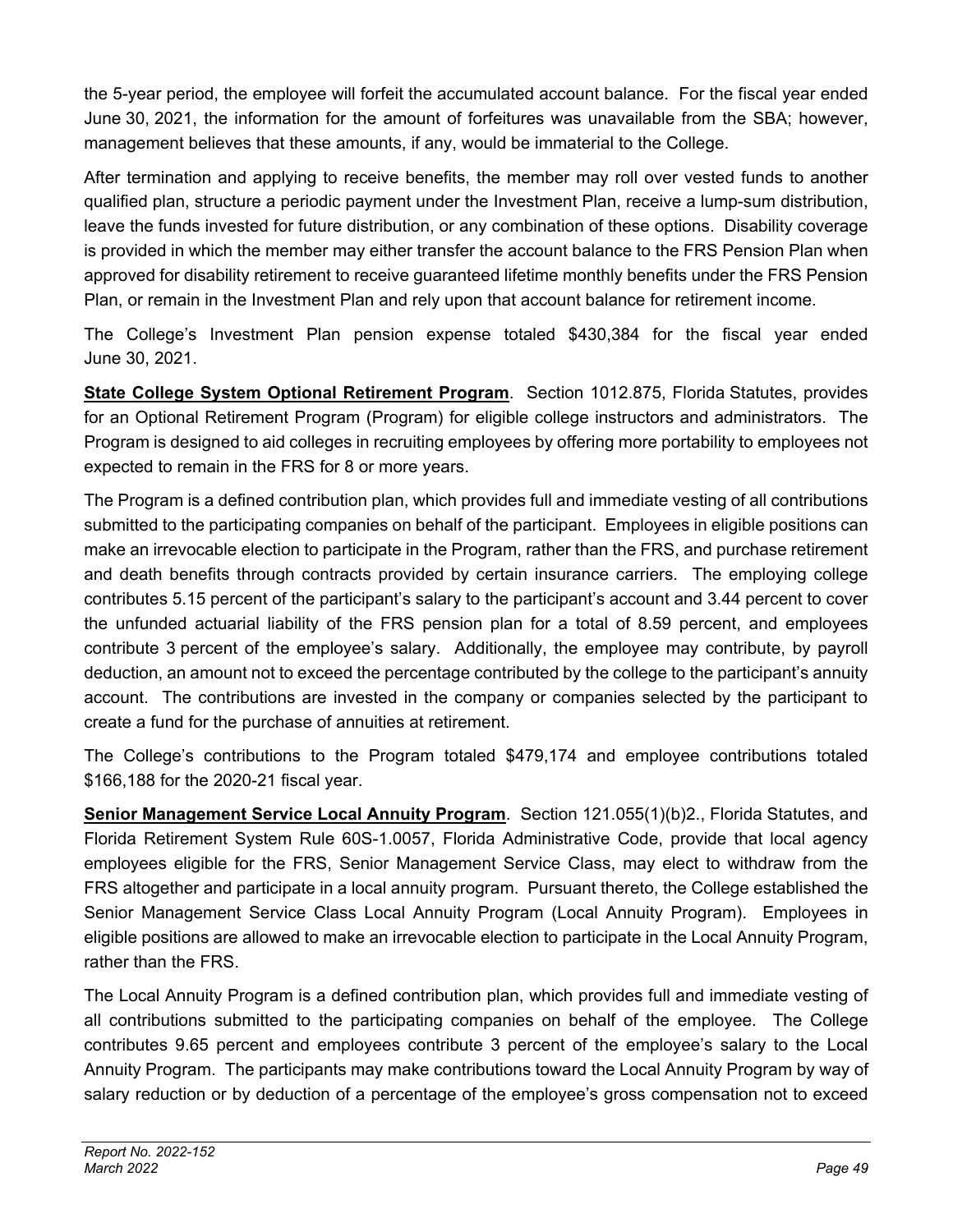the percentage contributed by the employer. These contributions are invested in the companies selected by the employee to create a fund for the purchase of annuities at retirement.

The College's contributions to the Local Annuity Program totaled \$107,691 and employee contributions totaled \$16,070 for the 2020-21 fiscal year.

## **13. Construction Commitments**

The College's capitalized and noncapitalized construction commitments at June 30, 2021, were as follows:

|                                                         | <b>Total</b> | <b>Completed</b> | <b>Balance</b> |
|---------------------------------------------------------|--------------|------------------|----------------|
| <b>Project Description</b>                              | Commitment   | to Date          | Committed      |
|                                                         |              |                  |                |
| Capitalized:<br><b>Blount Center Expansion Project:</b> |              |                  |                |
| <b>Architect and Engineer</b>                           | \$2,440,931  | \$2,197,761      | \$<br>243,170  |
|                                                         |              |                  |                |
| <b>Construction Manager</b>                             | 23,248,832   | 15,235,897       | 8,012,935      |
| <b>General Contractor</b>                               | 6,829,352    | 4,802,822        | 2,026,530      |
| Institute of Technology & Manufacturing:                |              |                  |                |
| Architect                                               | 44,955       | 39,955           | 5,000          |
| R Annex Security Improvements:                          |              |                  |                |
| <b>Construction Manager</b>                             | 83,597       | 56,451           | 27,146         |
| <b>Total Capitalized Projects</b>                       | 32,647,667   | 22,332,886       | 10,314,781     |
| Noncapitalized:                                         |              |                  |                |
| <b>Blount Center Data Center:</b>                       |              |                  |                |
| Architect                                               | 53,884       | 44,400           | 9,484          |
| <b>Construction Manager</b>                             | 651,090      | 77,365           | 573,725        |
| <b>General Contractor</b>                               | 9,911        |                  | 9,911          |
| Classroom Renovation W Bldg:                            |              |                  |                |
| Architect                                               | 22,896       | 19,900           | 2,996          |
| <b>Construction Manager</b>                             | 216,822      | 21,178           | 195,644        |
| <b>General Contractor</b>                               | 217,367      |                  | 217,367        |
| Roof Buildings I and J:                                 |              |                  |                |
| <b>Construction Manager</b>                             | 573,610      | 565,149          | 8,461          |
| Replacement-Lab Counters Rooms X107,                    |              |                  |                |
| X108, X112:                                             |              |                  |                |
| <b>General Contractor</b>                               | 51,329       |                  |                |
|                                                         |              |                  | 51,329         |
| Project Manager/Business Analyst:                       |              |                  |                |
| <b>General Contractor</b>                               | 288,000      | 22,609           | 265,391        |
| Projects Committed for less than \$25,000               | 62,851       | 22,338           | 40,513         |
| <b>Total Noncapitalized Projects</b>                    | 2,147,760    | 772,939          | 1,374,821      |
| <b>Total Construction Contract Commitments</b>          | \$34,795,427 | \$23,105,825     | \$11,689,602   |

## **14. Risk Management Programs**

The College is exposed to various risks of loss related to torts; theft of, damage to, and destruction of assets; errors and omissions; injuries to employees; and natural disasters. The College provided coverage for these risks primarily through the Florida College System Risk Management Consortium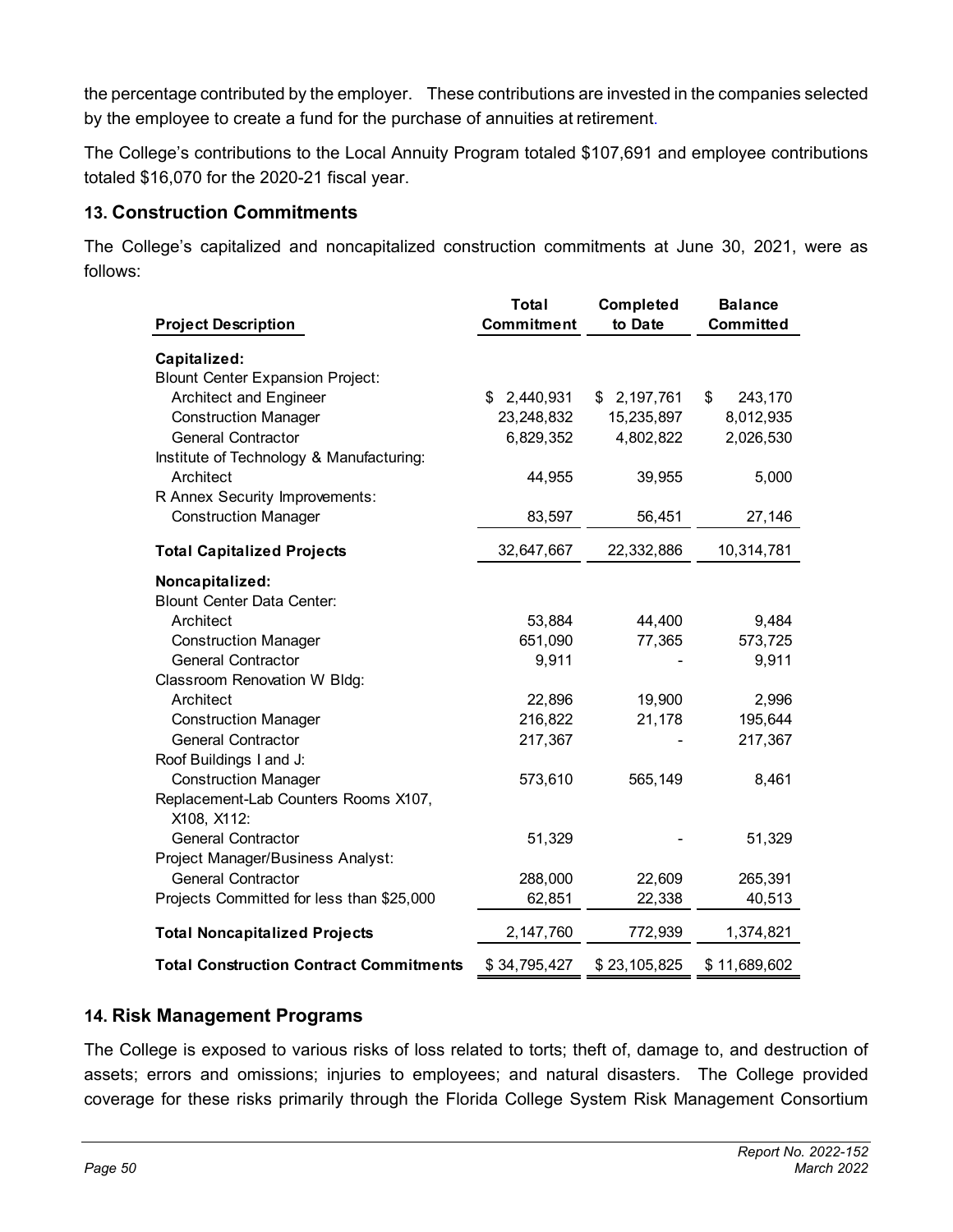(Consortium), which was created under authority of Section 1001.64(27), Florida Statutes, by the boards of trustees of the Florida public colleges for the purpose of joining a cooperative effort to develop, implement, and participate in a coordinated Statewide college risk management program. The Consortium is self-sustaining through member assessments (premiums) and purchases excess insurance through commercial companies for claims in excess of specified amounts. Excess insurance from commercial companies provided coverage of up to \$110 million to February 28, 2021, and up to \$100 million from March 1, 2021, for property insurance. Insurance coverage obtained through the Consortium included fire and extended property, general and automobile liability, workers' compensation, health, life, and other liability coverage. Settled claims resulting from these risks have not exceeded commercial coverage in any of the past 3 fiscal years.

## **15. Functional Distribution of Operating Expenses**

The functional classification of an operating expense (instruction, academic support, etc.) is assigned to a department based on the nature of the activity, which represents the material portion of the activity attributable to the department. For example, activities of an academic department for which the primary departmental function is instruction may include some activities other than direct instruction such as public service. However, when the primary mission of the department consists of instructional program elements, all expenses of the department are reported under the instruction classification. The operating expenses on the statement of revenues, expenses, and changes in net position are presented by natural classifications. The following are those same expenses presented in functional classifications as recommended by NACUBO:

| <b>Functional Classification</b>   | Amount |               |  |  |  |
|------------------------------------|--------|---------------|--|--|--|
| Instruction                        | S      | 39, 137, 591  |  |  |  |
| <b>Public Services</b>             |        | 1,335,234     |  |  |  |
| Academic Support                   |        | 9,927,765     |  |  |  |
| <b>Student Services</b>            |        | 19,784,672    |  |  |  |
| <b>Institutional Support</b>       |        | 16,486,009    |  |  |  |
| Operation and Maintenance of Plant |        | 13,764,425    |  |  |  |
| Scholarships and Waivers           |        | 16,308,341    |  |  |  |
| Depreciation                       |        | 4,878,058     |  |  |  |
| <b>Auxiliary Enterprises</b>       |        | 84,155        |  |  |  |
| <b>Total Operating Expenses</b>    |        | \$121,706,250 |  |  |  |

## **16. Current Unrestricted Funds**

The Southern Association of Colleges and Schools, Commission on Colleges, which establishes the accreditation requirements for institutions of higher education, requires a disclosure of the financial position of unrestricted net position, exclusive of plant assets and plant-related debt, which represents the change in unrestricted net position. To meet this requirement, statements of net position and revenues, expenses, and changes in net position for the current unrestricted funds are presented as follows: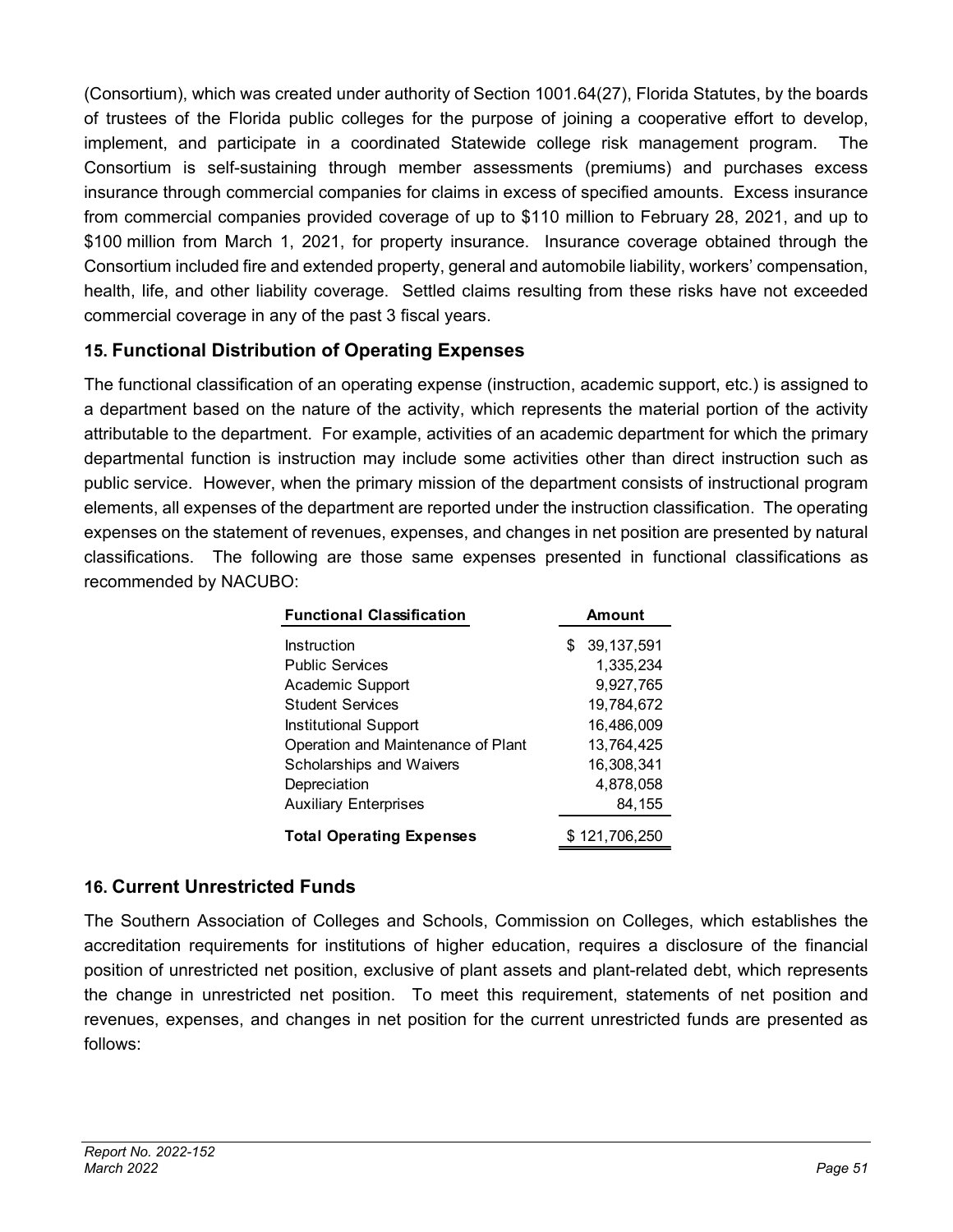| <b>ASSETS</b>                                                      |                               |
|--------------------------------------------------------------------|-------------------------------|
| Current Assets:<br>Cash and Cash Equivalents<br><b>Investments</b> | \$<br>22,784,204<br>2,695,538 |
| Accounts Receivable, Net                                           | 716,676                       |
| Due from Other Government Agencies                                 | 102,373                       |
| Inventories                                                        | 87,819                        |
| <b>Prepaid Expenses</b>                                            | 86,357                        |
| Total Current Assets                                               | 26,472,967                    |
| Noncurrent Assets:                                                 |                               |
| Investments                                                        | 6,456,035                     |
| <b>TOTAL ASSETS</b>                                                | 32,929,002                    |
| DEFERRED OUTFLOWS OF RESOURCES                                     |                               |
| <b>Other Postemployment Benefits</b>                               | 413,128                       |
| Pensions                                                           | 17,086,428                    |
| TOTAL DEFERRED OUTFLOWS OF RESOURCES                               | 17,499,556                    |
| <b>LIABILITIES</b><br><b>Current Liabilities:</b>                  |                               |
| <b>Accounts Payable</b>                                            | 858,803                       |
| Salary and Payroll Taxes Payable                                   | 4,635,562                     |
| <b>Unearned Revenue</b>                                            | 444,357                       |
| <b>Total Current Liabilities</b>                                   | 5,938,722                     |
| <b>Noncurrent Liabilities:</b>                                     |                               |
| <b>Compensated Absences Payable</b>                                | 10,240,659                    |
| Other Postemployment Benefits Payable                              | 1,720,573                     |
| <b>Net Pension Liability</b>                                       | 50,078,500                    |
| <b>TOTAL LIABILITIES</b>                                           | 67,978,454                    |
| DEFERRED INFLOWS OF RESOURCES                                      |                               |
| <b>Other Postemployment Benefits</b>                               | 98,712                        |
| Pensions                                                           | 3,094,925                     |
| TOTAL DEFERRED INFLOWS OF RESOURCES                                | 3,193,637                     |
| TOTAL NET POSITION                                                 | \$ (20, 743, 533)             |

## **Statement of Current Unrestricted Funds Net Position**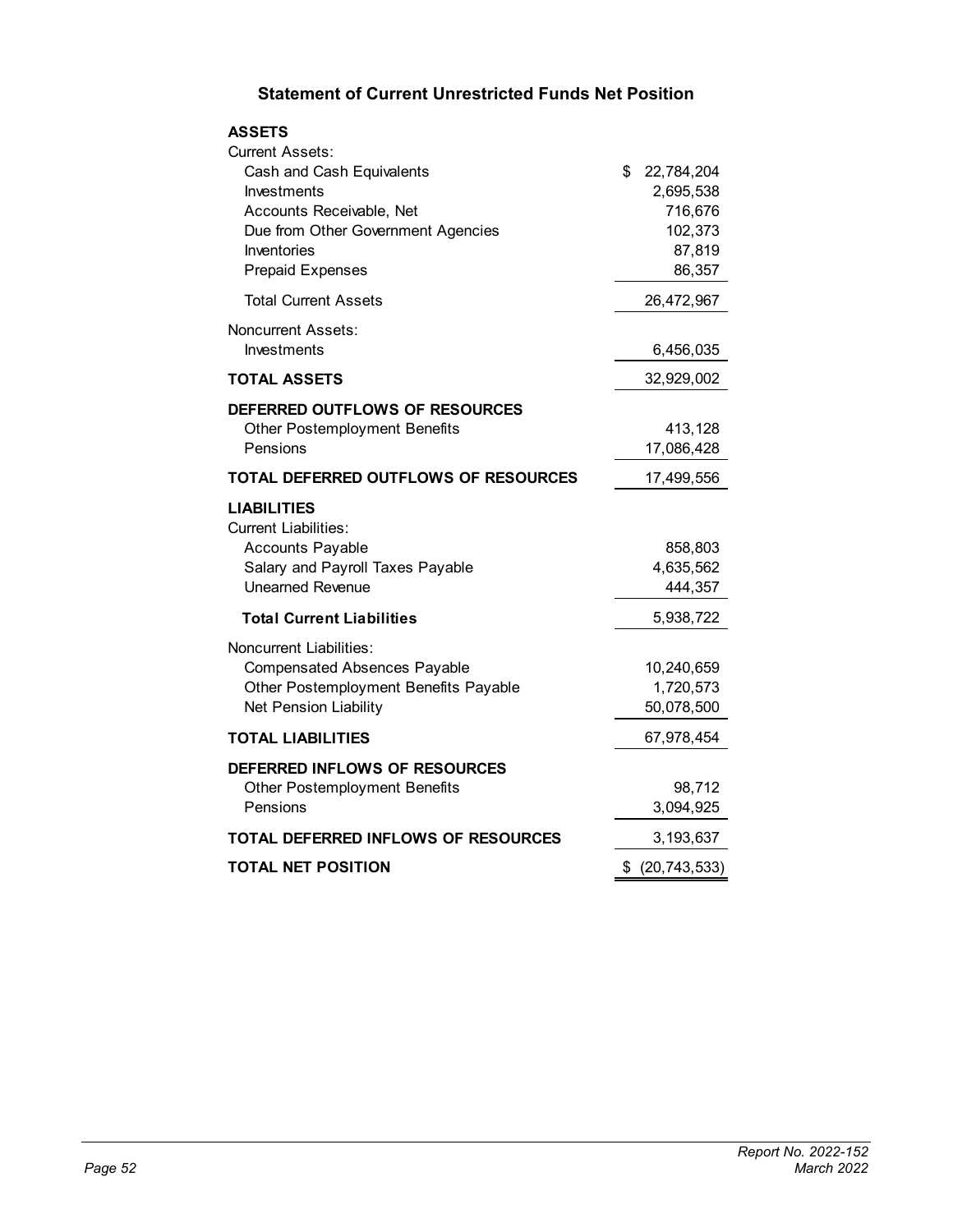| <b>Operating Revenues:</b><br><b>Student Tuition and Fees</b><br>State and Local Grants and Contracts<br>Sales and Services of Educational Departments<br><b>Auxiliary Enterprises</b><br><b>Other Operating Revenues</b> | \$<br>29,287,220<br>90,472<br>466,985<br>562,957<br>182,254 |
|---------------------------------------------------------------------------------------------------------------------------------------------------------------------------------------------------------------------------|-------------------------------------------------------------|
| <b>Total Operating Revenues</b>                                                                                                                                                                                           | 30,589,888                                                  |
| <b>EXPENSES</b><br><b>Operating Expenses:</b><br><b>Salary and Benefits</b><br><b>Utilities and Communications</b><br><b>Contractual Services</b><br><b>Other Services and Expenses</b>                                   | 68,112,054<br>2,226,537<br>4,074,886<br>4,128,501           |
| <b>Materials and Supplies</b>                                                                                                                                                                                             | 5,226,665                                                   |
| <b>Total Operating Expenses</b>                                                                                                                                                                                           | 83,768,643                                                  |
| <b>Operating Loss</b>                                                                                                                                                                                                     | (53, 178, 755)                                              |
| <b>NONOPERATING REVENUES (EXPENSES)</b><br><b>State Noncapital Appropriations</b><br><b>Investment Loss</b><br><b>Other Nonoperating Revenues</b>                                                                         | 45,027,440<br>(1,500,681)<br>5,258,764                      |
| <b>Net Nonoperating Revenues</b>                                                                                                                                                                                          | 48,785,523                                                  |
| <b>Loss Before Other Revenues,</b><br><b>Capital Appropriations and Grants</b>                                                                                                                                            | (4,393,232)<br>19,953                                       |
| <b>Decrease in Net Position</b>                                                                                                                                                                                           | (4,373,279)                                                 |
| Net Position, Beginning of Year                                                                                                                                                                                           | (16,370,254)                                                |
| <b>Net Position, End of Year</b>                                                                                                                                                                                          | \$ (20, 743, 533)                                           |

#### **Statement of Current Unrestricted Funds Revenues, Expenses, and Changes in Net Position**

**REVENUES**

Note: Student tuition and fees revenues are reported net of scholarship allowances on the statement of revenues, expenses, and changes in net position; however, scholarship allowances are not reflected in the student tuition and fees revenues for the purpose of this disclosure.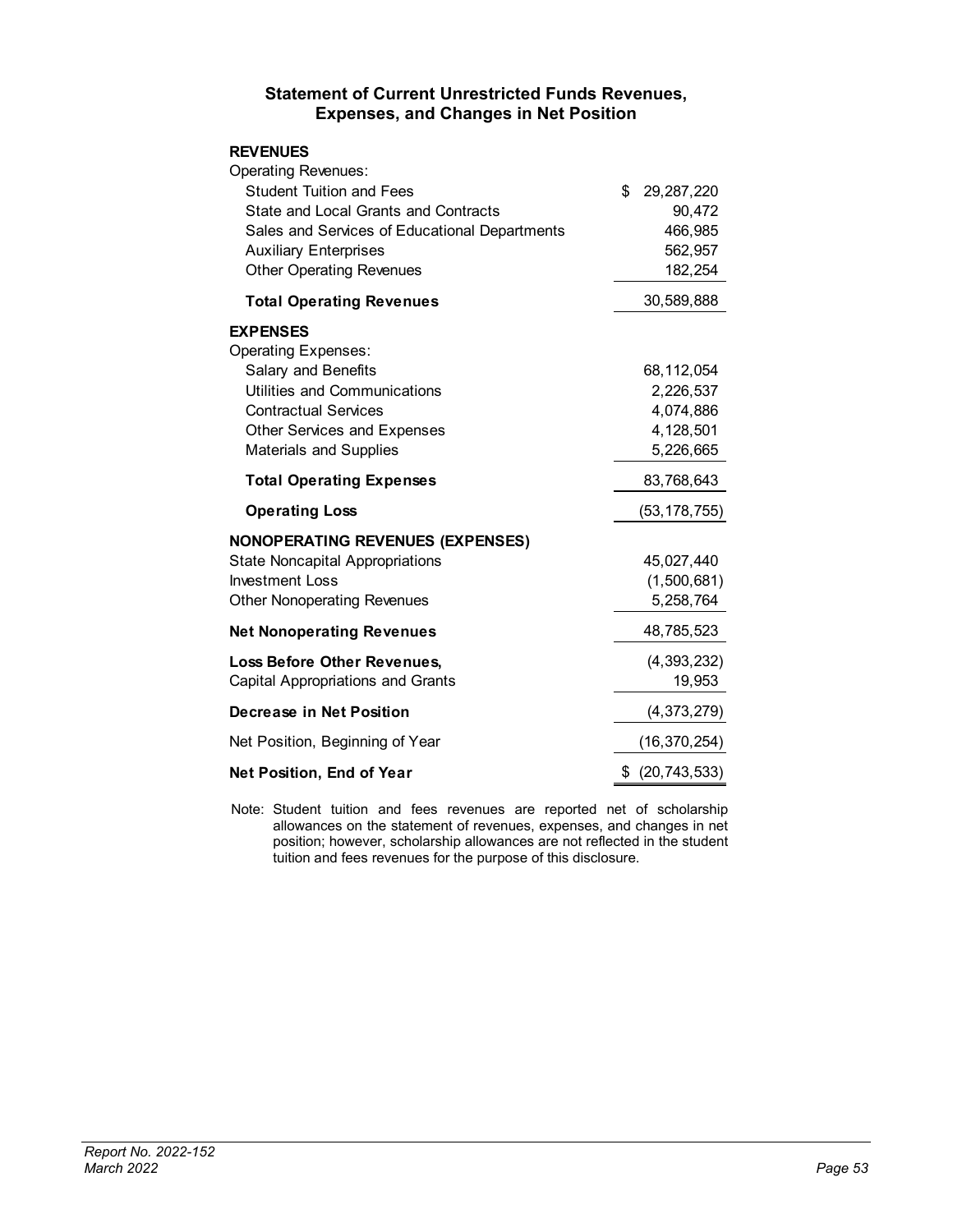## <span id="page-57-0"></span>*OTHER REQUIRED SUPPLEMENTARY INFORMATION*

|                                                                            | 2020<br>2019 |              | 2018         | 2017            |    |              |
|----------------------------------------------------------------------------|--------------|--------------|--------------|-----------------|----|--------------|
| <b>Total OPEB Liability</b>                                                |              |              |              |                 |    |              |
| Service cost                                                               | \$           | 68,684       | \$<br>57,196 | \$<br>57,766    | \$ | 60,275       |
| <b>Interest</b>                                                            |              | 61,796       | 49,658       | 46,008          |    | 39,569       |
| Difference between expected and                                            |              |              |              |                 |    |              |
| actual experience                                                          |              |              | 304,822      |                 |    |              |
| Changes of assumptions or other inputs                                     |              | (60, 098)    | 92,010       | (26,089)        |    | (49, 523)    |
| <b>Benefit Payments</b>                                                    |              | (92, 653)    | (87, 150)    | (86, 730)       |    | (58, 672)    |
| Net change in total OPEB liability                                         |              | (22, 271)    | 416,536      | (9,045)         |    | (8, 351)     |
| Total OPEB Liability - beginning                                           |              | 1,742,844    | 1,326,308    | 1,335,353       |    | 1,343,704    |
| <b>Total OPEB Liability - ending</b>                                       | \$           | 1,720,573    | \$1,742,844  | \$<br>1,326,308 | \$ | 1,335,353    |
| Covered-Employee Payroll                                                   |              | \$40,153,282 | \$34,029,848 | \$39,408,617    |    | \$35,628,898 |
| <b>Total OPEB Liability as a percentage</b><br>of covered-employee payroll |              | 4.29%        | 5.12%        | 3.37%           |    | 3.75%        |

#### **Schedule of Changes in the College's Total Other Postemployment Benefits Liability and Related Ratios**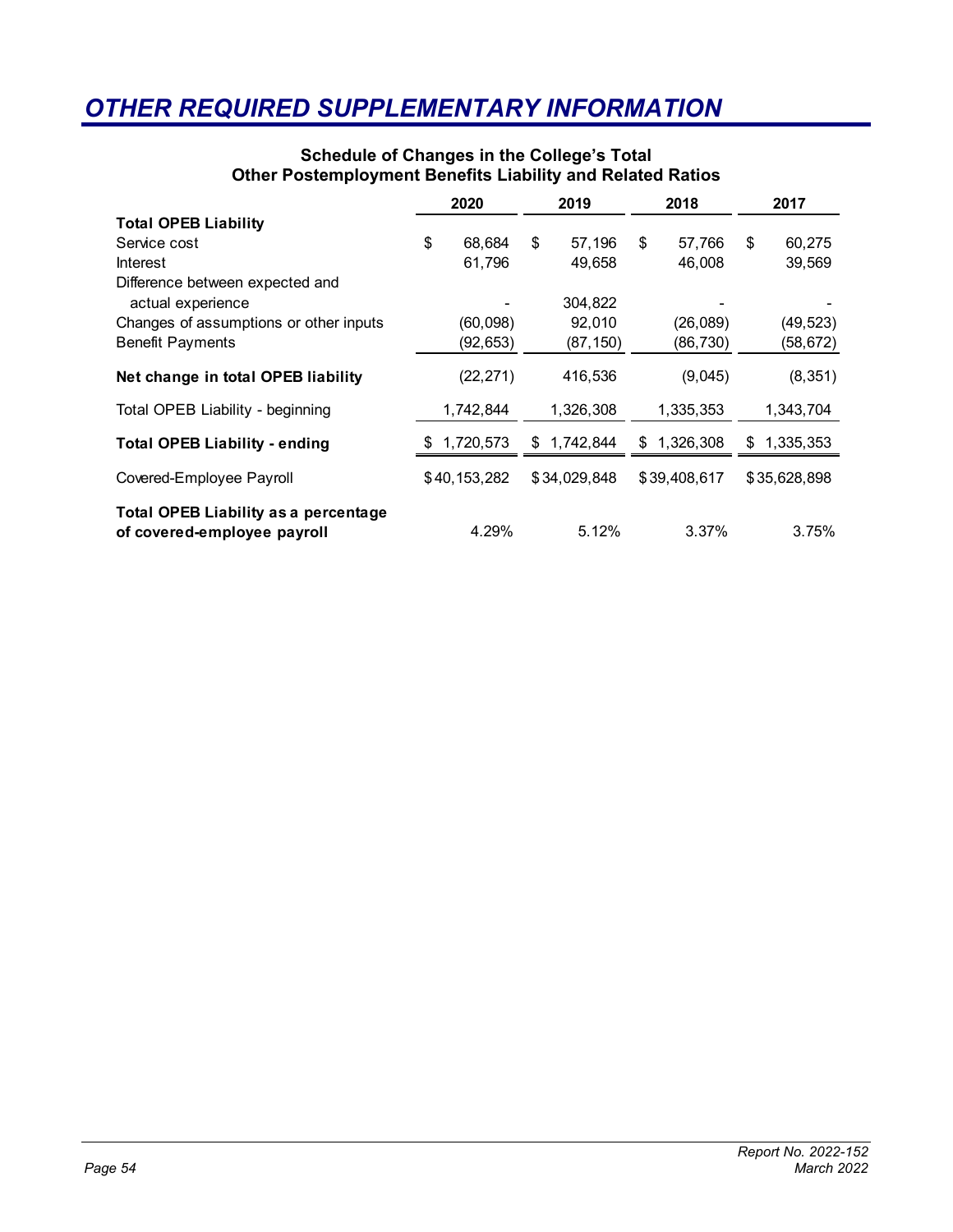THIS PAGE INTENTIONALLY LEFT BLANK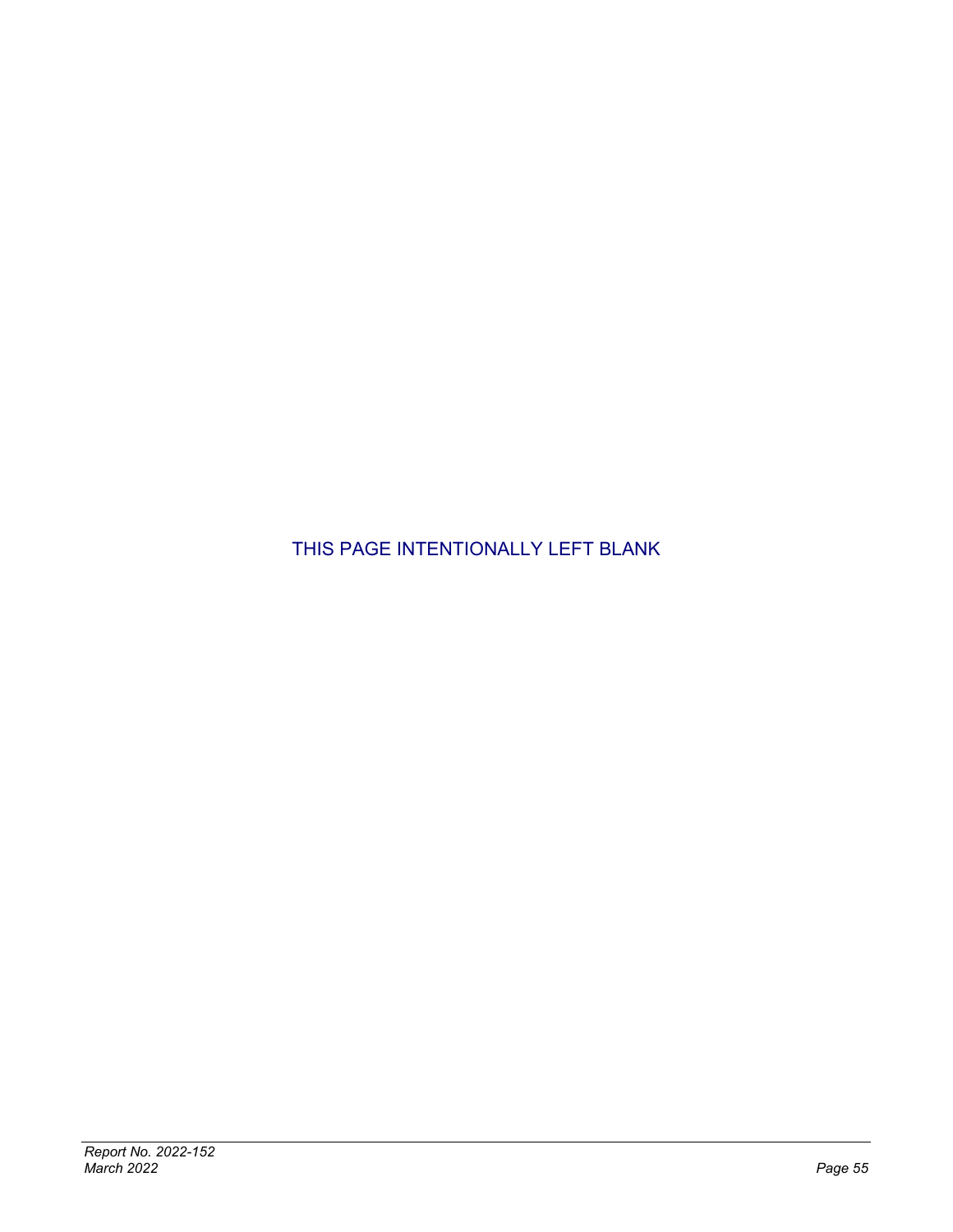#### **Schedule of the College's Proportionate Share of the Net Pension Liability – Florida Retirement System Pension Plan**

<span id="page-59-0"></span>

|                                                                                                             | 2020(1)             | 2019(1)       | 2018(1)       | 2017(1)      |
|-------------------------------------------------------------------------------------------------------------|---------------------|---------------|---------------|--------------|
| College's proportion of the FRS<br>net pension liability<br>College's proportionate share of                | 0.085272392%        | 0.090495616%  | 0.092938136%  | 0.089724126% |
| the FRS net pension liability                                                                               | \$<br>36,958,311 \$ | 31,165,430 \$ | 27,993,448 \$ | 26,539,794   |
| College's covered payroll (2)                                                                               | \$<br>43,261,786 \$ | 43,409,857 \$ | 42,375,205 \$ | 40,303,975   |
| College's proportionate share of<br>the FRS net pension liability as a<br>percentage of its covered payroll | 85.43%              | 71.79%        | 66.06%        | 65.85%       |
| FRS Plan fiduciary net position as<br>a percentage of the FRS total<br>pension liability                    | 78.85%              | 82.61%        | 84.26%        | 83.89%       |

(1) The amounts presented for each fiscal year were determined as of June 30.

(2) Covered payroll includes defined benefit plan actives, investment plan members, State college system optional retirement plan members, and members in DROP because total employer contributions are determined on a uniform basis (blended rate) as required by Part III of Chapter 121, Florida Statutes.

#### **Schedule of College Contributions – Florida Retirement System Pension Plan**

|                                                                             | 2021(1)             | 2020(1)                  | 2019(1)      |     | 2018(1)     |
|-----------------------------------------------------------------------------|---------------------|--------------------------|--------------|-----|-------------|
| <b>Contractually required FRS</b><br>contribution                           | \$<br>3,574,183     | 2,862,181 \$             | 2,827,584 \$ |     | 2,658,400   |
| FRS contributions in relation to the<br>contractually required contribution | (3,574,183)         | (2,862,181)              | (2,827,584)  |     | (2,658,400) |
| FRS contribution deficiency<br>(excess)                                     |                     | $\overline{\phantom{0}}$ |              |     |             |
| College's covered payroll (2)                                               | \$<br>44,634,289 \$ | 43,261,786 \$            | 43,409,857   | \$. | 42,375,205  |
| FRS contributions as a percentage<br>of covered payroll                     | 8.01%               | 6.62%                    | 6.51%        |     | 6.27%       |

(1) The amounts presented for each fiscal year were determined as of June 30.

(2) Covered payroll includes defined benefit plan actives, investment plan members, State college system optional retirement plan members, and members in DROP because total employer contributions are determined on a uniform basis (blended rate) as required by Part III of Chapter 121, Florida Statutes.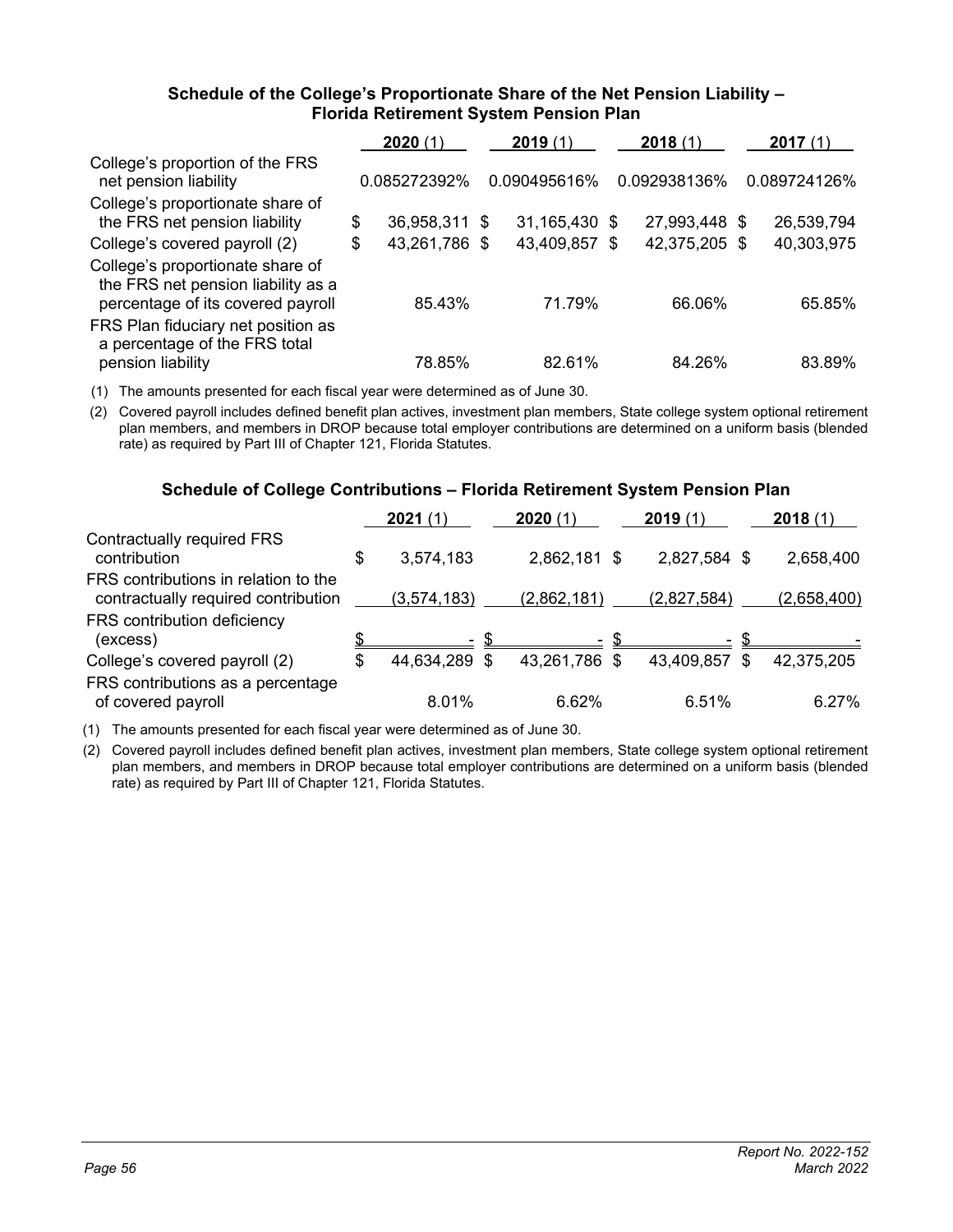|          | 2016(1)                     |      | 2015(1)                     |      | 2014(1)                       |              | 2013 (1                  |  |
|----------|-----------------------------|------|-----------------------------|------|-------------------------------|--------------|--------------------------|--|
|          | 0.090106028%                |      | 0.097138630%                |      | 0.100886047%                  | 0.090124341% |                          |  |
| \$<br>\$ | 22,751,843 \$<br>39,431,384 | - \$ | 12,546,757<br>39,279,143 \$ | - \$ | 6,155,532 \$<br>38,694,964 \$ |              | 15,514,410<br>37,553,181 |  |
|          |                             |      |                             |      |                               |              |                          |  |
|          | 57.70%                      |      | 31.94%                      |      | 15.91%                        |              | 41.31%                   |  |
|          | 84.88%                      |      | 92.00%                      |      | 96.09%                        |              | 88.54%                   |  |

| 2017 (1             | 2016(1)      |     | 2015(1)       | 2014(1)            |
|---------------------|--------------|-----|---------------|--------------------|
| \$<br>2,342,304 \$  | 2,208,964 \$ |     | 2,368,322 \$  | 2,209,833          |
| (2,342,304)         | (2,208,964)  |     | (2,368,322)   | <u>(2,209,833)</u> |
|                     |              |     |               |                    |
| \$<br>40,303,975 \$ | 39,431,384   | -\$ | 39,279,143 \$ | 38,694,964         |
| 5.81%               | 5.60%        |     | 6.03%         | 5.71%              |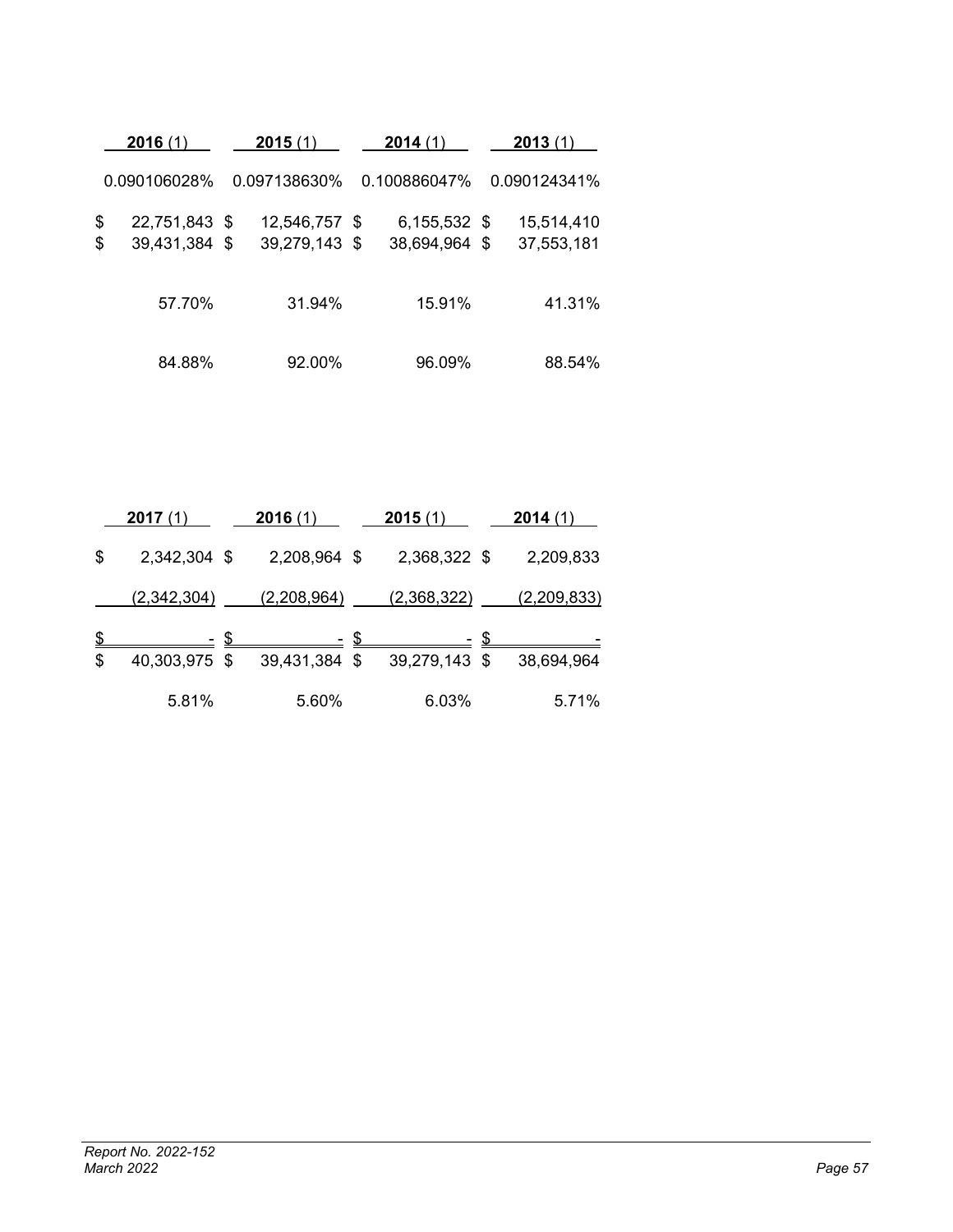#### **Schedule of the College's Proportionate Share of the Net Pension Liability – Health Insurance Subsidy Pension Plan**

<span id="page-61-0"></span>

|                                                                                                             | 2020(1)             | 2019(1)       | 2018(1)       |   | 2017 (1      |
|-------------------------------------------------------------------------------------------------------------|---------------------|---------------|---------------|---|--------------|
| College's proportion of the HIS net<br>pension liability<br>College's proportionate share of                | 0.107455888%        | 0.112422599%  | 0.113592820%  |   | 0.109528125% |
| the HIS net pension liability                                                                               | \$<br>13,120,189 \$ | 12,578,964 \$ | 12,022,792 \$ |   | 11,711,251   |
| College's covered payroll (2)                                                                               | \$<br>37,616,793 \$ | 37,462,007 \$ | 36,204,661    | S | 34,251,575   |
| College's proportionate share of<br>the HIS net pension liability as a<br>percentage of its covered payroll | 34.88%              | 33.58%        | 33.21%        |   | 34.19%       |
| HIS Plan fiduciary net position as<br>a percentage of the HIS total<br>pension liability                    | $3.00\%$            | 2.63%         | 2.15%         |   | 1.64%        |

(1) The amounts presented for each fiscal year were determined as of June 30.

(2) Covered payroll includes defined benefit plan actives, investment plan members, and members in DROP.

#### **Schedule of College Contributions – Health Insurance Subsidy Pension Plan**

|                                                                    | 2021(1)                  | 2020(1)             | 2019(1)                  | 2018(1)          |
|--------------------------------------------------------------------|--------------------------|---------------------|--------------------------|------------------|
| Contractually required HIS<br>contribution                         | \$<br>650,526 \$         | 619,815 \$          | 625,061 \$               | 616,339          |
| HIS contributions in relation to the<br>contractually required HIS |                          |                     |                          |                  |
| contribution                                                       | (650, 526)               | (619, 815)          | (625,061)                | <u>(616,339)</u> |
| HIS contribution deficiency                                        |                          |                     |                          |                  |
| (excess)                                                           | $\overline{\phantom{0}}$ |                     | $\overline{\phantom{0}}$ |                  |
| College's covered payroll (2)                                      | \$<br>39,094,705         | \$<br>37,616,793 \$ | 37,462,007               | \$<br>36,204,661 |
| HIS contributions as a percentage<br>of covered payroll            | 1.66%                    | 1.65%               | 1.67%                    | 1.70%            |

(1) The amounts presented for each fiscal year were determined as of June 30.

(2) Covered payroll includes defined benefit plan actives, investment plan members, and members in DROP.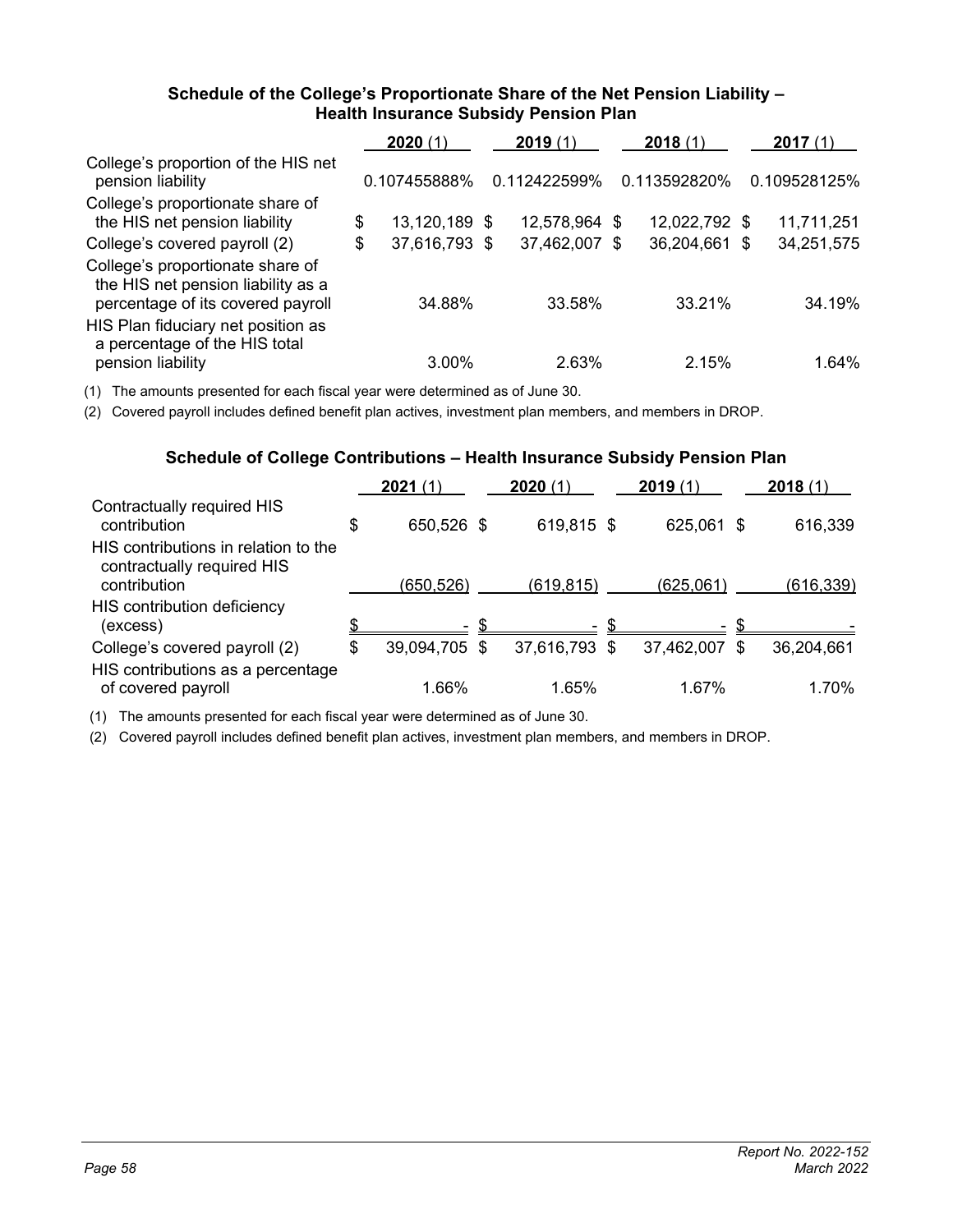| 2016(1) |              |      | 2015(1)       | 2014 (1)      | 2013 (1      |
|---------|--------------|------|---------------|---------------|--------------|
|         | 0.108350909% |      | 0.109549292%  | 0.111742332%  | 0.110935455% |
| \$      | 12,627,849   | - \$ | 11,172,304 \$ | 10,448,180 \$ | 9,658,390    |
| \$      | 33,453,417   | - \$ | 33,322,876 \$ | 33,203,064 \$ | 32,202,548   |
|         | 37.75%       |      | 33.53%        | 31.47%        | 29.99%       |
|         | 0.97%        |      | 0.50%         | 0.99%         | 1.78%        |

| 2017(1)             | 2016(1)       | 2015(1)       | 2014(1)    |
|---------------------|---------------|---------------|------------|
| \$<br>578,858 \$    | 555,564 \$    | 418,766 \$    | 382,792    |
| (578, 858)          | (555, 564)    | (418, 766)    | (382, 792) |
|                     |               |               |            |
| \$<br>34,251,575 \$ | 33,453,417 \$ | 33,322,876 \$ | 33,203,064 |
| 1.69%               | 1.66%         | 1.26%         | 1.15%      |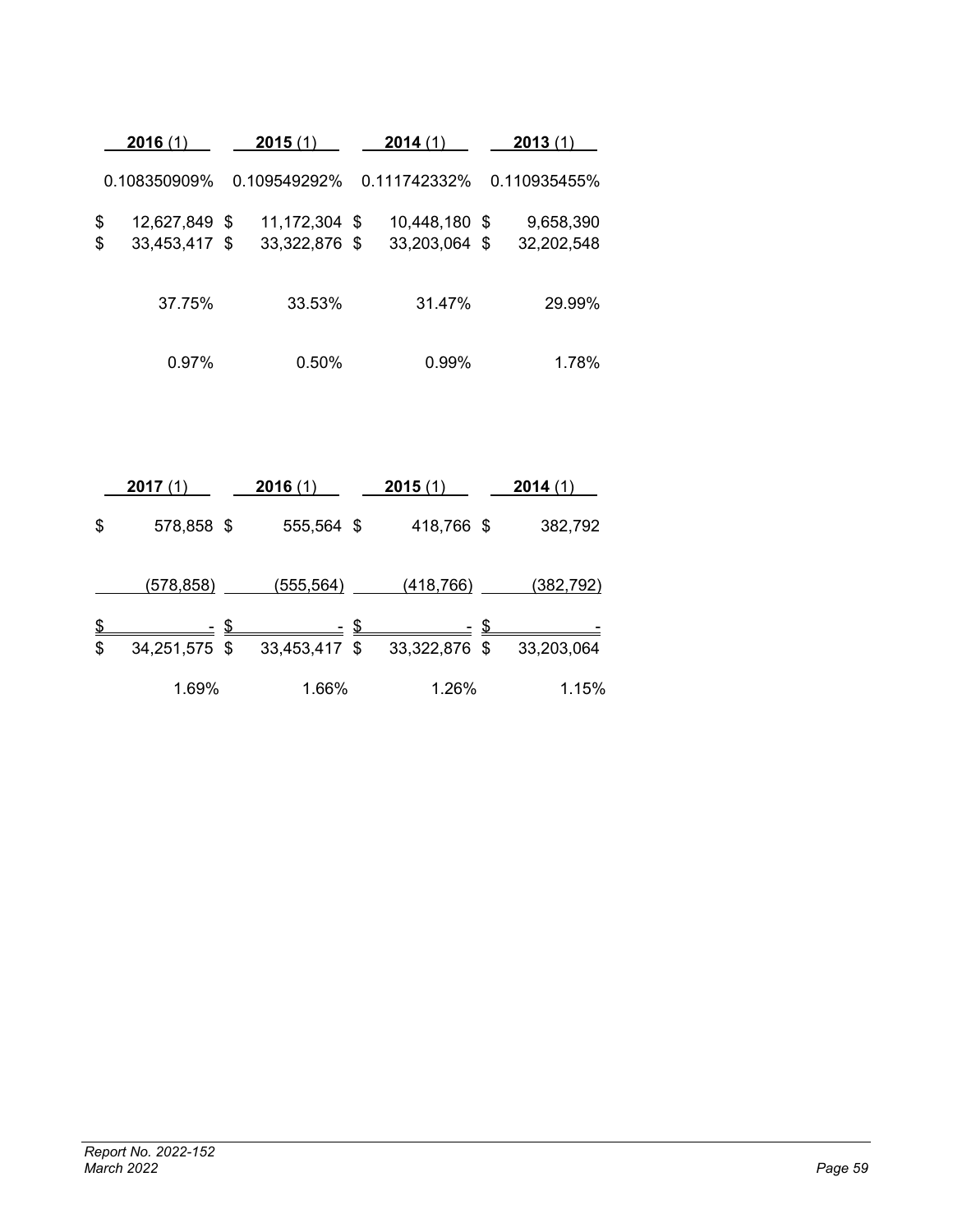## <span id="page-63-0"></span>**1. Schedule of Changes in the College's Total Other Postemployment Benefits Liability and Related Ratios**

No assets are accumulated in a trust that meet the criteria in paragraph 4 of GASB Statement No. 75 to pay related benefits.

*Changes of Assumptions*. The long term expected rate of return, using the Municipal Bond Rate decreased from 3.50 percent at the prior measurement date to 2.21 percent at the current measurement date, and the active member mortality assumption was updated.

## **2. Schedule of Net Pension Liability and Schedule of Contributions – Florida Retirement System Pension Plan**

*Changes of Assumptions.* The long-term expected rate of return was decreased from 6.90 percent to 6.80 percent.

## **3. Schedule of Net Pension Liability and Schedule of Contributions – Health Insurance Subsidy Pension Plan**

*Changes of Assumptions.* The municipal rate used to determine total pension liability decreased from 3.50 percent to 2.21 percent, and the active mortality assumption was updated.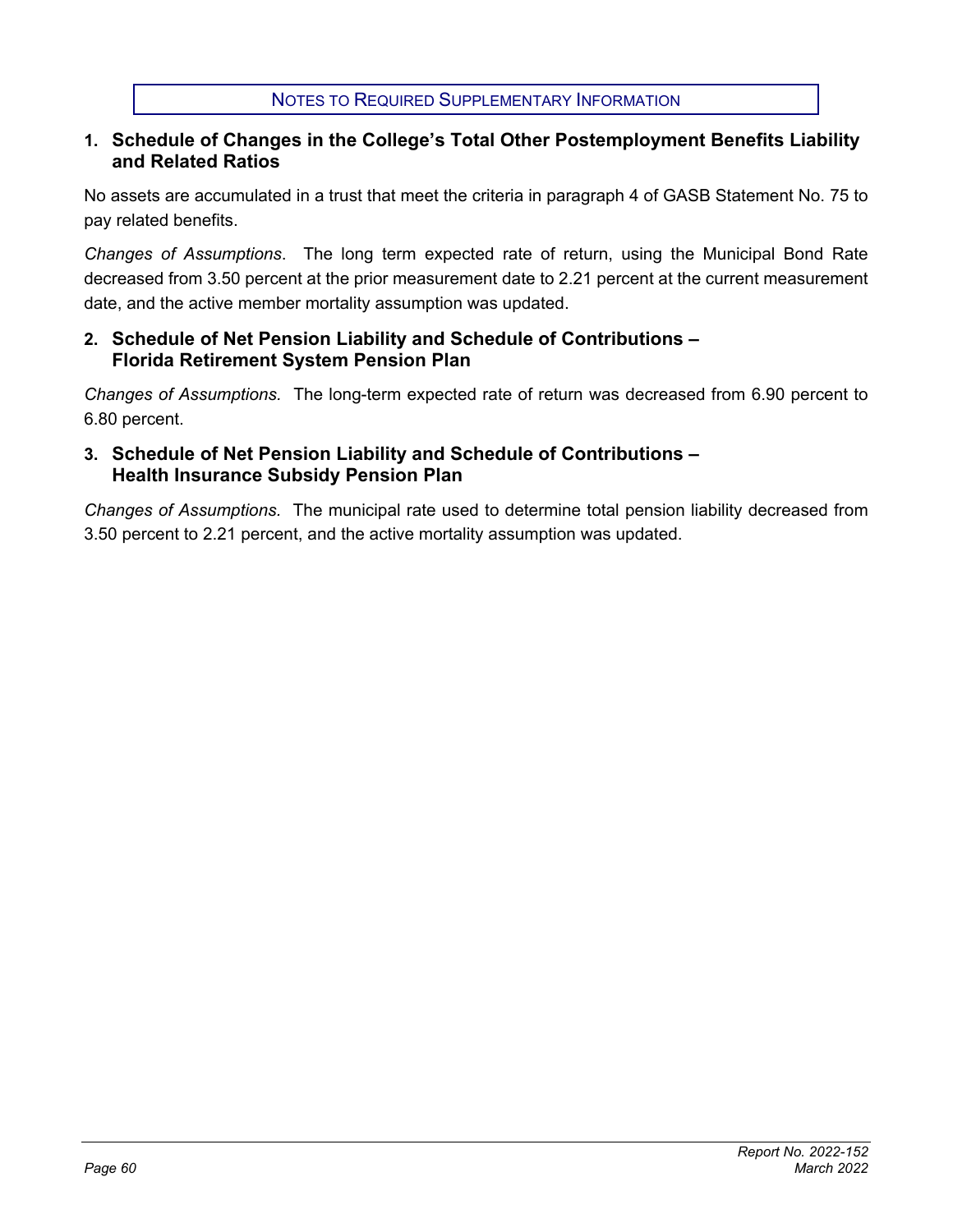<span id="page-64-0"></span>

Sherrill F. Norman, CPA Auditor General

# **AUDITOR GENERAL STATE OF FLORIDA**

Claude Denson Pepper Building, Suite G74 111 West Madison Street Tallahassee, Florida 32399-1450



Phone: (850) 412-2722 Fax: (850) 488-6975

The President of the Senate, the Speaker of the House of Representatives, and the Legislative Auditing Committee

## **INDEPENDENT AUDITOR'S REPORT ON INTERNAL CONTROL OVER FINANCIAL REPORTING AND ON COMPLIANCE AND OTHER MATTERS BASED ON AN AUDIT OF FINANCIAL STATEMENTS PERFORMED IN ACCORDANCE WITH** *GOVERNMENT AUDITING STANDARDS*

We have audited, in accordance with the auditing standards generally accepted in the United States of America and the standards applicable to financial audits contained in *Government Auditing Standards* issued by the Comptroller General of the United States, the financial statements of the Santa Fe College, a component unit of the State of Florida, and its discretely presented component unit as of and for the fiscal year ended June 30, 2021, and the related notes to the financial statements, which collectively comprise the College's basic financial statements, and have issued our report thereon dated March 15, 2022, included under the heading **INDEPENDENT AUDITOR'S REPORT**. Our report includes a reference to other auditors who audited the financial statements of the discretely presented component unit, as described in our report on the College's financial statements. This report does not include the results of the other auditors' testing of internal control over financial reporting or compliance and other matters that are reported on separately by those auditors.

## **Internal Control Over Financial Reporting**

In planning and performing our audit of the financial statements, we considered the College's internal control over financial reporting (internal control) as a basis for designing audit procedures that are appropriate in the circumstances for the purpose of expressing our opinions on the financial statements, but not for the purpose of expressing an opinion on the effectiveness of the College's internal control. Accordingly, we do not express an opinion on the effectiveness of the College's internal control.

A *deficiency in internal control* exists when the design or operation of a control does not allow management or employees, in the normal course of performing their assigned functions, to prevent, or detect and correct, misstatements on a timely basis. A *material weakness* is a deficiency, or a combination of deficiencies, in internal control such that there is a reasonable possibility that a material misstatement of the College's financial statements will not be prevented, or detected and corrected on a timely basis. A *significant deficiency* is a deficiency, or a combination of deficiencies, in internal control